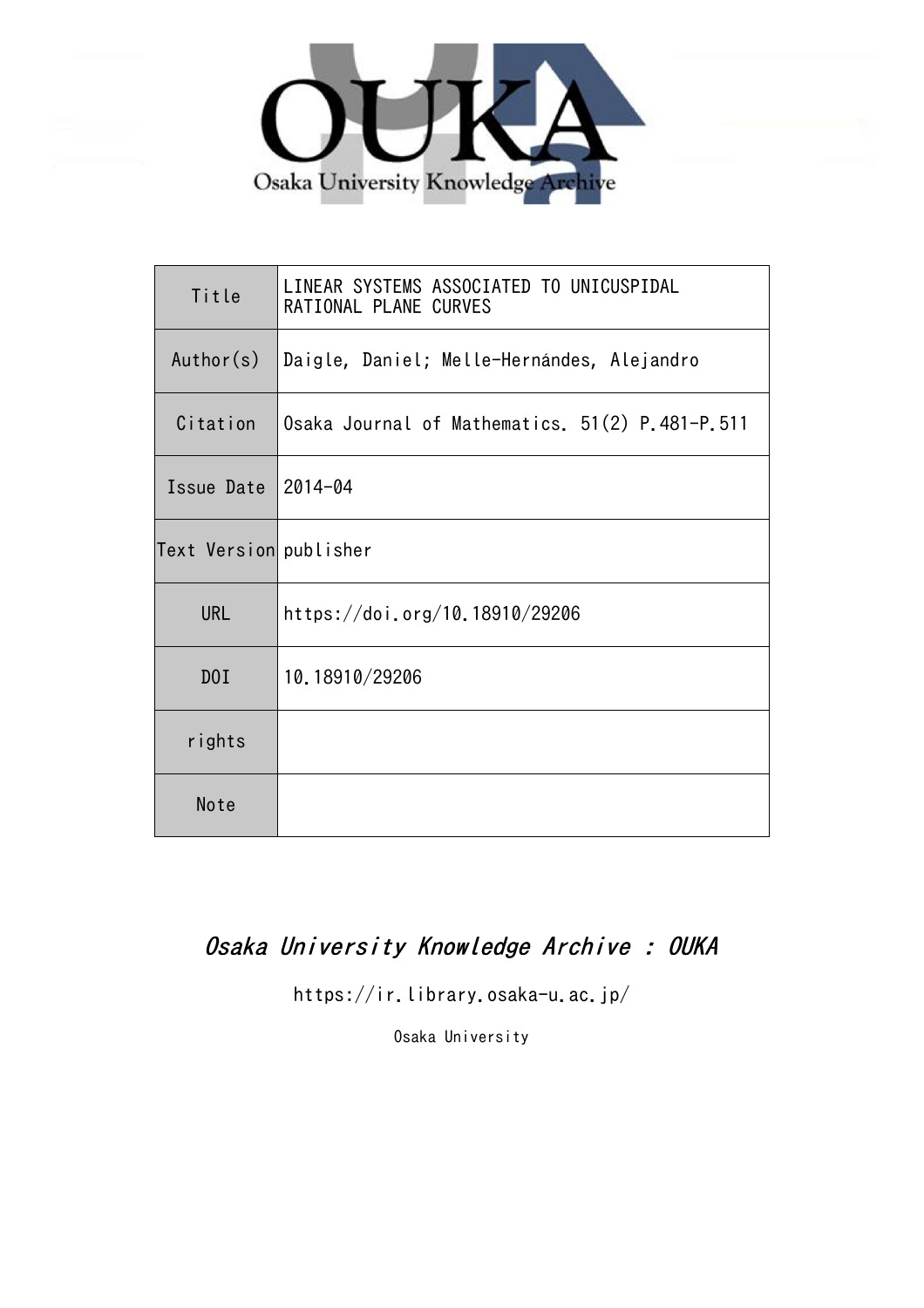# **LINEAR SYSTEMS ASSOCIATED TO UNICUSPIDAL RATIONAL PLANE CURVES**

Dedicated to Antonio Campillo and Ignacio Luengo on the occasion of their 60th birthdays

DANIEL DAIGLE and ALEJANDRO MELLE-HERNÁNDES

(Received February 27, 2012, revised September 19, 2012)

### **Abstract**

Given a unicuspidal rational curve  $C \subset \mathbb{P}^2$  with singular point P, we study the unique pencil  $\Lambda_C$  on  $\mathbb{P}^2$  satisfying  $C \in \Lambda_C$  and  $Bs(\Lambda_C) = \{P\}$ . We show that the general member of  $\Lambda_C$  is a rational curve if and only if  $\tilde{\nu}(C) \geq 0$ , where  $\tilde{\nu}(C)$  denotes the self-intersection number of *C* after the minimal resolution of singularities. We also show that if  $\tilde{\nu}(C) \geq 0$ , then  $\Lambda_C$  has a dicritical of degree 1. Note that all currently known unicuspidal rational curves  $C \subset \mathbb{P}^2$  satisfy  $\tilde{\nu}(C) \geq 0$ .

# **Introduction**

A *unicuspidal rational curve* is a pair  $(C, P)$  where *C* is a curve and  $P \in C$  satisfies  $C \setminus {P} \cong \mathbb{A}^1$ . We call *P* the distinguished point of *C*.

Let  $C \subset \mathbb{P}^2$  be a unicuspidal rational curve with distinguished point *P*. In Section 1 we define an infinite family of linear systems on  $\mathbb{P}^2$  determined by  $(C, P)$  in a natural way. We are particularly interested in two of these linear systems, denoted  $\Lambda_c$  and  $N_c$ , where  $\Lambda_c$  is a pencil and  $N_c$  is a net. In fact  $\Lambda_c$  has the following characterization:

(1)  $\Lambda_C$  *is the unique pencil on*  $\mathbb{P}^2$  *satisfying*  $C \in \Lambda_C$  *and*  $Bs(\Lambda_C) = \{P\}$ 

where  $Bs(\Lambda_C)$  denotes the base locus of  $\Lambda_C$  on  $\mathbb{P}^2$ . The existence of this pencil was pointed out to us by A. Campillo and I. Luengo in a friendly conversation. It appeared to us that it would be interesting to understand *how the properties of C are related to those of*  $\Lambda_c$ ; this is the underlying theme of the present paper.

Given a curve  $C \subset \mathbb{P}^2$ , let  $\tilde{\mathbb{P}}^2 \to \mathbb{P}^2$  be the minimal resolution of singularities of *C* (this is the "short" resolution, not the "embedded" resolution; see 3.2); let  $\tilde{C} \subset \tilde{\mathbb{P}}^2$  be the strict transform of *C*, and let  $\tilde{\nu}(C)$  denote the self-intersection number of  $\tilde{C}$  on  $\tilde{\mathbb{P}}^2$ .

<sup>2010</sup> Mathematics Subject Classification. Primary 14C20; Secondary 14J26.

Research of the first author supported by grants RGPIN/104976-2010 from NSERC Canada and SAB2006-0060 from the Spanish Ministry of Education and Science. Research of the second author supported by the grants MTM2010-21740-C02-01 and Grupo Singular CCG07-UCM/ESP-2695- 921020.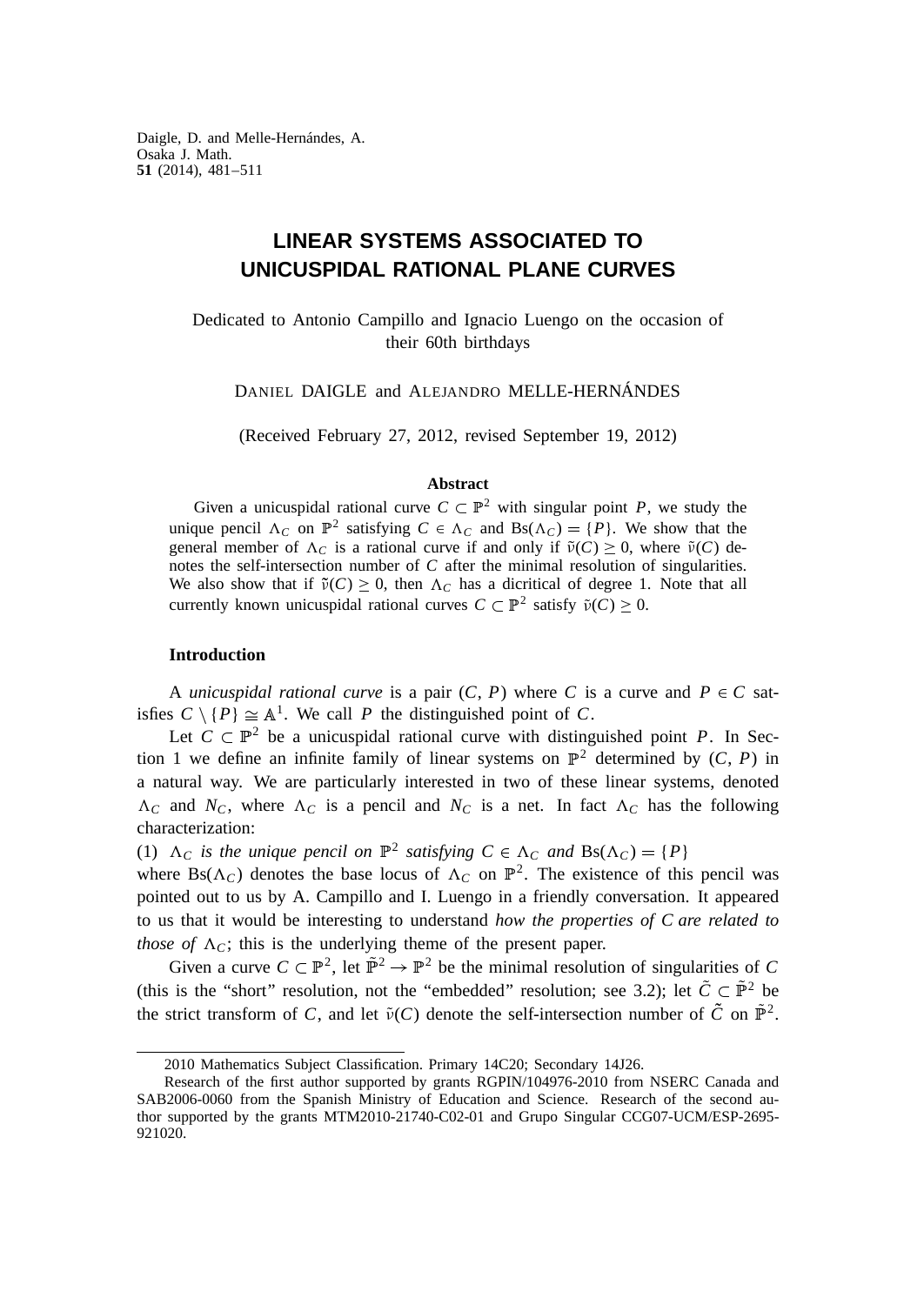For a unicuspidal rational curve  $C \subset \mathbb{P}^2$ , we show (cf. Theorems 4.1, 4.6 and 6.2):

(2) *The general member of*  $\Lambda_C$  *is a rational curve if and only if*  $\tilde{\nu}(C) \geq 0$ *.* 

(3) *The general member of N<sub>C</sub> is a rational curve if and only if*  $\tilde{\nu}(C) > 0$ *.* 

(4) If  $\tilde{v}(C) \ge 0$  then  $\Lambda_C$  has either 1 or 2 dicriticals, and at least one of them has *degree* 1*.*

In view of these results, it is worth noting that *all currently known unicuspidal rational curves*  $C \subset \mathbb{P}^2$  *satisfy*  $\tilde{\nu}(C) \geq 0$ . See Remark 4.3 for details.

The proofs of the above statements (2) and (3) make use of results from [3], where we solved the following problem: given a curve *C* on a rational nonsingular projective surface *S*, find all linear systems  $\mathbb{L}$  on *S* satisfying  $C \in \mathbb{L}$ , dim  $\mathbb{L} \geq 1$ , and the general member of  $\mathbb L$  is a rational curve.

In statement (4) we claim, in particular, that *if*  $\tilde{v}(C) \ge 0$  *then*  $\Lambda_C$  *has a dicritical of degree* 1 (see 6.1 for definitions). It seems that the existence of such a dicritical is not an easy fact. Indeed, the proof of this claim takes more than half of the present paper (all of Sections 5 and 6). Note, however, that the graph theoretic tool developed in Section 5 is susceptible of being useful in other settings.

For a survey of open problems related to cuspidal rational plane curves, the reader is referred to [6].

CONVENTIONS. All algebraic varieties are over an algebraically closed field **k** of characteristic zero. Varieties (so in particular curves) are irreducible and reduced. A divisor *D* of a surface is *reduced* if  $D = \sum_{i=1}^{n} C_i$  where  $C_1, \ldots, C_n$  are distinct curves  $(n \geq 0)$ . We write  $e_Q(C)$  for the multiplicity of a point *Q* on a curve *C*.

# **1.** Definition of  $\Lambda_C$  and  $N_C$

A *unicuspidal rational curve* is a pair (*C*, *P*) where *C* is a curve and *P* is a point of *C* such that  $C \setminus {P} \cong A^1$ . We call *P* the *distinguished point*, and we consider that the sentence " $C$  is a unicuspical rational curve with distinguished point  $P$ " is equivalent to " $(C, P)$  is a unicuspical rational curve". We allow ourselves to speak of a unicuspidal rational curve *C* without mentioning *P*, but keep in mind that *C* always comes equipped with a choice of a point *P* (that choice being forced when  $C \not\cong \mathbb{P}^1$ ).

The aim of this section is to define, given a unicuspidal rational curve  $C \subset \mathbb{P}^2$ , an infinite family of linear systems  $X_{l,j}(C)$  on  $\mathbb{P}^2$ . This is done in Proposition 1.2. We are particularly interested in two of these linear systems, the pencil  $\Lambda_c$  and the net *NC*, defined in Definition 1.3, Corollary 1.4 and Definition 1.5.

NOTATIONS 1.1. Let  $C \subset \mathbb{P}^2$  be a unicuspical rational curve with distinguished point *P*. If *D* is an effective divisor in  $\mathbb{P}^2$ , let  $i_P(C, D)$  denote the local intersection number of *C* and *D* at *P* (which is defined to be  $+\infty$  if *C* is a component of *D*). Let  $\Gamma = \Gamma_{(C,P)} \subseteq \mathbb{N}$  denote the semigroup of  $(C, P)$ , i.e., the set of local intersection numbers  $i_P(C, D)$  where *D* is an effective divisor such that  $C \nsubseteq \text{supp}(D)$ . We also use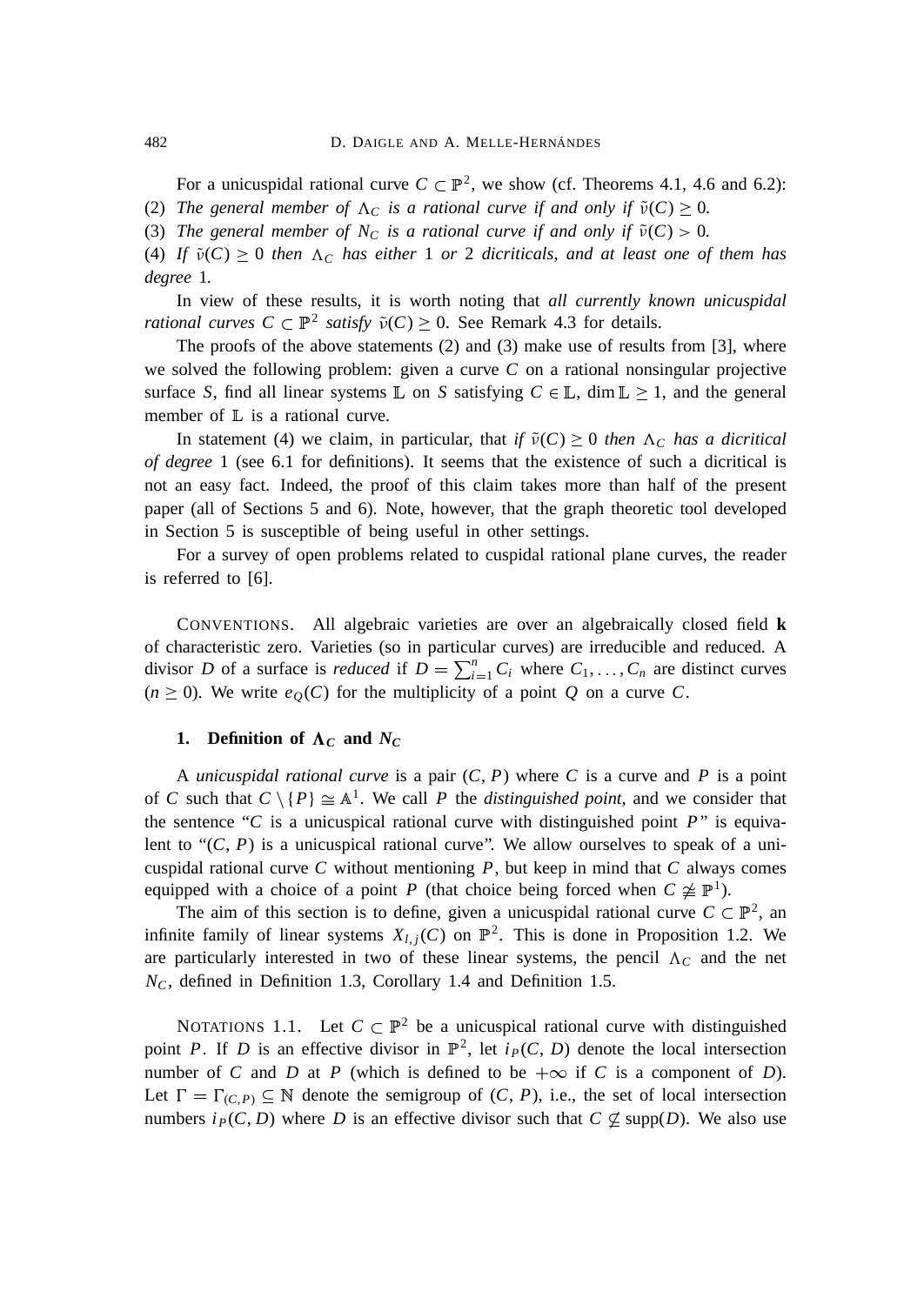the standard notation for intervals,  $[a, b] = \{x \in \mathbb{R} \mid a \le x \le b\}.$ 

**Proposition 1.2.** Let  $C \subset \mathbb{P}^2$  *be a unicuspidal rational curve of degree d and with distinguished point P. For each pair*  $(l, j) \in \mathbb{N}^2$  such that  $l > 0$  and  $j \leq ld$ , let  $X_{l,j}(C)$  *be the set of effective divisors* D *of*  $\mathbb{P}^2$  *such that*  $deg(D) = l$  *and*  $i_P(C,D) \geq j$ . (a)  $X_{l,j}(C)$  *is a linear system on*  $\mathbb{P}^2$  *for all l, j, and* dim  $X_{l,j}(C) \geq 1$  *whenever*  $l \geq d$ *.* (b) For each  $j \in \mathbb{N}$  such that  $j \leq d^2$ , the dimension of the linear system  $X_{d,j}(C)$  is *equal to the cardinality of the set*  $[j, d^2] \cap \Gamma$ , *where*  $\Gamma = \Gamma_{(C, P)}$ *. In particular, for each integer j such that*  $(d-1)(d-2) \le j \le d^2$ ,  $\dim X_{d,j}(C) = d^2 - j + 1$ . Consequently,  $X_{d,d}$ <sup>2</sup>(*C*) *is a pencil and*  $X_{d,d}$ <sup>2</sup>-1(*C*) *is a net.* 

*For each l*  $\in \mathbb{N} \setminus \{0\}$ , *define the abbreviation*  $X_l(C) = X_{l,d}(C)$ *. Note that the above assertions imply that*  $X_d(C)$  *is a pencil and that* dim  $X_l(C) \geq 1$  *whenever*  $l \geq d$ *. Moreover, if*  $l \in \mathbb{N}$  *is such that*  $0 < l < d$  *then the following hold:* 

(c)  $X_l(C)$  *contains at most one element and if*  $X_l(C) \neq \emptyset$  *then*  $ld \in \Gamma$ *.* 

(d)  $|\Gamma \cap [0, ld]| \ge (l + 1)(l + 2)/2$ , and if equality holds and  $ld \in \Gamma$  then  $X_l(C) \neq \emptyset$ .

REMARK. The proof below is an elaboration of the proof of Proposition 2 of [5]; moreover, the inequality in assertion (d) is part of the cited result.

REMARK.  $C \in X_{d,j}(C)$  for all *j*, because  $i_P(C, C) = \infty > j$ .

Proof of Proposition 1.2. Choose coordinates  $(X, Y, Z)$  for  $\mathbb{P}^2$  such that  $P = (0, \mathbb{P}^2)$ 0 : 1). Let  $\mathbf{k}[X, Y, Z]$  denote the vector space of homogeneous polynomials of degree *l* and, given  $G \in \mathbf{k}[X, Y, Z]$  / {0}, let div<sub>0</sub>(*G*) be the effective divisor on  $\mathbb{P}^2$ , of degree *l*, with equation " $G = 0$ ". Let  $F \in k[X, Y, Z]_d$  be an irreducible homogeneous polynomial of degree *d* whose zero-set is *C*. Let  $x(t)$ ,  $y(t) \in t\mathbf{k}[[t]]$  be a local parametrization of *C* at *P*. Then  $F(x(t), y(t), 1) = 0$  and, for any  $l \in \mathbb{N} \setminus \{0\}$  and  $G \in \mathbf{k}[X, Y, Z]$   $\setminus \{0\}$ , Bezout's theorem gives

$$
(1) \ \operatorname{ord}_t G(x(t), y(t), 1) = i_P(C, \operatorname{div}_0(G)) \begin{cases} \in \Gamma \cap [0, \, Id], & \text{if } G \in \mathbf{k}[X, Y, Z]_l \setminus (F), \\ = \infty, & \text{if } G \in \mathbf{k}[X, Y, Z]_l \cap (F) \end{cases}
$$

where  $(F)$  is the principal ideal of  $\mathbf{k}[X, Y, Z]$  generated by *F*. Define a sequence of **k**-linear maps  $L_n$ : **k**[*X*, *Y*, *Z*]  $\rightarrow$  **k** (for  $n \in \mathbb{N}$ ) by the condition  $G(x(t), y(t), 1) =$  $\sum_{n \in \mathbb{N}} L_n(G)t^n$  for any  $G \in \mathbf{k}[X, Y, Z].$ 

Fix a pair  $(l, j) \in \mathbb{N}^2$  such that  $l \ge 1$  and  $0 \le j \le ld$ . Consider the linear map of **k**-vector spaces

$$
T_l: \mathbf{k}[X, Y, Z]_l \to \mathbf{k}^{|\Gamma \cap [0,ld]|}, \quad G \mapsto (L_{n_1}(G), \ldots, L_{n_p}(G)),
$$

where  $n_1 < \cdots < n_p$  are the elements of  $\Gamma \cap [0, ld]$ , and define the subspace  $E_{l,j}$  of  $\mathbf{k}^{|\Gamma \cap [0,ld]|}$  by

$$
E_{l,j} = \{(0,\ldots,0,\lambda_1,\ldots,\lambda_e) \mid \lambda_1,\ldots,\lambda_e \in \mathbf{k}\},\
$$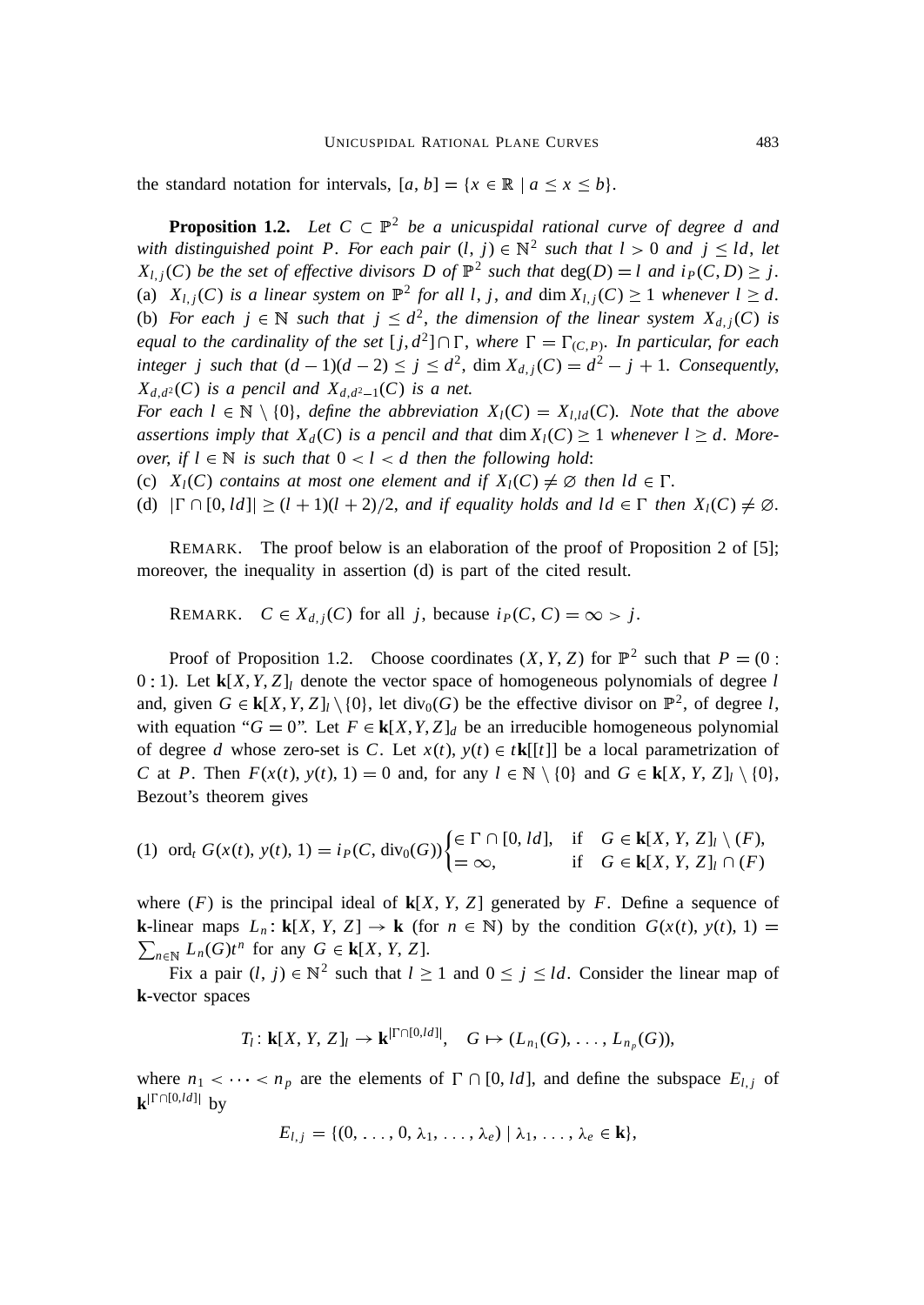where  $e = |\Gamma \cap [j, ld]|$ . Note that (1) has the following two consequences: firstly,  $\ker T_l = \mathbf{k}[X, Y, Z]_l \cap (F)$ , so

(2) 
$$
\dim(\ker T_l) = \begin{cases} 0, & \text{if } l < d, \\ 1, & \text{if } l = d; \end{cases}
$$

secondly,

$$
T_l^{-1}(E_{l,j}) \setminus \{0\} = \{G \in \mathbf{k}[X, Y, Z]_l \setminus \{0\} \mid \text{ord}_t G(x(t), y(t), 1) \geq j\}
$$
  
=  $\{G \in \mathbf{k}[X, Y, Z]_l \setminus \{0\} \mid i_P(C, \text{div}_0(G)) \geq j\},$ 

so

(3) 
$$
X_{l,j}(C) = \{ \text{div}_0(G) \mid G \in T_l^{-1}(E_{l,j}) \setminus \{0\} \}.
$$

In particular,

(4) 
$$
X_{l,j}(C)
$$
 is a linear system of dimension  $\dim_k(T_l^{-1}(E_{l,j})) - 1$ .

If  $l \ge d$  then ker(*T*<sub>*l*</sub>) = **k**[*X*, *Y*, *Z*]<sub>*l*</sub>  $\cap$  (*F*) has dimension equal to dim **k**[*X*, *Y*, *Z*]<sub>*l*-*d*</sub> =  $(l-d)(l-d+3)/2+1$ , so

$$
\dim X_{l,j}(C) = \dim T_l^{-1}(E_{l,j}) - 1 \ge \frac{(l-d)(l-d+3)}{2}.
$$

Hence, dim  $X_{l,i}(C) \geq 2$  whenever  $l > d$ , and  $X_{l,i}(C) \neq \emptyset$  when  $l = d$ . To finish the proof of assertion (a), we still need to show that dim  $X_{l,i}(C) \geq 1$  when  $l = d$ .

Consider the case  $l = d$ . It is known (cf. [1] or [8]) that the number  $\delta =$  $(d-1)(d-2)/2$  satisfies  $2\delta + \mathbb{N} \subseteq \Gamma$  as well as  $\delta = |\mathbb{N} \setminus \Gamma|$ . As  $2\delta < d^2$ , it follows that  $d^2 + \mathbb{N} \subset \Gamma$  and

$$
|\Gamma \cap [0, d^2]| = d^2 + 1 - \delta = (d^2 + 3d)/2 = \dim_{\mathbf{k}} \mathbf{k}[X, Y, Z]_d - 1,
$$

so dim(*V*) = dim(*W*) + 1 where we write  $V = \mathbf{k}[X, Y, Z]_d$  and  $W = \mathbf{k}^{|\Gamma \cap [0,d^2]|}$ . As  $T_d$ :  $V \rightarrow W$  is a linear map and dim(ker  $T_d$ ) = 1 by (2), it follows that  $T_d$  is surjective and that (for any  $j \leq d^2$ ) dim  $T_d^{-1}(E_{d,j}) = 1 + \dim E_{d,j} = 1 + |\Gamma \cap [j, d^2]|$ , so

(5) 
$$
\dim X_{d,j}(C) = |\Gamma \cap [j, d^2]|.
$$

As  $d^2 \in \Gamma \cap [j, d^2]$ , it follows in particular that dim  $X_{d,j}(C) \ge 1$ , which finishes the proof of (a). In the special case where  $2\delta \le j \le d^2$  we have  $[j, d^2] \cap \mathbb{N} \subset \Gamma$ , so (5) gives

$$
\dim X_{d,j}(C) = d^2 - j + 1.
$$

In particular dim  $X_{d,d^2}(C) = 1$  and dim  $X_{d,d^2-1}(C) = 2$ , so (b) is proved.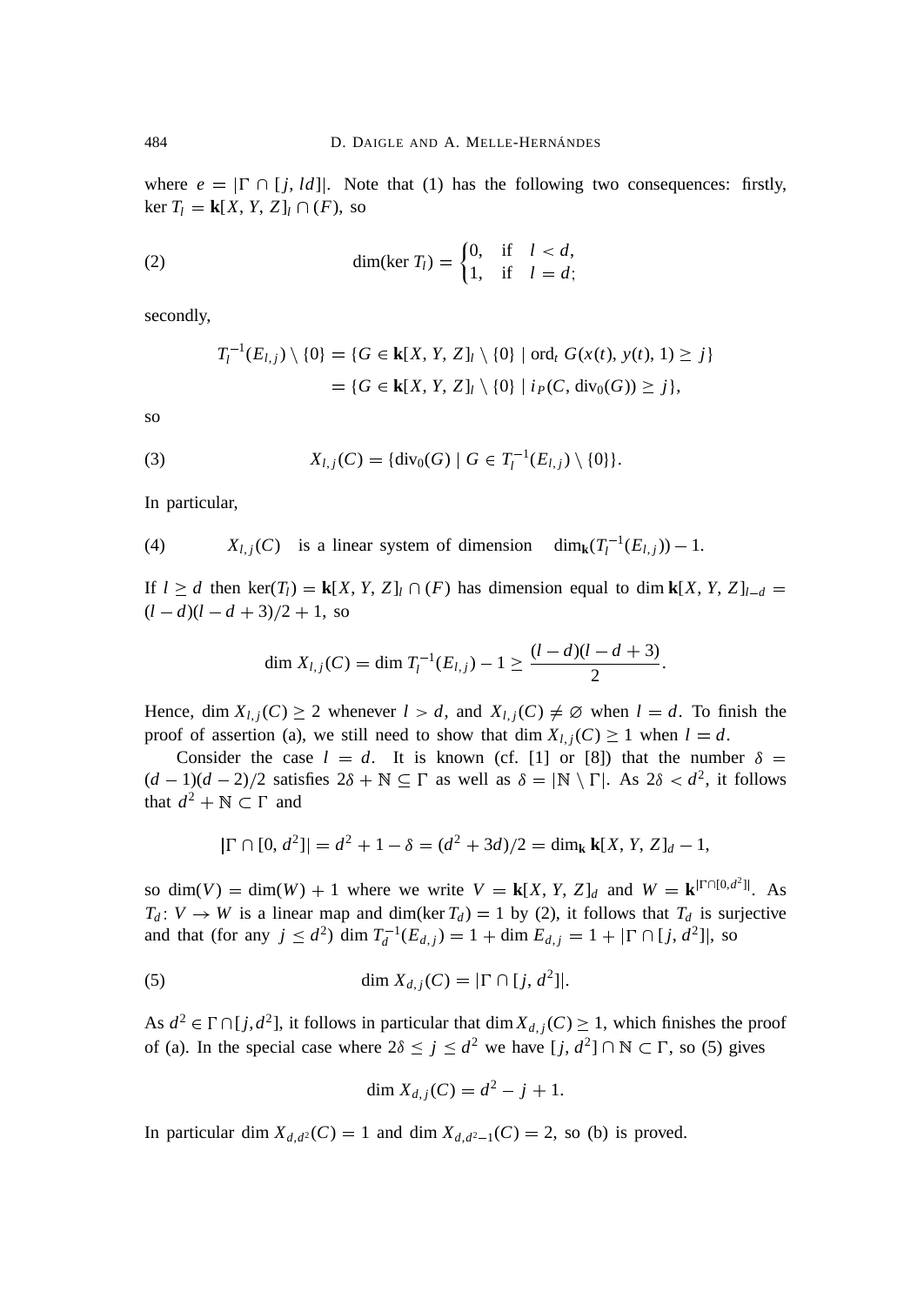From now-on assume that  $0 < l < d$ .

Since  $T_l$  is injective by (2), and since the definition of  $E_{l,j}$  implies

(6) 
$$
\dim E_{l,ld} = |\Gamma \cap \{ld\}| = \begin{cases} 1, & \text{if } ld \in \Gamma, \\ 0, & \text{if } ld \notin \Gamma, \end{cases}
$$

we have dim  $T_l^{-1}(E_{l,ld}) \leq 1$ , so (3) implies that  $X_l(C) = X_{l,ld}(C)$  contains at most one element. Moreover, if  $X_l(C) \neq \emptyset$  then dim  $T_l^{-1}(E_{l,ld}) = 1$ , so dim  $E_{l,ld} = 1$  and (6) implies that  $ld \in \Gamma$ . This proves (c).

To prove (d) note that the fact that  $T_l: \mathbf{k}[X, Y, Z]_l \to \mathbf{k}^{|\Gamma \cap [0,ld]|}$  is injective implies that

(7) 
$$
|\Gamma \cap [0, ld]| \ge (l+1)(l+2)/2.
$$

Suppose that equality holds in  $(7)$ ; then  $T_l$  is bijective, and if we also assume that  $ld \in \Gamma$  then dim  $E_{l,ld} = 1$  by (6), so  $T_l^{-1}(E_{l,ld})$  has dimension 1 and (3) implies that  $X_l(C) \neq \emptyset$ . This completes the proof of (d), and of the proposition.  $\Box$ 

DEFINITION 1.3. Let  $C \subset \mathbb{P}^2$  be a rational unicuspidal curve, with distinguished point *P*. We define  $\Lambda_C = X_d(C) = X_{d,d^2}(C)$ , where  $d = \text{deg}(C)$ . By Proposition 1.2 (b),  $\Lambda_C$  is a pencil on  $\mathbb{P}^2$ . The definition of  $X_{d,d^2}(C)$  and Bezout's theorem yield the following explicit description of  $\Lambda_C$ :

$$
\Lambda_C = \{C\} \cup \{D \in \text{Div}(\mathbb{P}^2) \mid D \ge 0, \text{ deg}(D) = \text{deg}(C) \text{ and } C \cap \text{supp}(D) = \{P\}\}.
$$

The pencil  $\Lambda_C$  can also be characterized as follows:

**Corollary 1.4.** Let  $C \subset \mathbb{P}^2$  be a unicuspidal rational curve with distinguished *point* P. Then  $\Lambda_C$  *is the unique pencil on*  $\mathbb{P}^2$  *satisfying*  $C \in \Lambda_C$  *and*  $Bs(\Lambda_C) = \{P\}$ *.* 

Proof. From the explicit description of  $\Lambda_c$  given in Definition 1.3, it is clear that  $C \in \Lambda_C$  and  $Bs(\Lambda_C) = \{P\}$ . To prove uniqueness, consider a pencil  $\Lambda$  on  $\mathbb{P}^2$  such that  $C \in \Lambda$  and  $Bs(\Lambda) = {P}$ . Let *D* be any element of  $\Lambda$  other than *C*. Then (since  $\Lambda$  is a pencil) any point of supp $(D) \cap C$  is in fact a base point of  $\Lambda$ ; so supp $(D) \cap C = {P}$ . Using again the explicit description of  $\Lambda_C$  given in Definition 1.3, this gives  $D \in \Lambda_C$ . This shows that  $\Lambda \subseteq \Lambda_C$  and hence that  $\Lambda = \Lambda_C$ .  $\Box$ 

DEFINITION 1.5. Let  $C \subset \mathbb{P}^2$  be a rational unicuspidal curve, with distinguished point *P*. Define  $N_C = X_{d,d^2-1}(C)$ , where  $d = \deg(C)$ . By 1.2,  $N_C$  is a net. Observe that  $\Lambda_C \subset N_C$  and that

$$
Bs(N_C) = \begin{cases} \{P\}, & \text{if } \deg C > 1, \\ \varnothing, & \text{if } \deg C = 1. \end{cases}
$$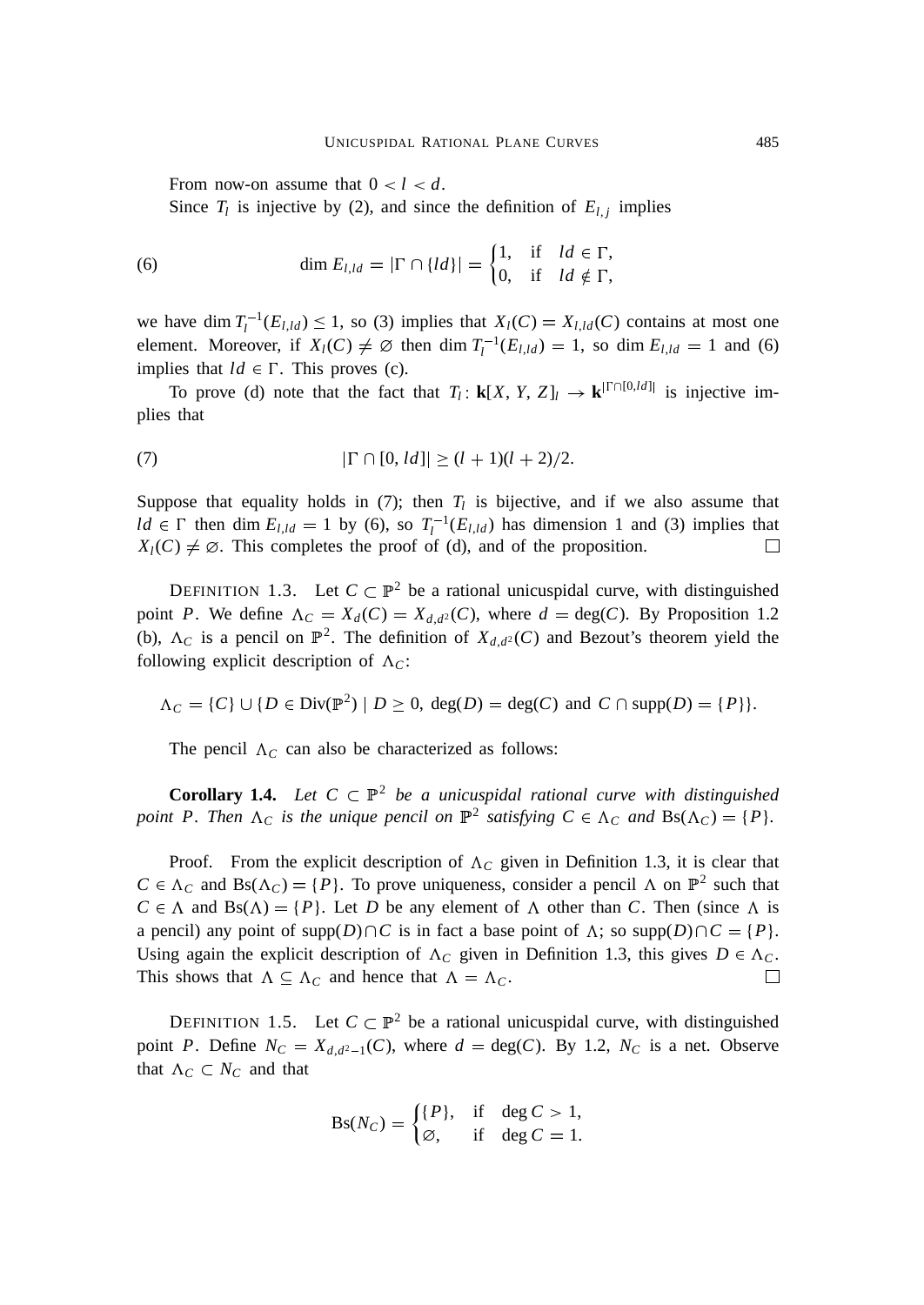Also note that the linear systems  $\Lambda_C$  and  $N_C$  are primitive (i.e., their general member is irreducible and reduced), because *C* is irreducible and reduced and is an element of each of them.

REMARK. We shall restrict ourselves to studying the pencil  $\Lambda_c$  and the net  $N_c$ associated to a unicuspidal rational curve  $C \subset \mathbb{P}^2$ , but the other linear systems defined in Proposition 1.2 also deserve some attention. For instance, consider the set  $S_C$  =  ${l \in \mathbb{N} \mid 0 \le l < d}$  and  $X_l(C) \ne \emptyset$ , where  $d = \text{deg}(C)$ . Parts (c) and (d) of the above proposition indicate that  $S_C$  is closely related to the semigroup  $\Gamma_{(C,P)}$ , and one can see that  $S_C$  is also related to the reducible elements of  $\Lambda_C$ . Something interesting can be said about these relations, but this theme is not developed in this paper.

REMARK. The objects  $X_{l,i}(C)$ ,  $X_l(C)$ ,  $\Lambda_C$  and  $N_C$  should really be denoted  $X_{l,i}(C, P)$ ,  $X_l(C, P)$ ,  $\Lambda_{C,P}$  and  $N_{C,P}$ , as they depend on the choice of *P* in the nonsingular case.

# **2. Preliminaries on**  $\mathbb{P}^1$ **-rulings on rational surfaces**

In this section, *S* is a rational nonsingular projective surface.

DEFINITION 2.1. A pencil  $\Lambda$  on *S* is called a  $\mathbb{P}^1$ -ruling if it is base-point-free and if its general member is isomorphic to  $\mathbb{P}^1$ . If  $\Lambda$  is a  $\mathbb{P}^1$ -ruling of *S* then by a *section* of  $\Lambda$  we mean an irreducible curve  $\Sigma \subset S$  such that  $\Sigma \cdot D = 1$  for any  $D \in \Lambda$ (it then follows that  $\Sigma \cong \mathbb{P}^1$ ).

The following is a well-known consequence of the Riemann–Roch theorem for *S*:

**Lemma 2.2.** *If*  $C \subset S$  *satisfies*  $C \cong \mathbb{P}^1$  *and*  $C^2 = 0$  *then the complete linear system*  $|C|$  *on S is a*  $\mathbb{P}^1$ -ruling.

2.3. Recall that, given  $k \in \mathbb{N}$ , there exists a triple ( $\mathbb{F}_k$ ,  $\mathbb{L}_k$ ,  $\Delta_k$ ) where  $\mathbb{F}_k$  is a nonsingular projective rational surface,  $L_k$  is a base-point-free pencil on  $\mathbb{F}_k$  each of whose elements is a projective line, and  $\Delta_k$  is a section of  $\mathbb{L}_k$  satisfying  $\Delta_k^2 = -k$ . Moreover,  $(\mathbb{F}_k, \mathbb{L}_k, \Delta_k)$  is uniquely determined by k up to isomorphism. The surface <sup>F</sup>*<sup>k</sup>* is called the Nagata–Hirzebruch ruled surface of degree *k*.

2.4. By an *SNC-divisor* of *S* we mean a divisor  $D = \sum_{i=1}^{n} C_i$  where  $C_1, \ldots, C_n$  $(n \geq 0)$  are distinct curves on *S* and:

• each  $C_i$  is a nonsingular curve;

• for every choice of  $i \neq j$  such that  $C_i \cap C_j \neq \emptyset$ ,  $C_i \cap C_j$  is one point and the local intersection number of  $C_i$  and  $C_j$  at that point is equal to 1;

• if *i*, *j*, *k* are distinct then  $C_i \cap C_j \cap C_k = \emptyset$ .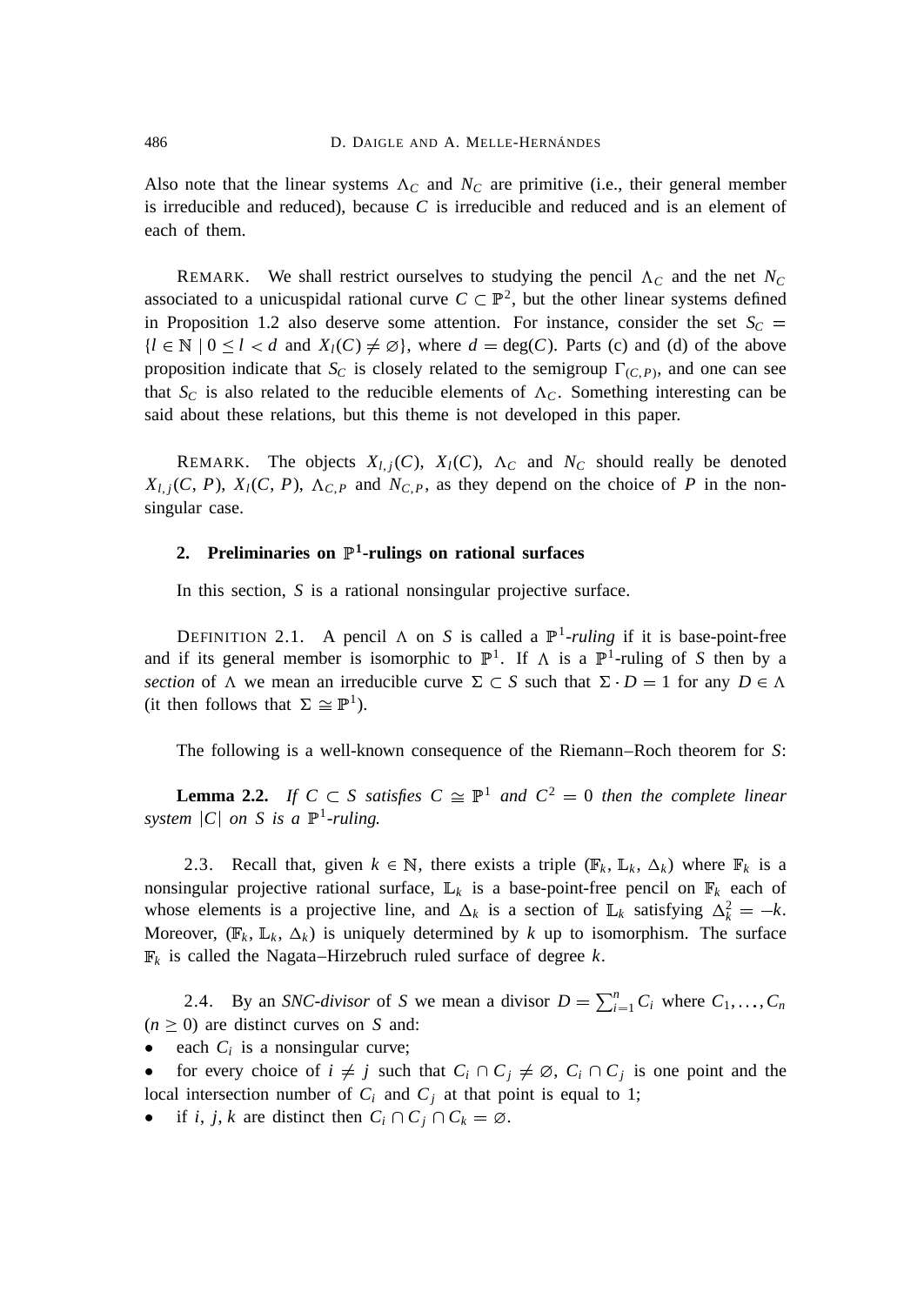The *dual graph* of an SNC-divisor  $D = \sum_{i=1}^{n} C_i$  of *S* is the weighted graph defined by stipulating that the vertex set is  $\{C_1, \ldots, C_n\}$ , that distinct vertices  $C_i$ ,  $C_j$  are joined by an edge if and only if  $C_i \cap C_j \neq \emptyset$ , and that the weight of the vertex  $C_i$  is the self-intersection number  $C_i^2$ .

For the following fact, see for instance [9, Chapter 2, 2.2] or [7, Section 2].

**Gizatullin's Theorem 2.5.** Let  $\Lambda$  be a  $\mathbb{P}^1$ -ruling on S. Then  $\Lambda$  has a section *and the following hold*:

(a) Let  $D \in \Lambda$ . Then each irreducible component of D is a projective line and supp(D) *is the support of an SNC-divisor of S whose dual graph is a tree. If* supp(*D*) *is irreducible then D is reduced. If supp(D) is reducible then there exists a*  $(-1)$ *-component*  $\Gamma$  *of* supp(*D*) *which meets at most two other components of* supp(*D*); *moreover*, *if*  $\Gamma$ *has multiplicity* 1 *in the divisor D then there exists another*  $(-1)$ *-component of* supp $(D)$ *which meets at most two other components of* supp(*D*)*.*

(b) Let  $\Sigma$  be a section of  $\Lambda$ . Then there exist a nonsingular projective surface  $\mathbb F$  and *a birational morphism*  $\rho : S \to \mathbb{F}$  *satisfying*:

- *the exceptional locus of*  $\rho$  *is the union of the irreducible curves*  $C \subset S$  *which are*  $\Lambda$ -vertical<sup>1</sup> and disjoint from  $\Sigma$ ;
- *the linear system*  $\mathbb{L} = \rho_*(\Lambda)$  *is a base-point-free pencil on*  $\mathbb{F}$  *each of whose elements is a projective line, and the curve*  $\Delta = \rho(\Sigma)$  *is a section of*  $\mathbb{L}$ ;

 $\mathbb{F} = \mathbb{F}_k$  *for some*  $k \in \mathbb{N}$ ; *moreover*, *if*  $\Sigma^2 \le 0$  *then*  $\Sigma^2 = -k$  *and*  $(\mathbb{F}, \mathbb{L}, \Delta) =$  $(\mathbb{F}_k, \mathbb{L}_k, \Delta_k)$ .

#### **3. Rational linear systems; uniresolvable curves and linear systems**

We continue to assume that *S* is a rational nonsingular projective surface.

DEFINITION 3.1. We say that a linear system  $\mathbb L$  on *S* is *rational* if dim  $\mathbb L \geq 1$ and the general member of  $\mathbb L$  is an irreducible rational curve.

DEFINITIONS 3.2. In the following definitions we consider sequences

$$
(8) \tS = S_0 \stackrel{\pi_1}{\leftarrow} S_1 \stackrel{\pi_2}{\leftarrow} \cdots \stackrel{\pi_n}{\leftarrow} S_n
$$

where, for each  $i = 1, \ldots, n$ ,  $\pi_i : S_i \to S_{i-1}$  is the blowing-up of the nonsingular projective surface  $S_{i-1}$  at a point  $P_i \in S_{i-1}$ .

(a) Let  $C \subset S$  be a curve. The *minimal resolution of singularities* of C is the shortest sequence (8) satisfying:

the strict transform of  $C$  on  $S_n$  is a nonsingular curve.

<sup>&</sup>lt;sup>1</sup>A curve  $C \subset S$  is said to be  $\Lambda$ -vertical if it is included in the support of an element of  $\Lambda$ .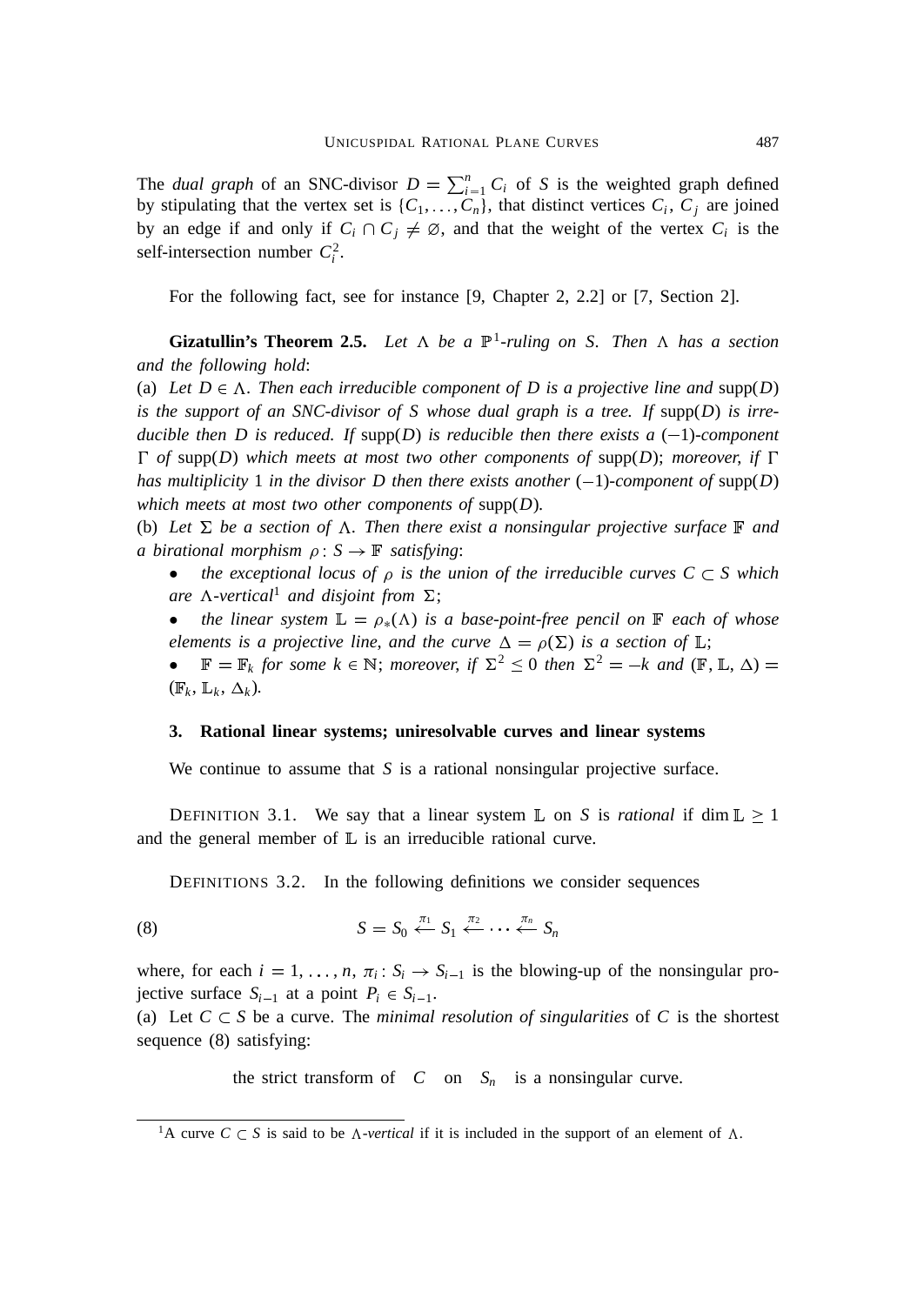The *minimal embedded resolution of singularities* of *C* is the shortest sequence (8) satisfying:

 $\pi^{-1}(C)$  is the support of an SNC-divisor of  $S_n$ ,

where  $\pi = \pi_1 \circ \cdots \circ \pi_n$   $S_n \to S$ .

(b) Let  $C \subset S$  be a curve. Consider the minimal resolution of singularities  $X \to S$  of *C*, let *C* be the strict transform of *C* on *X*, and let  $\tilde{\nu}(C)$  denote the self-intersection number of *C* in *X*. When  $\tilde{\nu}(C) \ge 0$  (resp.  $\tilde{\nu}(C) > 0$ ), we say that *C* is *of nonnegative type* (resp. *of positive type*). We also consider the minimal embedded resolution of singularities  $Y \to S$  of C, and define  $\tilde{\nu}_{emb}(C)$  to be the self-intersection number of the strict transform of *C* on *Y*. Clearly,  $\tilde{\nu}_{emb}(C) \leq \tilde{\nu}(C)$ .

(c) We say that the sequence (8) is a *chain* if  $\pi_{i-1}(P_i) = P_{i-1}$  for all *i* such that  $2 \leq$  $i \leq n$ .

(d) A linear system  $\mathbb L$  on *S* is *uniresolvable* if dim  $\mathbb L \geq 1$ ,  $\mathbb L$  is without fixed components and there exists a chain (8) with the property that the strict transform of  $\mathbb L$  on  $S_n$  is base-point-free.

(e) A curve  $C \subset S$  is *uniresolvable* if there exists a chain (8) with the property that the strict transform of  $C$  on  $S_n$  is a nonsingular curve.

Let  $C \subset S$  be a curve. It follows from [3, Theorem 2.8] that the existence of a rational pencil  $\Lambda$  on *S* satisfying  $C \in \Lambda$  is equivalent to *C* being rational and of nonnegative type. Let us now be more precise in the special case where *C* is uniresolvable.

Note that if  $C \subset S$  is uniresolvable then there exists at least one point  $P \in C$  such that  $Sing(C) \subseteq \{P\}.$ 

**Theorem 3.3.** Let  $C \subset S$  be a uniresolvable curve and let  $P \in C$  be such that  $Sing(C) \subseteq {P}$ *. Then the following are equivalent:* 

(a) *C is rational and of nonnegative type*;

(b) *there exists a rational linear system*  $\mathbb L$  *on S satisfying*  $C \in \mathbb L$ ;

(c) *there exists a rational and uniresolvable pencil*  $\Lambda$  *on*  $S$  *such that*  $C \in \Lambda$  *and*  $Bs(\Lambda) \subseteq \{P\}.$ 

Proof. It follows from [3, Theorem 2.8] that (a) is equivalent to (b), and it is clear that  $(c)$  implies  $(b)$ ; so it suffices to prove that  $(a)$  implies  $(c)$ . Assume that  $(a)$ is satisfied. Then there exists a chain (8) satisfying:

• the strict transform  $C_n \subset S_n$  of C is nonsingular and satisfies  $C_n^2 = 0$ ;

•  $P_1 = P$  and, for each  $i \geq 2$ ,  $P_i$  lies on the strict transform  $C_{i-1} \subset S_{i-1}$  of C.

By Lemma 2.2,  $|C_n|$  is a  $\mathbb{P}^1$ -ruling on  $S_n$ . Define  $\Lambda = \pi_* |C_n|$ , where  $\pi = \pi_1 \circ \cdots \circ$  $\pi_n$ :  $S_n \to S_0$ . Then  $\Lambda$  is a rational pencil on *S* satisfying  $C \in \Lambda$ . The strict transform of  $\Lambda$  on  $S_n$  is  $|C_n|$ , which is base-point-free. This has two consequences:

(i) all infinitely near base points of  $\Lambda$  are among  $\{P_1, \ldots, P_n\}$ , so in particular  $Bs(\Lambda) \subseteq \{P\};$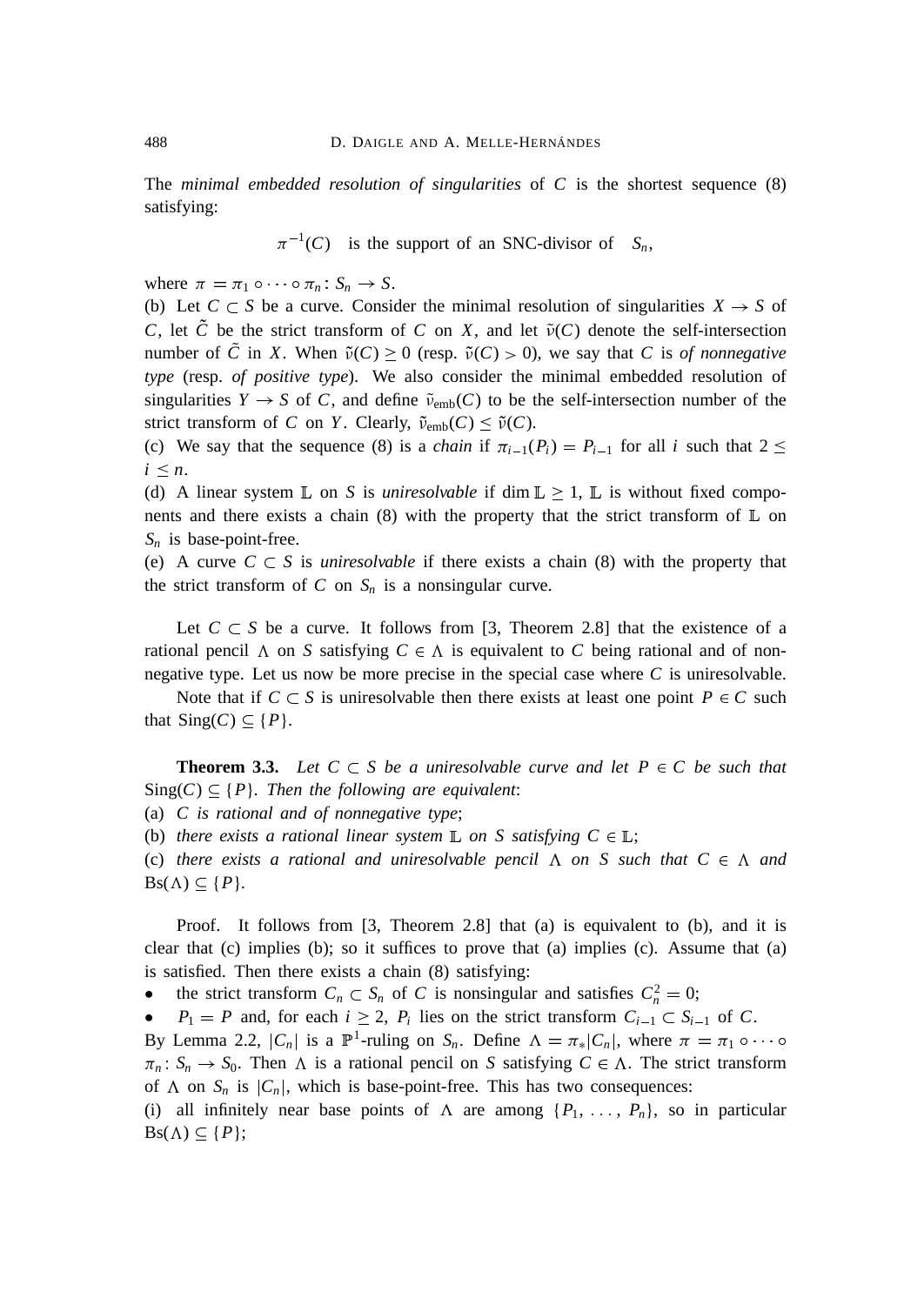(ii) since  $(8)$  is a chain,  $\Lambda$  is uniresolvable.

Let us also mention the following related fact:

**Lemma 3.4.** Let  $\Lambda$  be a pencil on S and  $C \subset S$  an irreducible component of the *support of some member of*  $\Lambda$ . If  $\Lambda$  *is rational and uniresolvable, then C is rational and uniresolvable.*

Proof. Consider the minimal resolution (8) of the base points of  $\Lambda$ ; since  $\Lambda$  is uniresolvable, (8) is a chain. Let  $\Lambda_n$  (resp.  $C_n$ ) be the strict transform of  $\Lambda$  (resp. of *C*) on  $S_n$ . As  $\Lambda$  is rational, the general member of  $\Lambda_n$  is isomorphic to  $\mathbb{P}^1$ , so  $\Lambda_n$ is a  $\mathbb{P}^1$ -ruling. As  $C_n$  is included in the support of some element of  $\Lambda_n$ , Gizatullin's Theorem 2.5 implies that  $C_n$  is nonsingular and rational. So  $C$  is rational and (since (8) is a chain) uniresolvable.  $\Box$ 

# **4.** Rationality of  $\Lambda_C$  and  $N_C$

Given a unicuspidal rational curve  $C \subset \mathbb{P}^2$  we consider the pencil  $\Lambda_C$  and the net  $N_c$  defined in Definition 1.3, and ask when these linear systems are rational (in the sense of Definition 3.1).

**Theorem 4.1.** For a unicuspidal rational curve  $C \subset \mathbb{P}^2$ , the following are *equivalent*: (a) *C is of nonnegative type* (b)  $\Lambda_c$  *is rational. Moreover, if these conditions hold then*  $\Lambda_C$  *is uniresolvable.* 

Proof. The fact that (b) implies (a) follows from either one of [3, 2.8] or Theorem 3.3. Conversely, suppose that (a) holds and let *P* be the distinguished point of *C*. Then, in particular, *C* is uniresolvable and  $P \in C$  is such that  $\text{Sing}(C) \subseteq \{P\}$ . By Theorem 3.3, there exists a rational and uniresolvable pencil  $\Lambda$  on  $\mathbb{P}^2$  such that  $C \in \Lambda$ and  $Bs(\Lambda) \subseteq {P}$ ; then  $Bs(\Lambda) = {P}$ . By Corollary 1.4,  $\Lambda_C$  is the unique pencil on  $\mathbb{P}^2$  satisfying  $C \in \Lambda_C$  and  $Bs(\Lambda_C) = \{P\}$ . Thus  $\Lambda = \Lambda_C$ . Consequently,  $\Lambda_C$  is rational and uniresolvable.  $\Box$ 

REMARK 4.2. Let  $C \subset \mathbb{P}^2$  be a unicuspidal rational curve of nonnegative type, and let  $C' \subset \mathbb{P}^2$  be an irreducible component of the support of some member of  $\Lambda_C$ . Then the curve  $C'$  is rational and uniresolvable. (This follows from Theorems 4.1 and 3.4.)

REMARK 4.3. In view of 4.1, it is interesting to note:

(a) All unicuspidal rational curves  $C \subset \mathbb{P}^2$  satisfying  $\bar{\kappa}(\mathbb{P}^2 \setminus C) < 2$  are of nonnegative type.

(b) All currently known unicuspidal rational curves  $C \subset \mathbb{P}^2$  are of nonnegative type.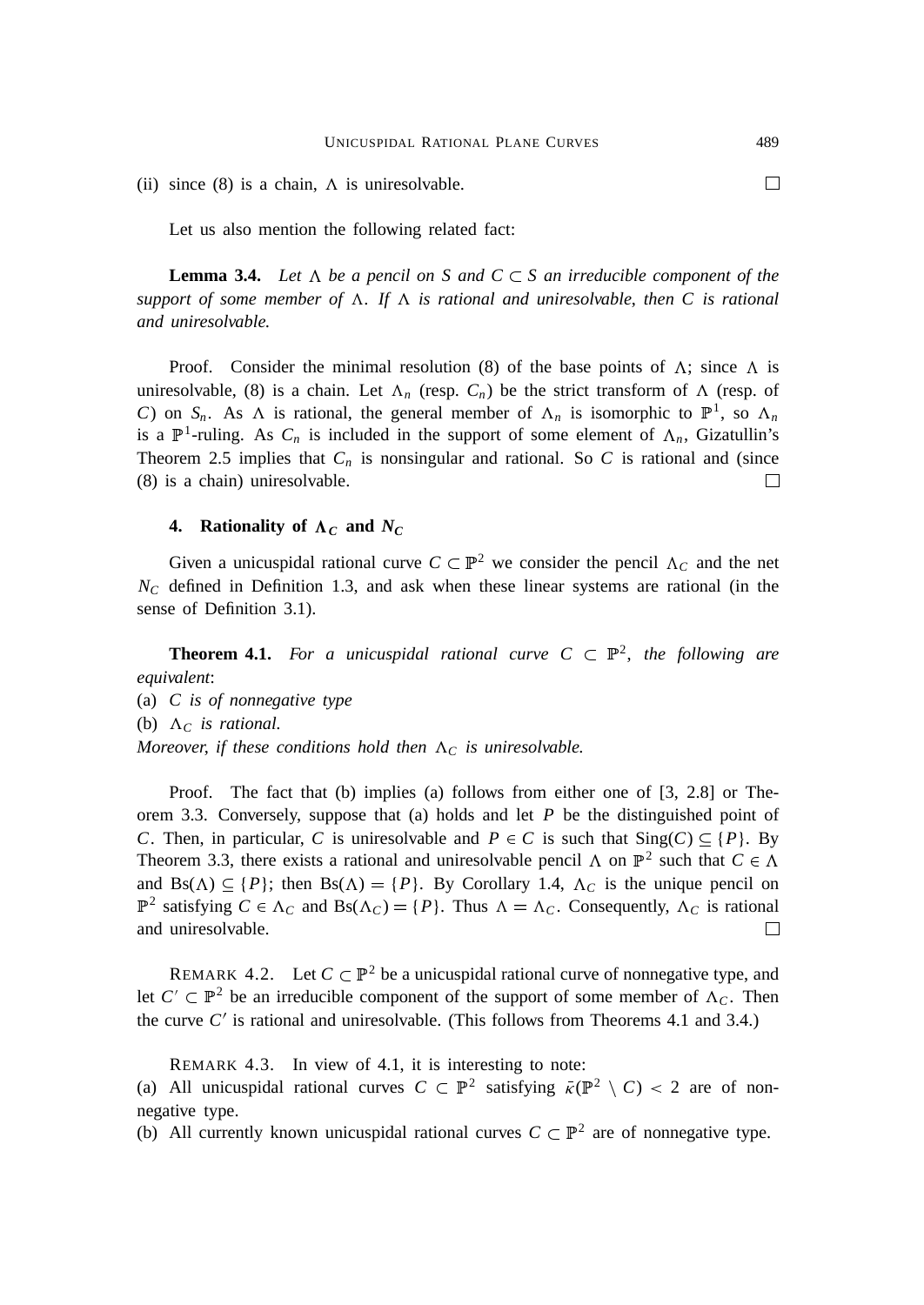Indeed, let  $C \subset \mathbb{P}^2$  be a unicuspidal rational curve and consider  $\bar{\kappa} = \bar{\kappa}(\mathbb{P}^2 \setminus C)$ , the logarithmic Kodaira dimension of  $\mathbb{P}^2 \setminus C$ . Then it is a priori clear that  $\bar{\kappa} \in \{-\infty, 0, 1, 2\}$ .

If  $\bar{\kappa} = -\infty$  then [10] implies that  $\tilde{\nu}_{emb}(C) \ge -1$ , and it follows that  $\tilde{\nu}(C) > 0$ .

• The case  $\bar{k} = 0$  cannot occur by a result of Tsunoda [14].

The case  $\bar{k} = 1$  is completely classified in [12], and the multiplicity sequences are given explicitly. A straightforward computation using these sequences shows that  $\tilde{\nu}(C) \in \{0, 1\}$ , where the two cases occur.

• The case  $\bar{k} = 2$  is not classified. The only known examples here are two families of curves (denoted  $C_{4k}$  and  $C_{4k}^*$ ,  $k = 1, 2, \ldots$ ) found by Orevkov in [11]. For these examples the multiplicity sequences are known explicitly, and a straightforward computation shows that  $\tilde{\nu}(C) \in \{1, 4\}$  where the two cases occur.

This justifies assertions (a) and (b). Regarding the last case we also mention:

• Let  $C \subset \mathbb{P}^2$  be a unicuspidal rational curve with  $\bar{\kappa} = 2$ . Then  $\tilde{\nu}_{emb}(C) \le -2$  by a result of Yoshihara [15]. Moreover, Tono [13] showed that  $\tilde{\nu}_{emb}(C) = -2$  if and only if *C* is one of Orevkov's curves  $C_{4k}$  or  $C_{4k}^*$  for some *k*.

One should also remark that the sets

$$
\{\tilde{\nu}(C) \mid C \subset \mathbb{P}^2 \text{cuspidal rational}\},
$$
  

$$
\{\tilde{\nu}_{\text{emb}}(C) \mid C \subset \mathbb{P}^2 \text{ unicuspidal rational, } \bar{\kappa}(\mathbb{P}^2 \setminus C) = 1\}
$$

are not bounded below, as can be deduced from [4] and [12], respectively.

The next paragraph will be used as a reference, when we want to establish the notation:

NOTATIONS 4.4. Let  $C \subset \mathbb{P}^2$  be a unicuspidal rational curve with distinguished point *P*. Then (*C*, *P*) determines an infinite sequence

$$
\mathbb{P}^2 = S_0 \stackrel{\pi_1}{\leftarrow} S_1 \stackrel{\pi_2}{\leftarrow} S_2 \stackrel{\pi_3}{\leftarrow} \cdots
$$

of nonsingular projective surfaces and blowing-up morphisms such that, for each  $i \geq 1$ ,  $\pi_i$ :  $S_i \to S_{i-1}$  is the blowing-up of  $S_{i-1}$  at the unique point  $P_i \in S_{i-1}$  which lies on the strict transform of *C* and which is mapped to  $P_1 = P$  by  $\pi_1 \circ \cdots \circ \pi_{i-1}$ :  $S_{i-1} \to S_0$ . Let  $E_i = \pi_i^{-1}(P_i) \subset S_i$  and, if  $i < j$ , let the strict transform of  $E_i$  on  $S_j$  be also denoted by  $E_i \subset S_j$ . Let  $C_i \subset S_i$  be the strict transform of  $C_0 = C$  on  $S_i$ , and let  $\Lambda_i$  be the strict transform of  $\Lambda_0 = \Lambda_C$  on  $S_i$ . By definition of the sequence (9), it is clear that

(10) 
$$
C_{i-1} \cap E_{i-1} = \{P_i\}
$$
 in  $S_{i-1}$ , for all  $i \ge 2$ .

Let  $n \leq N$  be the natural numbers satisfying:

- $S_n \to S_0$  is the minimal resolution of singularities of *C*;
- $S_N \to S_0$  is the minimal embedded resolution of singularities of *C*.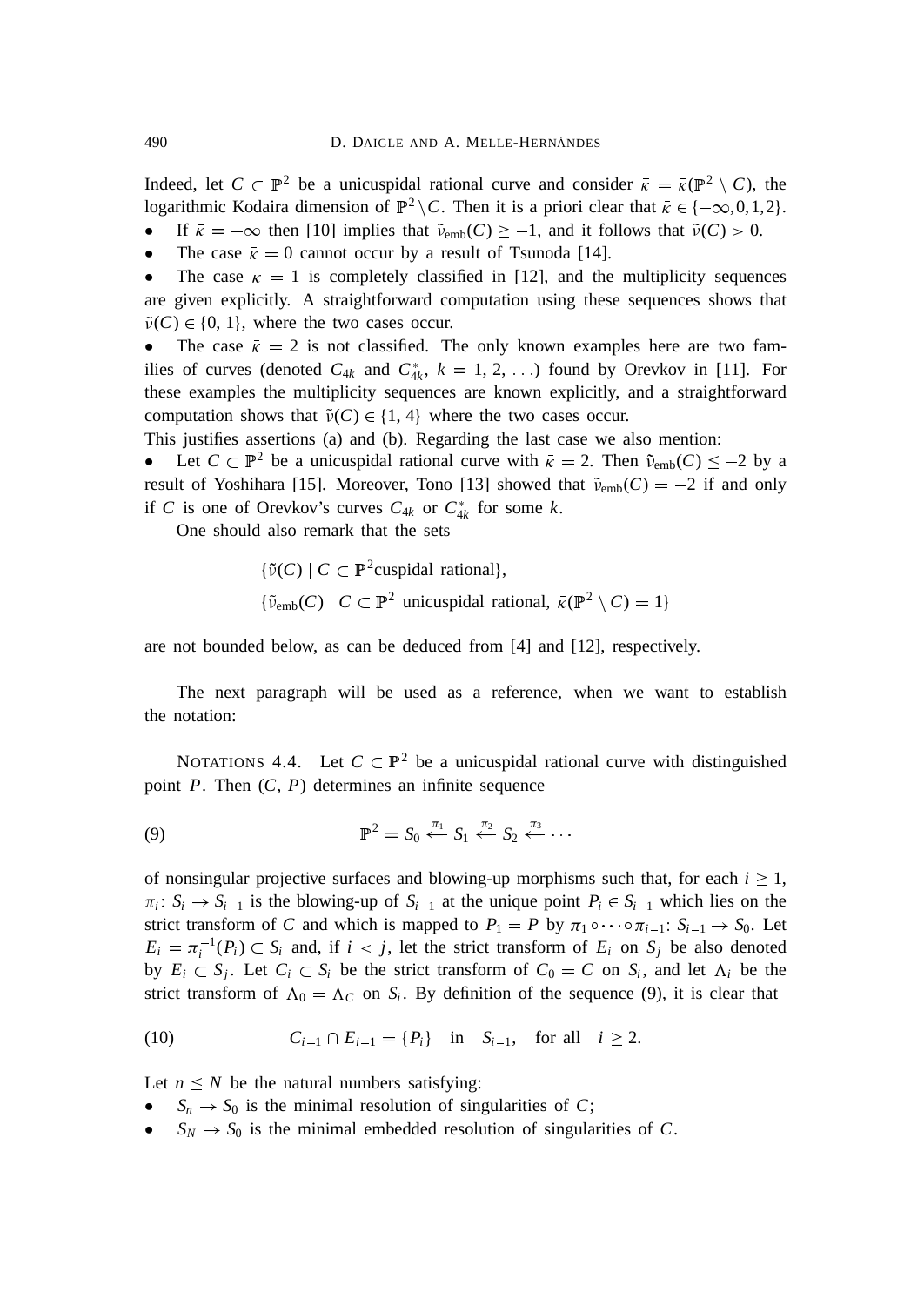Finally, let  $r_i = e_{P_i}(C_{i-1})$  (see Conventions) for all  $i \ge 1$ , and let  $d = \text{deg}(C)$ . Then the invariants  $\tilde{\nu}(C)$  and  $\tilde{\nu}_{emb}(C)$  defined in Definition 3.2 are given by

$$
\tilde{\nu}(C) = C_n^2 = d^2 - \sum_{i=1}^n r_i^2
$$
 and  $\tilde{\nu}_{emb}(C) = C_N^2$ .

It is clear that if *C* is singular then  $N = n + r_n$  and hence  $\tilde{\nu}_{emb}(C) = \tilde{\nu}(C) - r_n$ , and that if *C* is nonsingular (i.e.,  $d \le 2$ ) then  $N = n = 0$  and  $\tilde{\nu}_{emb}(C) = \tilde{\nu}(C) = d^2$ .

REMARK. If  $\tilde{\nu}(C) \ge 0$ , the natural number *m* defined in Proposition 4.5 (below) is to be added to the set of notations introduced in Notations 4.4. Note that the inequality  $n \leq \min(N, m)$  always holds, and that the three cases  $m < N$ ,  $m = N$  and  $m > N$  can occur.

**Proposition 4.5.** Let  $C \subset \mathbb{P}^2$  be a unicuspidal rational curve with distinguished *point P*, *and let the notation be as in* Notations 4.4*. If C is of nonnegative type*, *then the following hold.*

(a) *There exists a natural number*  $m \ge n$  *such that*  $S_m \to S_0$  *is the minimal resolution of the base points of*  $\Lambda_c$ *.* 

- (b)  $C_i \in \Lambda_i$  *for all*  $i \in \{0, \ldots, m\}.$
- (c)  $\Lambda_m$  *is a*  $\mathbb{P}^1$ -ruling of  $S_m$  (*cf.* Definition 2.1)*.*
- (d)  $C_m \cong \mathbb{P}^1$  *and*  $C_m^2 = 0$ *.*
- (e) *For all i*  $\in$  {1,  $\ldots$ , *m*}, *the following hold in*  $S_m$ :

 $E_i$  is horizontal  $\iff E_i \cap C_m \neq \emptyset \iff P_{m+1} \in E_i$ .

*Here we say that a curve in S<sup>m</sup> is vertical if it is included in the support of a member of*  $\Lambda_m$ , and horizontal if it is not vertical. The point  $P_{m+1}$  is defined by (10).

- (f)  $E_m$  *is horizontal and at most one i*  $\lt m$  *is such that*  $E_i \subset S_m$  *is horizontal.*
- (g)  $E_m$  *is a section of*  $\Lambda_m$  *if and only if* C *is of positive type.*

Proof. Let  $S = Y_0 \stackrel{\rho_1}{\leftarrow} Y_1 \stackrel{\rho_2}{\leftarrow} \cdots \stackrel{\rho_m}{\leftarrow} Y_m$  be the minimal resolution of the base points of  $\Lambda_c$ , where, for  $1 \le i \le m$ ,  $\rho_i$ .  $Y_i \to Y_{i-1}$  is the blowing-up of the nonsingular surface  $Y_{i-1}$  at a point  $P_i^* \in Y_{i-1}$ . As *C* is of nonnegative type, Theorem 4.1 implies that  $\Lambda_C$  is rational. Let  $C \subset Y_m$  (resp.  $\Lambda_C$ ) be the strict transform of *C* (resp. of  $\Lambda_C$ ) on *Y<sub>m</sub>*. By [3, 2.7 (b)], the fact that  $\Lambda_C$  is rational implies that  $C \in \Lambda_C$  and that *C* is nonsingular. From  $C \in \Lambda_C$ , we deduce that for each *i* the base point  $P_i^*$  lies on the strict transform of *C* on  $Y_{i-1}$ ; as  $P_i^*$  is infinitely near *P* (because  $Bs(\Lambda_C) = \{P\}$ ), it follows that  $(P_1^*, \ldots, P_m^*) = (P_1, \ldots, P_m)$ . Thus  $S_m \to S_0$  is the minimal resolution of the base points of  $\Lambda_c$ . As we have observed,  $\tilde{C} = C_m$  is nonsingular; it follows that  $m \geq n$ , so (a) is proved.

Then  $Bs(\Lambda_{i-1}) = {P_i}$  for all  $i \in \{1, \ldots, m\}$ , and  $Bs(\Lambda_m) = \emptyset$ .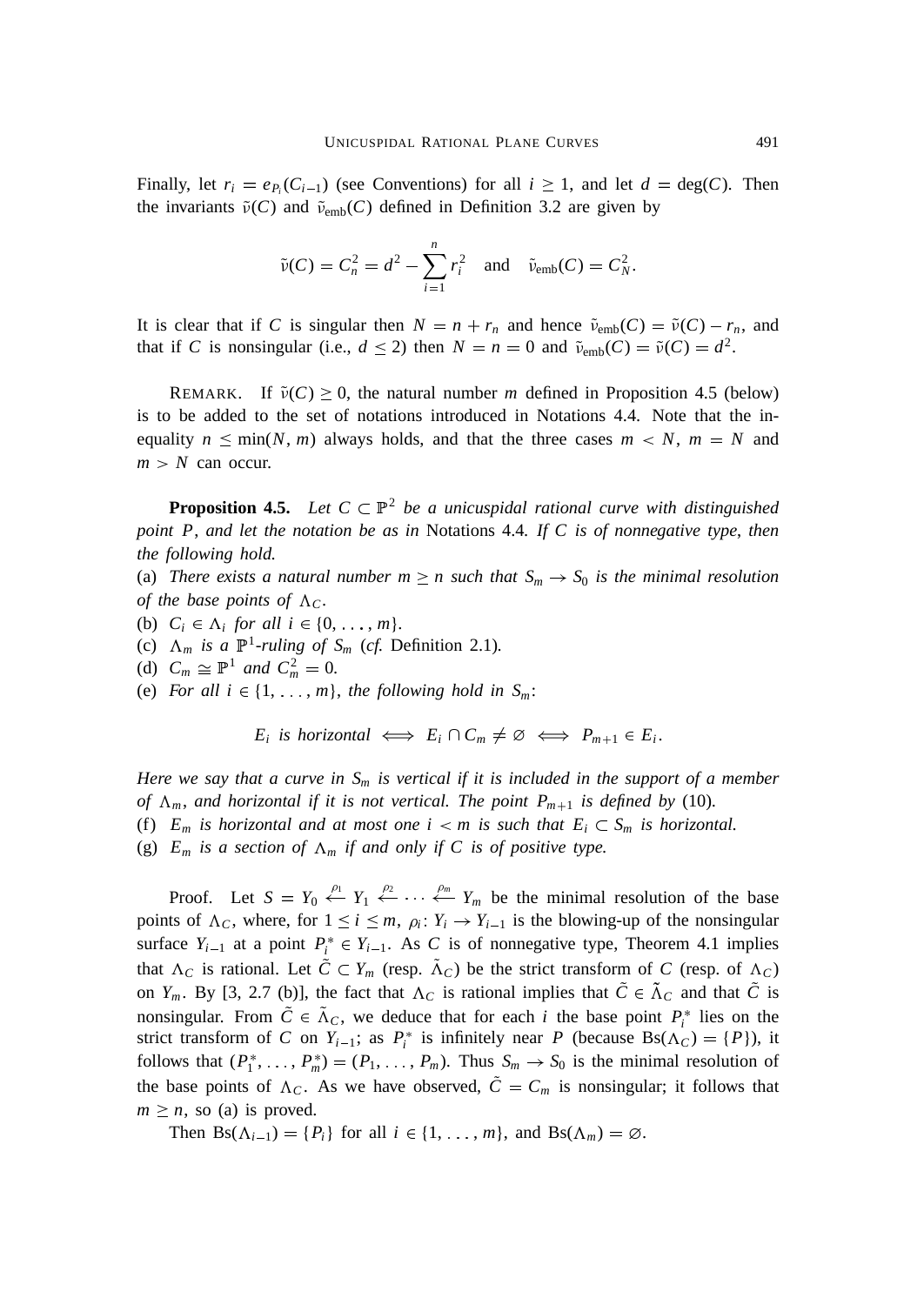We already noted that  $C \in \Lambda_C$ , which we may rewrite as  $C_m \in \Lambda_m$ . It follows that assertion (b) holds. As  $\Lambda_c$  is a rational pencil, so is  $\Lambda_m$ ; as  $\Lambda_m$  is base-point-free, its general member is a  $\mathbb{P}^1$ , so (c) holds. By  $C_m \in \Lambda_m$  and  $Bs(\Lambda_m) = \emptyset$ , we get  $C_m^2 = 0$ , so assertion (d) holds.

The fact that  $C_m \in \Lambda_m$  and that  $\Lambda_m$  is base-point-free implies that if  $C' \subset S_m$  is a curve distinct from  $C_m$  then  $C'$  is horizontal if and only if  $C' \cap C_m \neq \emptyset$ . In particular, (e) is proved, and (f) immediately follows.

To prove (g), note that  $E_m$  is a section of  $\Lambda_m$  if and only if  $E_m \cdot C_m = 1$ , if and only if  $C_{m-1}$  is nonsingular; as  $C_{m-1}^2 > C_m^2 = 0$ , this is equivalent to *C* being of positive type.  $\Box$ 

**Theorem 4.6.** For a unicuspidal rational curve  $C \subset \mathbb{P}^2$ , the following are *equivalent*:

- (a) *C is of positive type*;
- (b) *N<sup>C</sup> is rational*;

(c) the rational map  $\Phi_{N_C}$ :  $\mathbb{P}^2$  -->  $\mathbb{P}^2$ , corresponding to the net  $N_C$ , is birational.

*Moreover, if the above conditions hold then the Cremona map*  $\Phi_{N_C}$  *transforms C into a line, and*  $\Lambda_c$  *into a pencil of "all lines through some point".* 

Proof. The fact that  $(c)$  implies  $(b)$  is trivial. If  $(b)$  holds then parts  $(e)$  and  $(f)$ of [3, 2.8] imply that the linear system  $\mathbb{L}_C$  defined in [3, 2.5] satisfies  $N_C \subseteq \mathbb{L}_C$  and  $\dim \mathbb{L}_C = \tilde{\nu}(C) + 1$ ; then  $\tilde{\nu}(C) > 0$ , which shows that (b) implies (a). There remains to show that if (a) holds then  $\Phi_{N_C}$  is birational and transforms *C* into a line and  $\Lambda_C$ into a pencil of all lines through some point.

Suppose that *C* is of positive type and let the notation be as in Notations 4.4 and Proposition 4.5. By Proposition 4.5 (g),  $E_m$  is a section of  $\Lambda_m$ . Then Gizatullin's Theorem 2.5 implies that there exists a birational morphism  $\rho: S_m \to \mathbb{F}_1$  whose exceptional locus  $\text{exc}(\rho) \subset S_m$  is a union of  $\Lambda_m$ -vertical curves in  $S_m$  and  $\text{exc}(\rho) \cap E_m = \emptyset$ . Moreover, in the notation of 2.3,  $\rho_*(\Lambda_m)$  is the standard ruling  $\mathbb{L}_1$  of  $\mathbb{F}_1$  and  $\rho(E_m)$  is the  $(-1)$ -section of that ruling. As the exceptional loci of the two morphisms  $S_{m-1} \stackrel{\pi_m}{\longleftarrow}$  $S_m \stackrel{\sim}{\rightarrow} \mathbb{F}_1$  are disjoint, we have the commutative diagram

$$
\mathbb{P}^2 = S_0 \xleftarrow{\pi_1} \cdots \xleftarrow{\pi_{m-1}} S_{m-1} \xleftarrow{\pi_m} S_m
$$
\n
$$
\downarrow \bar{\rho} \qquad \qquad \downarrow \rho
$$
\n
$$
\mathbb{P}^2 \xleftarrow{\bar{\pi}_m} \mathbb{F}_1
$$

where  $\bar{\pi}_m : \mathbb{F}_1 \to \mathbb{P}^2$  is the contraction of  $\rho(E_m)$ . Define the birational map  $\Phi : \mathbb{P}^2 \to$  $\mathbb{P}^2$  as the composition

$$
S_0 \xrightarrow{(\pi')^{-1}} S_{m-1} \xrightarrow{\bar{\rho}} \mathbb{P}^2,
$$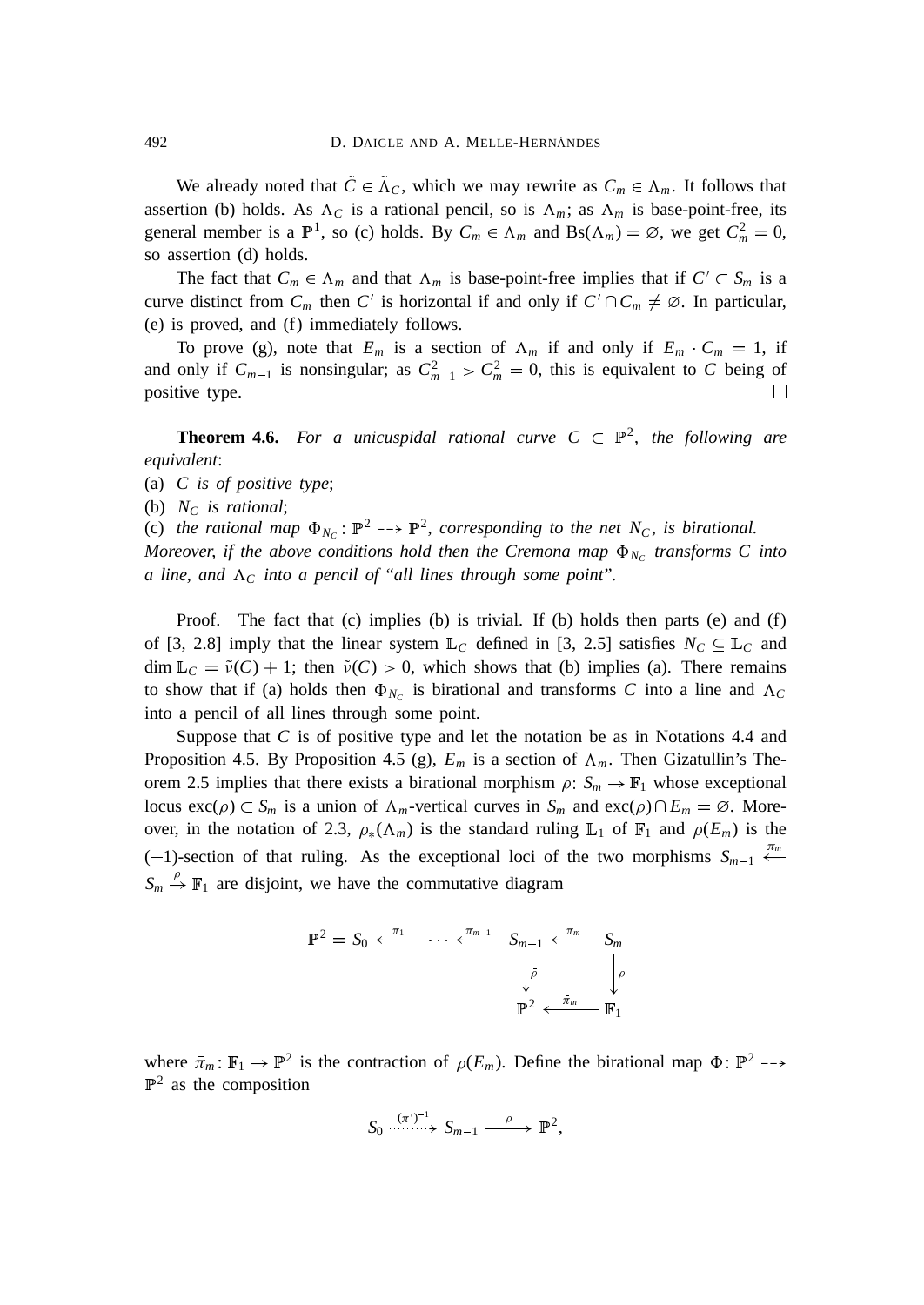where  $\pi' = \pi_1 \circ \cdots \circ \pi_{m-1}$ .  $S_{m-1} \to S_0$ . It is clear that  $\Phi$  transforms *C* into a line in  $\mathbb{P}^2$ . Also,  $\Phi$  determines a net *N* on  $\mathbb{P}^2$  (without fixed components); let us show that  $N = N_C$ .

Consider the group homomorphisms

$$
\text{Div}(S_0) \stackrel{\pi'_*}{\leftarrow} \text{Div}(S_{m-1}) \stackrel{\bar{\rho}^*}{\leftarrow} \text{Div}(\mathbb{P}^2)
$$

where  $\bar{\rho}^*$  is the operation of taking the total transform with respect to  $\bar{\rho}$  and  $\pi'_*$  takes direct image with respect to  $\pi'$ . Let  $Q = \bar{\rho}(P_m) \in \mathbb{P}^2$  and let  $\mathbb{L}$  be the linear system on  $\mathbb{P}^2$  consisting of all lines through *Q*. Then the strict transform of  $\mathbb{L}$  on  $S_{m-1}$  (via  $\bar{\rho}$ ) is  $\Lambda_{m-1}$ . As  $\bar{\rho}$  restricts to an isomorphism from a neighborhood of  $P_m$  to a neighborhood of *Q* (because  $\text{exc}(\rho) \cap E_m = \emptyset$ ), the strict transform of L coincides with the total transform of L, so  $\bar{\rho}^*$  transforms L into  $\Lambda_{m-1}$  and consequently  $\pi'_* \circ \bar{\rho}^*$  transforms L into  $\Lambda_c$ . Now we note that  $\pi'_* \circ \bar{\rho}^*$  transforms M into *N*, where M is the linear system of all lines in  $\mathbb{P}^2$ . As  $\mathbb{L} \subset \mathbb{M}$ , it follows that  $\Lambda_c \subset N$  (in particular the elements of *N* have degree  $d = \text{deg } C$ .

Let  $M^{\circ}$  be the set of  $M \in M$  such that  $Q \notin M$  and  $\bar{\rho}^{-1}(M)$  is an irreducible curve in  $S_{m-1}$ . Then the image of M<sup>°</sup> via  $\pi'_{*} \circ \bar{\rho}^{*}$  is a dense subset of *N*. Since *N* and  $N_c$  have the same dimension, in order to show that  $N = N_c$  it suffices to show that  $\pi'_* \circ \bar{\rho}^*$  maps  $M^{\circ}$  into  $N_C$ . Let  $M \in M^{\circ}$  and consider the curve  $D = (\pi'_* \circ \bar{\rho}^*)(M) =$  $\pi'(\bar{\rho}^{-1}(M)) \subset S_0.$ 

Let  $L = \bar{\rho}(C_{m-1}) \in \mathbb{L}$  and note that  $\bar{\rho}$  restricts to an isomorphism from a neighbourhood of  $C_{m-1}$  to a neighbourhood of *L*. As  $(M \cdot L)_{\mathbb{P}^2} = 1$  and the point  $M \cap L$  is not *Q*, it follows that

$$
(\bar{\rho}^{-1}(M) \cdot C_{m-1})_{S_{m-1}} = 1
$$

and that the point  $\bar{\rho}^{-1}(M) \cap C_{m-1} = \{R\}$  belongs to  $C_{m-1} \setminus P_m$ , so  $R \notin \text{exc}(\pi')$ . Consequently,  $D \cap C \subseteq {\pi'(R), P}$  and  $i_{\pi'(R)}(D, C) = 1$ , where the point  $\pi'(R)$  is distinct from *P*. By Bezout,  $i_P(D, C) = d^2 - 1$ , so  $D \in N_C$ . This shows that  $\pi'_* \circ \bar{\rho}^*$  maps  $\mathbb{M}^{\circ}$ into  $N_C$ ; it follows that  $N = N_C$ , as desired.

So  $\Phi_{N_C} = \Phi$  and consequently  $\Phi_{N_C}$  is birational. We already noted that  $\Phi$  transforms *C* into a line and that  $\pi'_{*} \circ \bar{\rho}^{*}$  transforms  $\mathbb{L}$  into  $\Lambda_C$ , so the last assertions follow.  $\Box$ 

#### **5. Intermezzo: erasable weighted pairs**

The aim of this section is to prove Proposition 5.15, which is needed in the proof of Theorem 6.2. Our proof of Proposition 5.15 makes use of a theory of "erasable weighted pairs" which we develop in this section; in fact Proposition 5.14 is the only fact from this graph theory which is needed, but its proof requires several preliminary lemmas.

We stress that the present section is completely self-contained. Except for the fact that Proposition 5.15 is used in the proof of Theorem 6.2, this section is completely independent from the rest of the paper.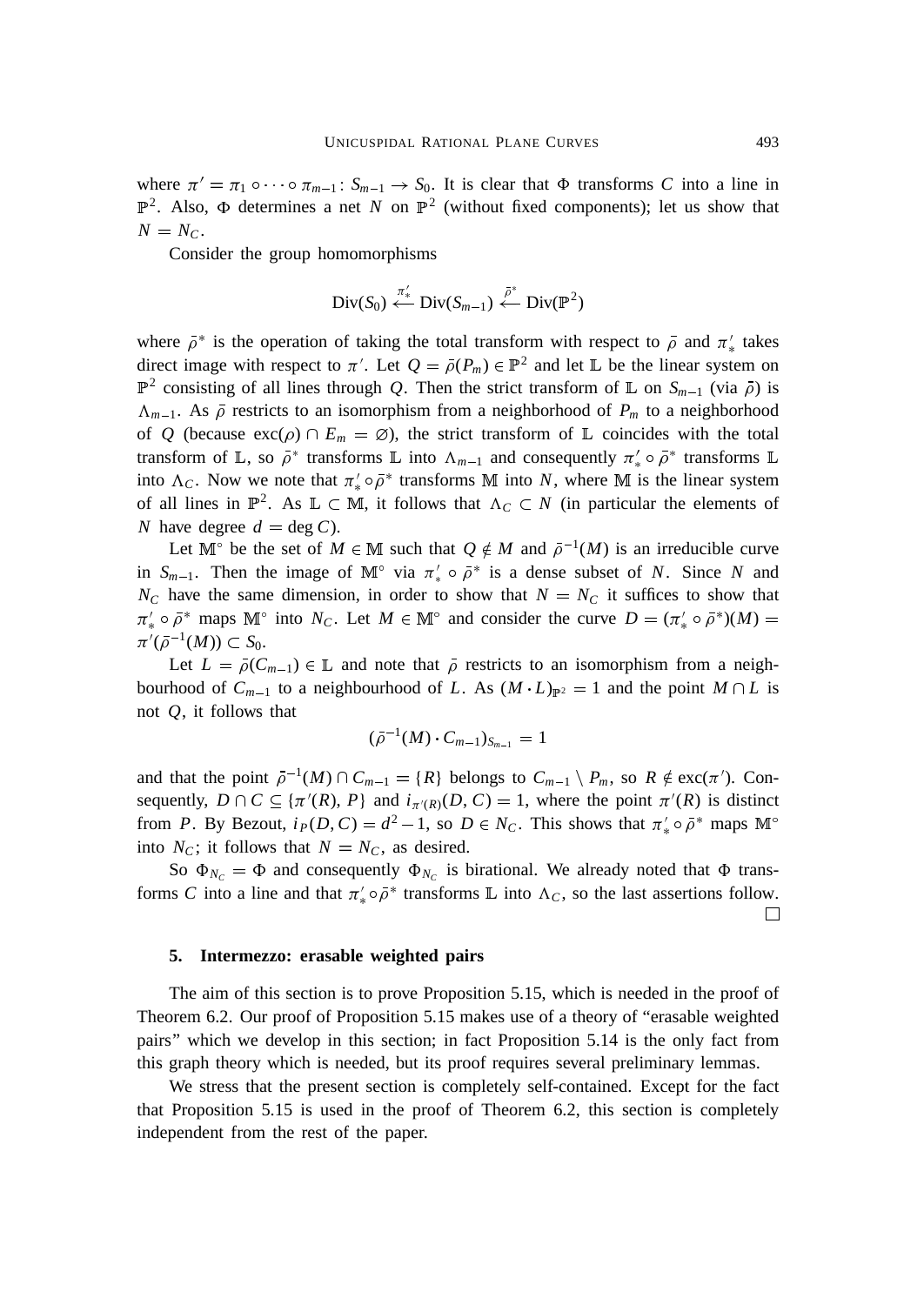Our graphs have finitely many vertices and edges, edges are not directed, no edge connects a vertex to itself, and at most one edge exists between a given pair of vertices. A *weighted graph* is a graph in which each vertex is assigned an integer (called the weight of the vertex). Note that the empty graph is a weighted graph. We assume that the reader is familiar with the classical notion of blowing-up of a weighted graph, and refer to 1.1 and 1.2 of [2] for details. In particular, recall that there are three ways to blow-up a weighted graph G: one can blow-up G *at a vertex*, or *at an edge*, or one can perform the *free blowing-up* of  $G$  (in the last case, one takes the disjoint union of G and of a vertex of weight  $-1$ ). In all cases, blowing-up G produces a new weighted graph  $\mathcal{G}'$  whose vertex-set is obtained from that of  $\mathcal{G}$  by adding one new vertex *e* of weight  $-1$  (one says that *e* is the vertex "created" by the blowing-up). If  $\mathcal{G}'$  is a blowing-up of  $\mathcal G$  and  $e$  is the vertex of  $\mathcal{G}'$  created by the blowing-up, then one says that  $G$  is the blowing-down of  $G'$  at  $e$ . Two weighted graphs  $A$  and  $B$  are *equivalent* (denoted  $A \sim B$ ) if one can be obtained from the other by a finite sequence of blowings-up and blowings-down. Note that if  $G$  is a weighted graph without edges, and in which each vertex has weight  $-1$ , then G is equivalent to the empty weighted graph  $\varnothing$ .

DEFINITIONS 5.1. (a) By a *weighted pair*, we mean an ordered pair  $(G, v)$  where  $\mathcal G$  is a nonempty weighted graph and v is a vertex of  $\mathcal G$  (called the distinguished vertex). (b) A *blowing-up* of a weighted pair  $(G, v)$  is a weighted pair  $(G', v')$  satisfying:

- the weighted graph  $G'$  is obtained by blowing-up the weighted graph  $G$  either at the vertex  $v$  or at an edge incident<sup>2</sup> to  $v$ ;
- v' is the unique vertex of  $\mathcal{G}'$  which is not a vertex of  $\mathcal{G}$  (i.e., v' is the vertex of weight  $-1$  which is created by the blowing-up).

We write  $(\mathcal{G}, v) \leftarrow (\mathcal{G}', v')$  to indicate that  $(\mathcal{G}', v')$  is a blowing-up of  $(\mathcal{G}, v)$ .

(c) A weighted pair  $(G, v)$  is said to be *erasable* if there exists a finite sequence

$$
(11) \qquad (\mathcal{G}, v) = (\mathcal{G}_0, e_0) \leftarrow (\mathcal{G}_1, e_1) \leftarrow \cdots \leftarrow (\mathcal{G}_n, e_n) \quad (\text{with } n \ge 0)
$$

of blowings-up of weighted pairs such that the weighted graph  $\mathcal{G}_n \setminus \{e_n\}$  is equivalent to the empty weighted graph.

REMARK 5.2. In contrast with the theory of weighted graphs, we do not define a "blowing-down" of weighted pairs. The contraction of weighted pairs defined in Definition 5.7 is not the inverse operation of the blowing-up of weighted pairs.

REMARK 5.3. Let  $(G, v)$  be a weighted pair. The following claims are obvious: (a) If G has a vertex w of nonnegative weight such that  $w \neq v$  and w is not a neighbor *of* <sup>v</sup>, *then* (G, <sup>v</sup>) *is not erasable.*

<sup>&</sup>lt;sup>2</sup>An edge  $\alpha$  is *incident* to a vertex v if v is one of the endpoints of  $\alpha$ .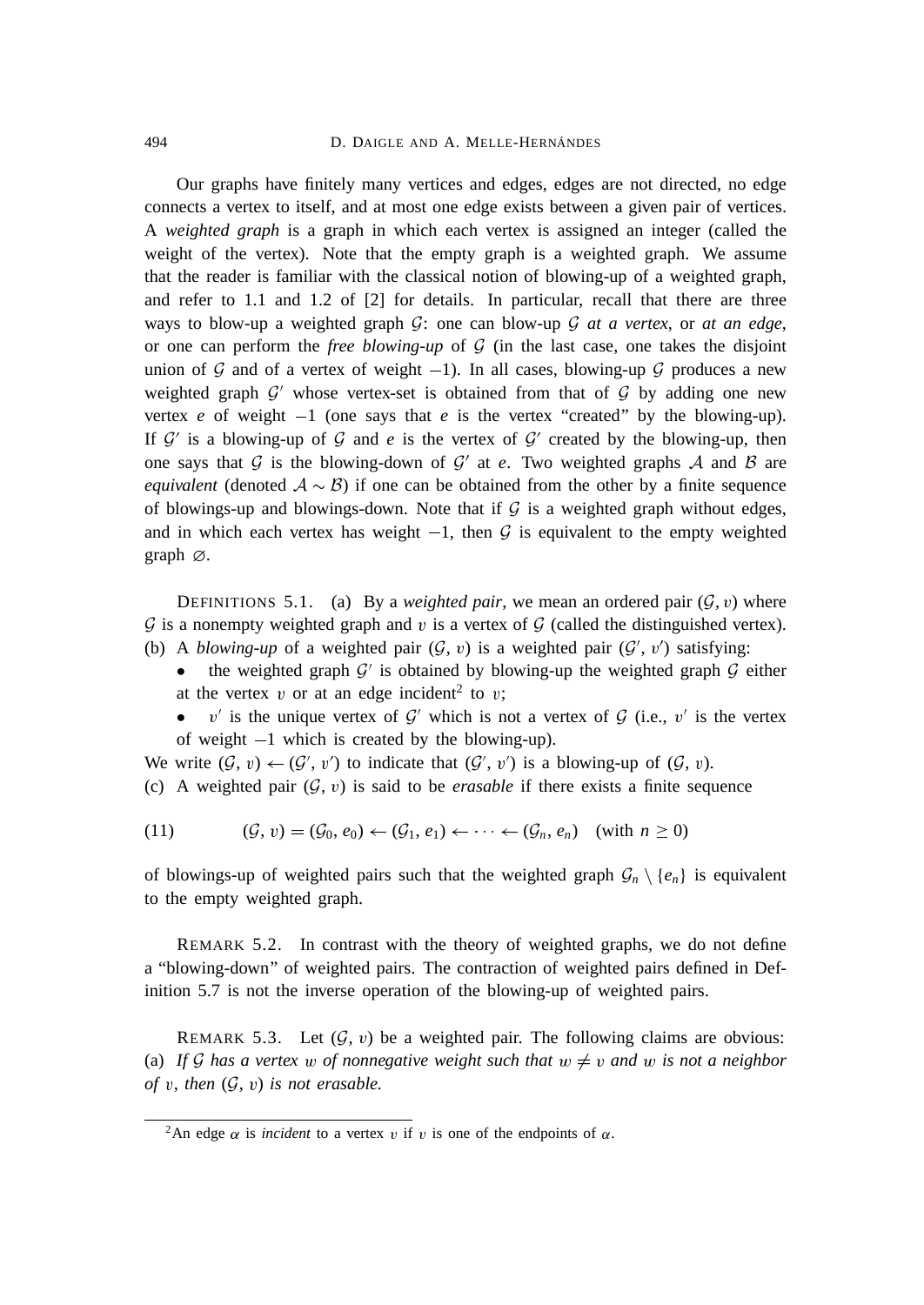(b) If G has at least two vertices, v has negative weight and all weights in  $\mathcal{G}\setminus\{v\}$  are *strictly less than*  $-1$ *, then*  $(G, v)$  *is not erasable.* 

DEFINITION 5.4. For any weighted pair  $(\mathcal{G}, v)$  we define  $l(\mathcal{G}, v) \in \mathbb{N} \cup \{\infty\}$  as follows. If  $(G, v)$  is not erasable, we set  $l(G, v) = \infty$ . If  $(G, v)$  is erasable, then we define  $l(G, v)$  to be the least  $n \in \mathbb{N}$  for which there exists a sequence (11) satisfying  $\mathcal{G}_n \setminus \{e_n\} \sim \emptyset$ . Thus a weighted pair  $(\mathcal{G}, v)$  is erasable if and only if  $l(\mathcal{G}, v) < \infty$ . Also note that the condition  $l(G, v) = 0$  is equivalent to  $G \setminus \{v\} \sim \emptyset$ .

DEFINITION 5.5. Let  $(G, v)$  be an erasable weighted pair such that  $l(G, v) > 0$ . A blowing-up  $(G', v')$  of  $(G, v)$  is said to be *good* if it satisfies  $l(G', v') < l(G, v)$ .

**Lemma 5.6.** Let  $(G, v)$  be an erasable weighted pair such that  $l(G, v) > 0$ . Then *there exists a good blowing-up of*  $(G, v)$ *. Moreover, if*  $(G', v')$  *is a good blowing-up of*  $(\mathcal{G}, v)$  then  $(\mathcal{G}', v')$  is erasable and  $l(\mathcal{G}', v') = l(\mathcal{G}, v) - 1$ .

Proof. Obvious.

DEFINITION 5.7. Let  $(G, v)$  be a weighted pair. A *contractible vertex* of  $(G, v)$ is a vertex  $w$  of  $\mathcal G$  satisfying:

- the weight of w is  $(-1)$  and w has at most two neighbours in  $\mathcal G$
- if w has two neighbours  $v_1$  and  $v_2$ , then  $v_1$ ,  $v_2$  are not joined by an edge
- $w \neq v$  and w is not a neighbour of v.

If w is a contractible vertex of  $(\mathcal{G}, v)$  then the *contraction of*  $(\mathcal{G}, v)$  *at* w is the weighted pair  $(\bar{G}, \bar{v})$  defined by taking  $\bar{G}$  to be the blowing-down of the weighted graph  $G$  at w and by setting  $\bar{v} = v$ .

**Lemma 5.8.** Suppose that  $(\bar{G}, \bar{v})$  is the contraction of a weighted pair  $(\mathcal{G}, v)$  at *some contractible vertex. Then*  $l(\mathcal{G}, v) = l(\bar{\mathcal{G}}, \bar{v})$ *.* 

Proof. We proceed by induction on  $n = \min(l(\mathcal{G}, v), l(\bar{\mathcal{G}}, \bar{v}))$ , noting that the lemma is true whenever  $n = \infty$ . Let w be the contractible vertex of  $(G, v)$  at which the contraction is performed. Then  $\bar{\mathcal{G}} \setminus {\bar{v}}$  is the blowing-down of  $\mathcal{G} \setminus {\bar{v}}$  at w, so there is an equivalence of weighted graphs  $\mathcal{G} \setminus \{v\} \sim \overline{\mathcal{G}} \setminus \{\overline{v}\}\.$  In particular, the lemma is true whenever  $n = 0$ .

Consider  $n \in \mathbb{N} \setminus \{0\}$  such that the lemma is true for all  $(\mathcal{G}, v)$  and  $(\bar{\mathcal{G}}, \bar{v})$  satisfying  $\min(l(\mathcal{G}, v), l(\bar{\mathcal{G}}, \bar{v})) < n$ . Consider  $(\mathcal{G}, v)$  and  $(\bar{\mathcal{G}}, \bar{v})$  such that  $\min(l(\mathcal{G}, v), l(\bar{\mathcal{G}}, \bar{v})) = n$ .

Choose an element  $(G_0, v_0)$  of the set  $\{(\mathcal{G}, v), (\bar{\mathcal{G}}, \bar{v})\}$  such that  $l(\mathcal{G}_0, v_0) = n$ , and let  $(\mathcal{G}'_0, v'_0)$  denote the other element of the set. By Lemma 5.6, there exists a blowing-up  $(\mathcal{G}_0, v_0) \leftarrow (\mathcal{G}_1, v_1)$  such that  $l(\mathcal{G}_1, v_1) = n - 1$ . Then  $\mathcal{G}_1$  is the blowing-up of  $\mathcal{G}_0$  at *x*, where *x* is either the distinguished vertex  $v_0$  or an edge  $\{v_0, u\}$  with *u* a neighbour of  $v_0$  in  $\mathcal{G}_0$ . As the distinguished vertices of  $(\mathcal{G}_0, v_0)$  and  $(\mathcal{G}'_0, v'_0)$  are the same  $(v_0 = v'_0)$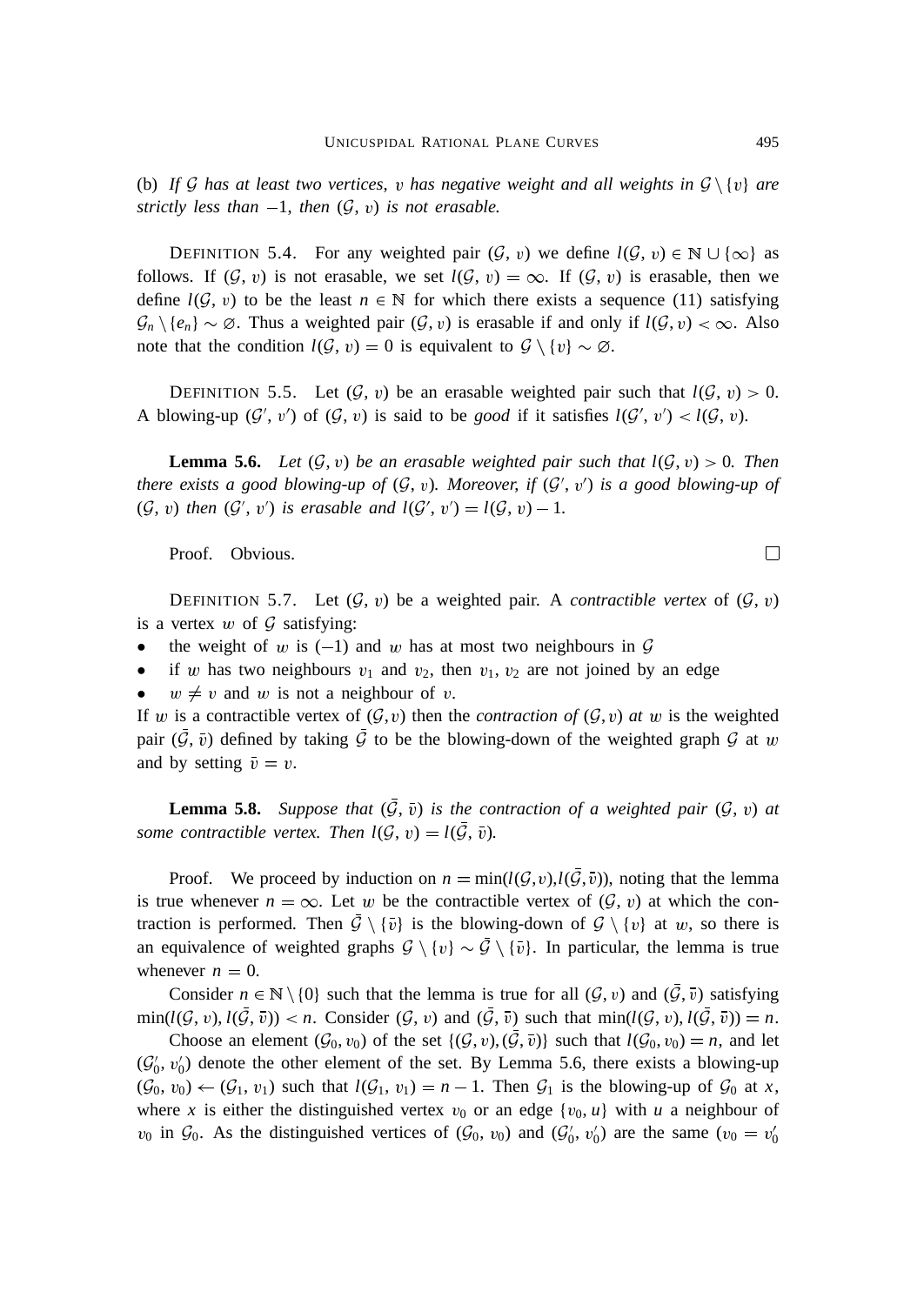because  $v = \bar{v}$ ), and the neighbours of that vertex are the same in  $\mathcal{G}_0$  and in  $\mathcal{G}'_0$ , it makes sense to blow-up  $\mathcal{G}'_0$  at *x*, and this gives rise to a blowing-up  $(\mathcal{G}'_0, v'_0) \leftarrow (\mathcal{G}'_1, v'_1)$ of weighted pairs. Let us change the notation again and represent the two blowings-up  $(\mathcal{G}_0, v_0) \leftarrow (\mathcal{G}_1, v_1)$  and  $(\mathcal{G}'_0, v'_0) \leftarrow (\mathcal{G}'_1, v'_1)$  as

$$
(\mathcal{G}, v) \leftarrow (\mathcal{H}, e)
$$
 and  $(\mathcal{G}, \overline{v}) \leftarrow (\mathcal{H}, e)$  (in some order).

Note that w is a contractible vertex of  $(H, e)$ , and that  $(\overline{H}, \overline{e})$  is the contraction of  $(\mathcal{H}, e)$  at w. We have

$$
\min(l(\mathcal{H}, e), l(\bar{\mathcal{H}}, \bar{e})) = \min(l(\mathcal{G}_1, v_1), l(\mathcal{G}'_1, v'_1)) \le l(\mathcal{G}_1, v_1) = n - 1,
$$

so the inductive hypothesis implies that  $l(\mathcal{H}, e) = l(\bar{\mathcal{H}}, \bar{e})$ , which is equal to  $n-1$ . Thus  $l(\mathcal{G}, v) \leq 1 + l(\mathcal{H}, e) = n$  and  $l(\bar{\mathcal{G}}, \bar{v}) \leq 1 + l(\bar{\mathcal{H}}, e) = n$ , so

$$
\max(l(\mathcal{G}, v), l(\bar{\mathcal{G}}, \bar{v})) \leq n = \min(l(\mathcal{G}, v), l(\bar{\mathcal{G}}, \bar{v}))
$$

and consequently  $l(\mathcal{G}, v) = l(\mathcal{G}, \bar{v})$ .

NOTATION 5.9. Given integers  $x_1, \ldots, x_n$  and  $i \in \{1, \ldots, n\}$ , the weighted pair

$$
\overbrace{x_1}^{\bullet} \cdots \overbrace{x_{i-1}^{\bullet}}^{\bullet} \overbrace{x_i}^{\bullet} \overbrace{x_{i+1}}^{\bullet} \cdots \overbrace{x_n}^{\bullet}
$$

(where the asterisk  $*$  indicates the distinguished vertex) is denoted by

 $[x_1, \ldots, x_{i-1}, x_i^*, x_{i+1}, \ldots, x_n].$ 

Observe that there is an equality of weighted pairs

$$
[x_1, \ldots, x_{i-1}, x_i^*, x_{i+1}, \ldots, x_n] = [x_n, \ldots, x_{i+1}, x_i^*, x_{i-1}, \ldots, x_1].
$$

**Lemma 5.10.** If  $l[-2, -1^*, -1, -3] < \infty$ , then

$$
l[-3, -1^*, -1, -2] < l[-2, -1^*, -1, -3].
$$

Proof. Suppose that  $(\mathcal{G}, v) = [-2, -1^*, -1, -3]$  is erasable and observe that  $l(\mathcal{G}, v)$ 0. Pick a sequence (11) such that  $\mathcal{G}_n \setminus \{e_n\} \sim \emptyset$  and such that  $n = l(\mathcal{G}, v)$ . Then  $(\mathcal{G}_1, e_1)$ is a good blowing-up of  $(G, v)$  and one of the following holds:

- (a)  $(\mathcal{G}_1, e_1)$  is the blowing-up of  $(\mathcal{G}, v)$  at v
- (b)  $(\mathcal{G}_1, e_1)$  is the blowing-up of  $(\mathcal{G}, v)$  at the edge  $[-1^*, -1]$
- (c)  $(\mathcal{G}_1, e_1)$  is the blowing-up of  $(\mathcal{G}, v)$  at the edge  $[-2, -1^*]$ .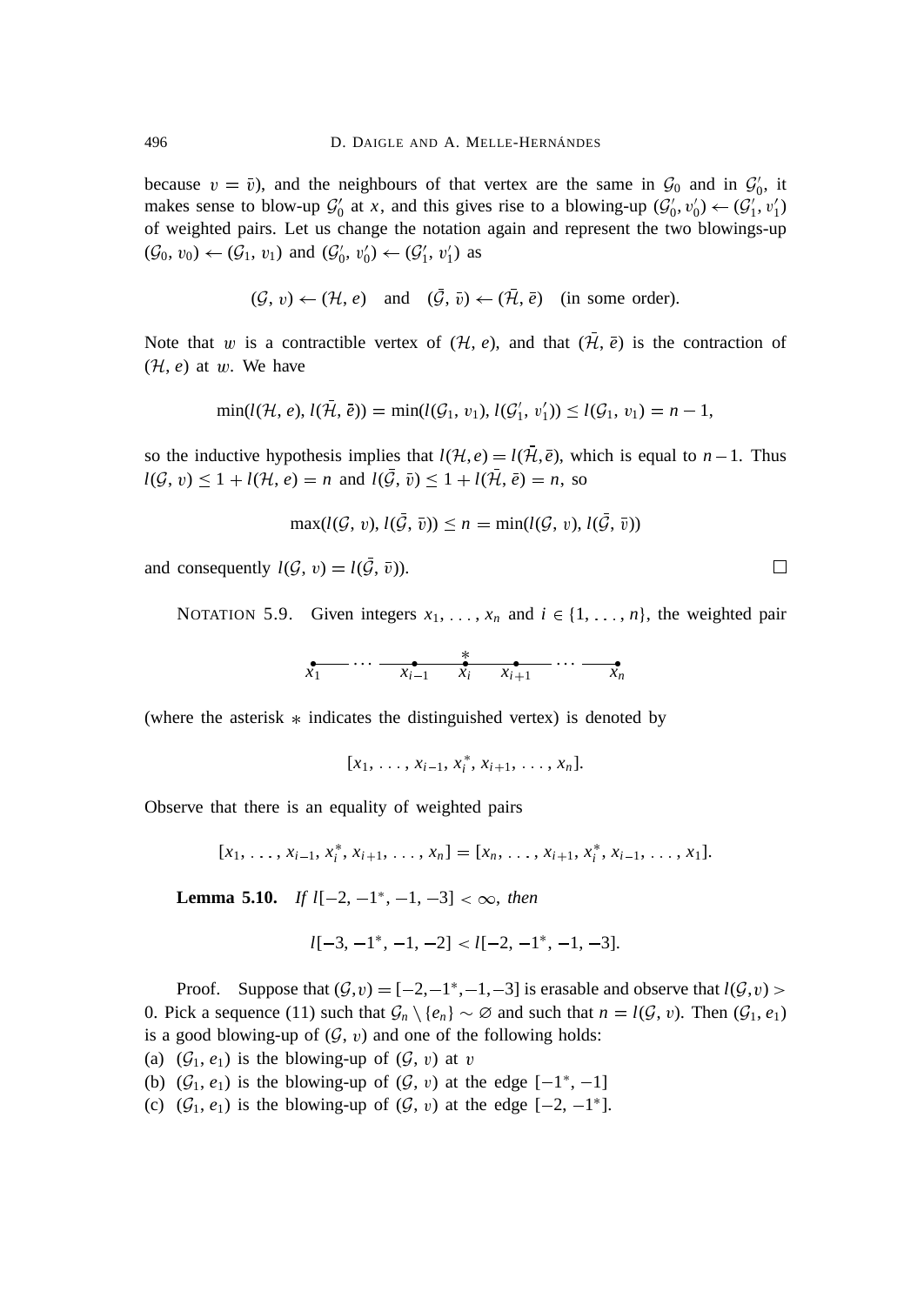In case (a), one of the connected components of  $\mathcal{G}_n \setminus \{e_n\}$  has the form



where every vertex in the branch  $\beta$  has weight strictly less than  $-1$  (and  $\beta$  might be empty). This is absurd, because the weighted graph (12) is not equivalent to  $\varnothing$ . Thus case (a) does not occur.

In case (b), Remark 5.3 (b) implies that  $(G_1, e_1)$  is not erasable, which is absurd; so case (b) does not occur either.

In case (c) we have  $(G_1, e_1) = [-3, -1^*, -2, -1, -3]$ , and the contraction of  $(G_1, e_1)$ at its contractible vertex is  $(\bar{G}_1, \bar{e}_1) = [-3, -1^*, -1, -2]$ . Consequently

$$
l[-3, -1^*, -1, -2] = l(\bar{G}_1, \bar{e}_1) = l(\bar{G}_1, e_1) < l(\bar{G}, v) = l[-2, -1^*, -1, -3]
$$

(where we used Lemma 5.8), and this proves the lemma.

**Lemma 5.11.** *If*  $x \le -2$  *and*  $l[-1^*, -1, x, -4] < \infty$ , *then*  $l[-1^*, -1, x, -4] > l[-3, -1^*, -1, -2].$ 

Proof. Let  $x \le -2$ , let  $(G, v) = [-1^*, -1, x, -4]$  and suppose that  $l(G, v) < \infty$ . As  $l(G, v) > 0$ , there exists a good blowing-up  $(G', v')$  of  $(G, v)$ . By Remark 5.3 (b),  $(G', v')$ cannot be the blowing-up of  $(G, v)$  at the edge  $[-1^*, -1]$ ; so  $(G', v')$  is the blowing-up of  $(\mathcal{G}, v)$  at v, i.e.,  $(\mathcal{G}', v') = [-1^*, -2, -1, x, -4]$ . The contraction of  $(\mathcal{G}', v')$  at its contractible vertex is  $(\bar{G}', \bar{v}') = [-1^*, -1, x+1, -4]$ , so

$$
l[-1^*, -1, x+1, -4] = l(\bar{\mathcal{G}}', \bar{v}') = l(\mathcal{G}', v') < l(\mathcal{G}, v) = l[-1^*, -1, x, -4].
$$

More precisely, we have shown that if  $x \le -2$  and  $l[-1^*, -1, x, -4] < \infty$  then

$$
l[-1^*, -1, x, -4] > l[-1^*, -1, x+1, -4].
$$

By induction it follows that if  $x \le -2$  and  $l[-1^*, -1, x, -4] < \infty$ , then

$$
l[-1^*, -1, x, -4] > l[-1^*, -1, -1, -4] = l[-1^*, 0, -3]
$$

(where the equality follows from Lemma 5.8); so there only remains to show that

(13) 
$$
l[-1^*, 0, -3] \ge l[-3, -1^*, -1, -2].
$$

This is obvious if  $l[-1^*, 0, -3] = \infty$ , so let us assume that  $l[-1^*, 0, -3] < \infty$ . Let  $(\mathcal{G}, v) = [-1^*, 0, -3]$ . As  $l(\mathcal{G}, v) > 0$ , there exists a good blowing-up  $(\mathcal{G}', v')$  of  $(\mathcal{G}, v)$ .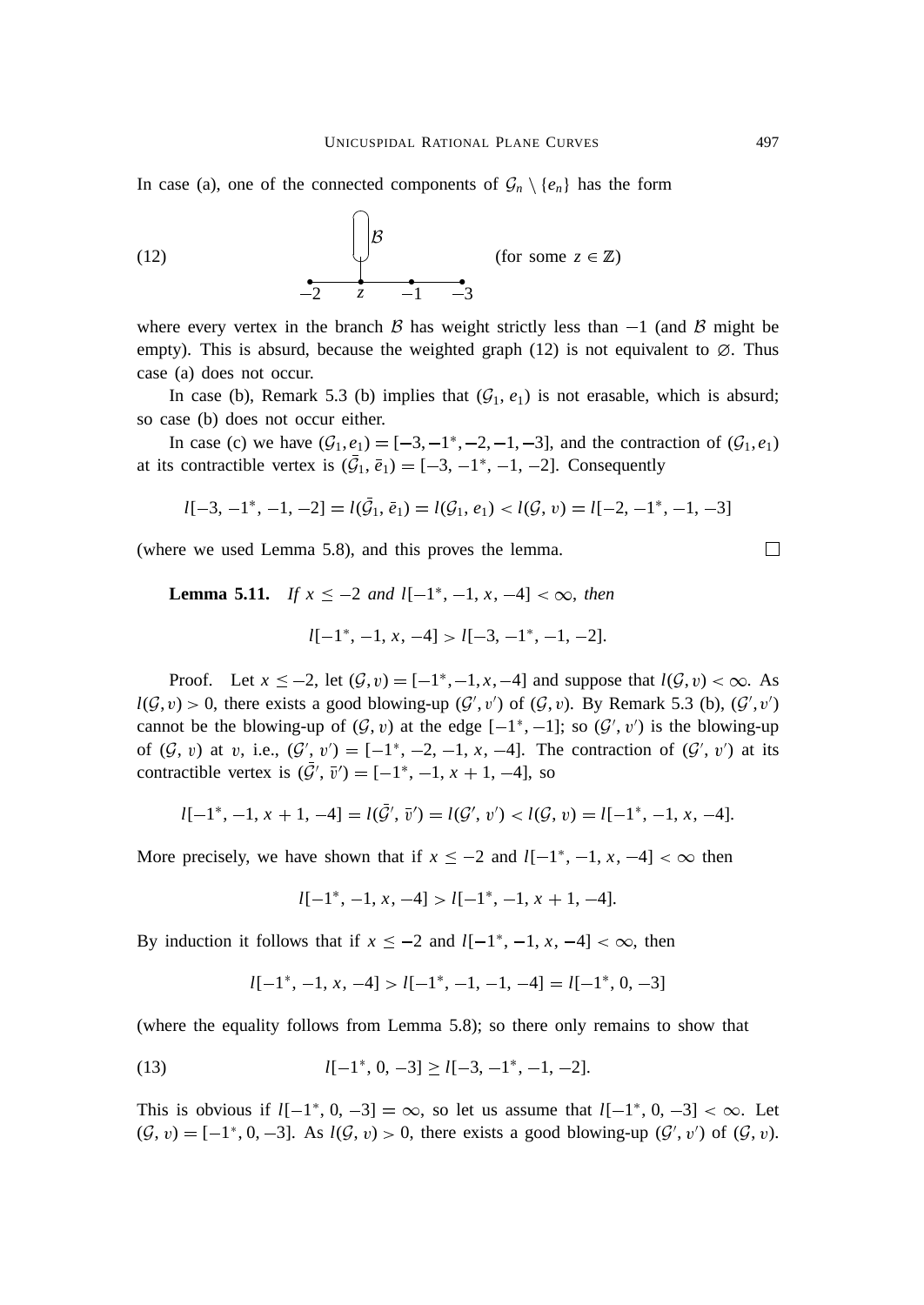By Remark 5.3 (a),  $(\mathcal{G}', v')$  cannot be the blowing-up of  $(\mathcal{G}, v)$  at v, so it must be the blowing-up of  $(G, v)$  at the edge  $[-1^*, 0]$ ; so  $(G', v') = [-2, -1^*, -1, -3]$  and consequently

(14) 
$$
l[-2, -1^*, -1, -3] = l(\mathcal{G}', v') < l(\mathcal{G}, v) = l[-1^*, 0, -3] < \infty.
$$

As  $l[-2, -1^*, -1, -3] < \infty$ , Lemma 5.10 implies that  $l[-3, -1^*, -1, -2] < l[-2, -1^*,$  $-1, -3$ ], so (14) gives

$$
l[-3, -1^*, -1, -2] < l[-2, -1^*, -1, -3] < l[-1^*, 0, -3].
$$

So (13) is proved and we are done.

**Lemma 5.12.** *If*  $x \le -2$  *and*  $l[-1, -1^*, x, -4] < \infty$ , *then* 

$$
l[-1, -1^*, x, -4] > l[-3, -1^*, -1, -2].
$$

Proof. Let *E* be the set of  $x \in \mathbb{Z}$  satisfying  $x \le -2$  and

(15) 
$$
l[-1, -1^*, x, -4] < \infty
$$
 and  $l[-1, -1^*, x, -4] \le l[-3, -1^*, -1, -2]$ .

It suffices to show that  $E = \emptyset$ . By contradiction, suppose that  $E \neq \emptyset$  and pick  $x \in E$ . Let  $(\mathcal{G}, v) = [-1, -1^*, x, -4]$ . Then  $l(\mathcal{G}, v) < \infty$  and  $l(\mathcal{G}, v) > 0$ , so there exists a good blowing-up  $(G', v')$  of  $(G, v)$ . By Remark 5.3 (b),  $(G', v')$  cannot be the blowing-up of  $(\mathcal{G}, v)$  at the edge  $[-1, -1^*]$ ; so one of the following conditions must hold:

(a)  $(\mathcal{G}', v')$  is the blowing-up of  $(\mathcal{G}, v)$  at v

(b)  $(\mathcal{G}', v')$  is the blowing-up of  $(\mathcal{G}, v)$  at the edge  $[-1^*, x]$ .

In case (a), the contraction of  $(\mathcal{G}', v')$  at its contractible vertex is

$$
(\bar{\mathcal{G}}', \bar{v}') = [-1^*, -1, x, -4].
$$

Thus  $l[-1^*, -1, x, -4] = l(G', \bar{v}') = l(G', v') < l(G, v) < \infty$ , so Lemma 5.11 implies that  $l[-1^*, -1, x, -4] > l[-3, -1^*, -1, -2]$ . This gives

$$
l[-3, -1^*, -1, -2] < l[-1^*, -1, x, -4] < l(\mathcal{G}, v) = l[-1, -1^*, x, -4],
$$

which contradicts (15) (and (15) holds since  $x \in E$ ). Thus case (a) does not occur.

In case (b),  $(\mathcal{G}', v') = [-1, -2, -1^*, x - 1, -4]$ . The contraction of  $(\mathcal{G}', v')$  at its contractible vertex is  $(\bar{G}', \bar{v}') = [-1, -1^*, x-1, -4]$ , so  $l[-1, -1^*, x-1, -4] = l(\bar{G}', \bar{v}') =$  $l(G', v') < l(G, v) = l[-1, -1^*, x, -4]$ . In fact we have shown:

if 
$$
x \in E
$$
 then  $l[-1, -1^*, x-1, -4] < l[-1, -1^*, x, -4]$  and  $x-1 \in E$ .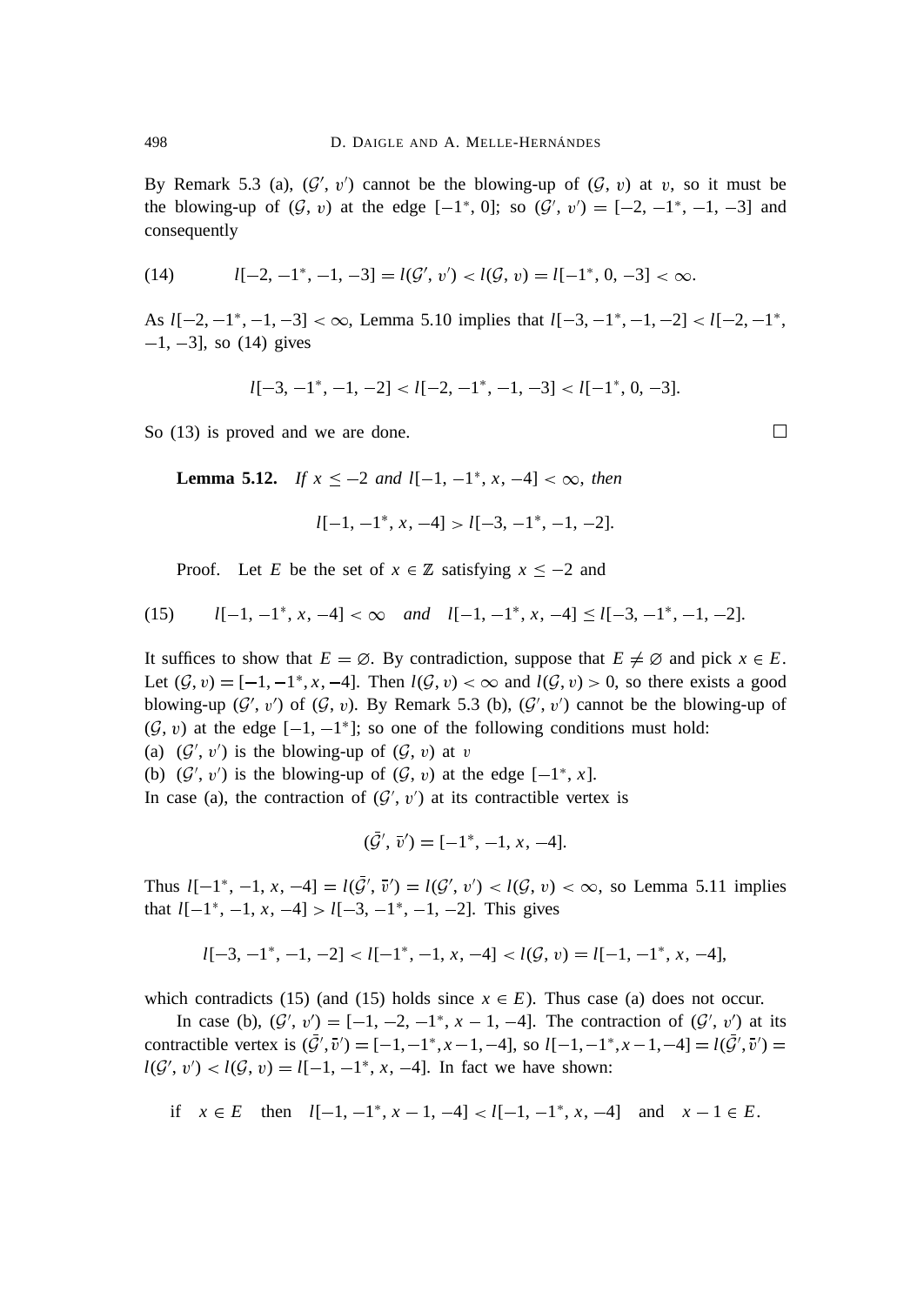This implication together with  $E \neq \emptyset$  imply the existence of an infinite descending sequence

$$
l[-1, -1^*, x, -4] > l[-1, -1^*, x - 1, -4] > l[-1, -1^*, x - 2, -4] > \cdots
$$

of natural numbers, which is absurd. So  $E = \emptyset$  and we are done.

**Lemma 5.13.**  $[-3, -1^*, -1, -2]$  *is not erasable.* 

Proof. We prove this by contradiction. Let  $(\mathcal{G}_0, e_0) = [-3, -1^*, -1, -2]$  and assume that  $(G_0, e_0)$  is erasable. As  $l(G_0, e_0) > 0$ , there exists a good blowing-up  $(G_1, e_1)$ of  $(\mathcal{G}_0, e_0)$ . There are three possibilities:

- (a)  $(\mathcal{G}_1, e_1)$  is the blowing-up of  $(\mathcal{G}_0, e_0)$  at  $e_0$
- (b)  $(\mathcal{G}_1, e_1)$  is the blowing-up of  $(\mathcal{G}_0, e_0)$  at the edge  $[-1^*, -1]$
- (c)  $(\mathcal{G}_1, e_1)$  is the blowing-up of  $(\mathcal{G}_0, e_0)$  at the edge  $[-3, -1^*]$ .

Consider case (a). Let  $(\bar{G}_1, \bar{e}_1)$  be obtained from  $(\mathcal{G}_1, e_1)$  by performing two contractions at contractible vertices. Then  $(\bar{G}_1, \bar{e}_1) = [-1^*, 0, -3]$ , so  $l(\bar{G}_1, \bar{e}_1) > 0$ , so  $(\bar{G}_1, \bar{e}_1)$  has a good blowing-up  $(\bar{G}_2, \bar{e}_2)$ . By Remark 5.3 (a), the blowing-up of  $(\bar{G}_1, \bar{e}_1)$ at  $\bar{e}_1$  is not good; so  $(\bar{G}_2, \bar{e}_2)$  must be the blowing-up of  $(\bar{G}_1, \bar{e}_1)$  at the edge  $[-1^*, 0]$ , i.e.,  $(\bar{\mathcal{G}}_2, \bar{e}_2) = [-2, -1^*, -1, -3]$ . Then

$$
l[-2, -1^*, -1, -3] = l(\bar{\mathcal{G}}_2, \bar{e}_2) < l(\bar{\mathcal{G}}_1, \bar{e}_1) = l(\mathcal{G}_1, e_1) < l(\mathcal{G}_0, e_0) \\
= l[-3, -1^*, -1, -2],
$$

so  $l[-2, -1^*, -1, -3] < l[-3, -1^*, -1, -2] < \infty$ , which contradicts Lemma 5.10. So case (a) cannot occur.

In case (b) we have  $(G_1, e_1) = [-3, -2, -1^*, -2, -2]$ , which is not erasable by Remark 5.3 (b). So case (b) does not occur either.

In case (c) we have  $(G_1, e_1) = [-4, -1^*, -2, -1, -2]$ . Let  $(\bar{G}_1, \bar{e}_1)$  be obtained from  $(\mathcal{G}_1, e_1)$  by performing two contractions at contractible vertices. Then  $(\bar{\mathcal{G}}_1, \bar{e}_1)$  =  $[-4, -1^*, 0]$ , so  $l(\bar{G}_1, \bar{e}_1) > 0$ , so  $(\bar{G}_1, \bar{e}_1)$  has a good blowing-up  $(\bar{G}_2, \bar{e}_2)$ . In fact  $(\bar{G}_2, \bar{e}_2)$ must be the blowing-up of  $(\bar{G}_1, \bar{e}_1)$  at the edge  $[-1^*, 0]$ , otherwise Remark 5.3 (a) gives a contradiction. So  $(\bar{G}_2, \bar{e}_2) = [-4, -2, -1^*, -1] = [-1, -1^*, -2, -4]$  and consequently

$$
l[-1, -1^*, -2, -4] = l(\bar{G}_2, \bar{e}_2) < l(\bar{G}_1, \bar{e}_1) = l(G_1, e_1) \\
&< l(G_0, e_0) = l[-3, -1^*, -1, -2].
$$

We conclude that

$$
l[-1, -1^*, -2, -4] < l[-3, -1^*, -1, -2] < \infty
$$

which contradicts Lemma 5.12. So we are done.

 $\Box$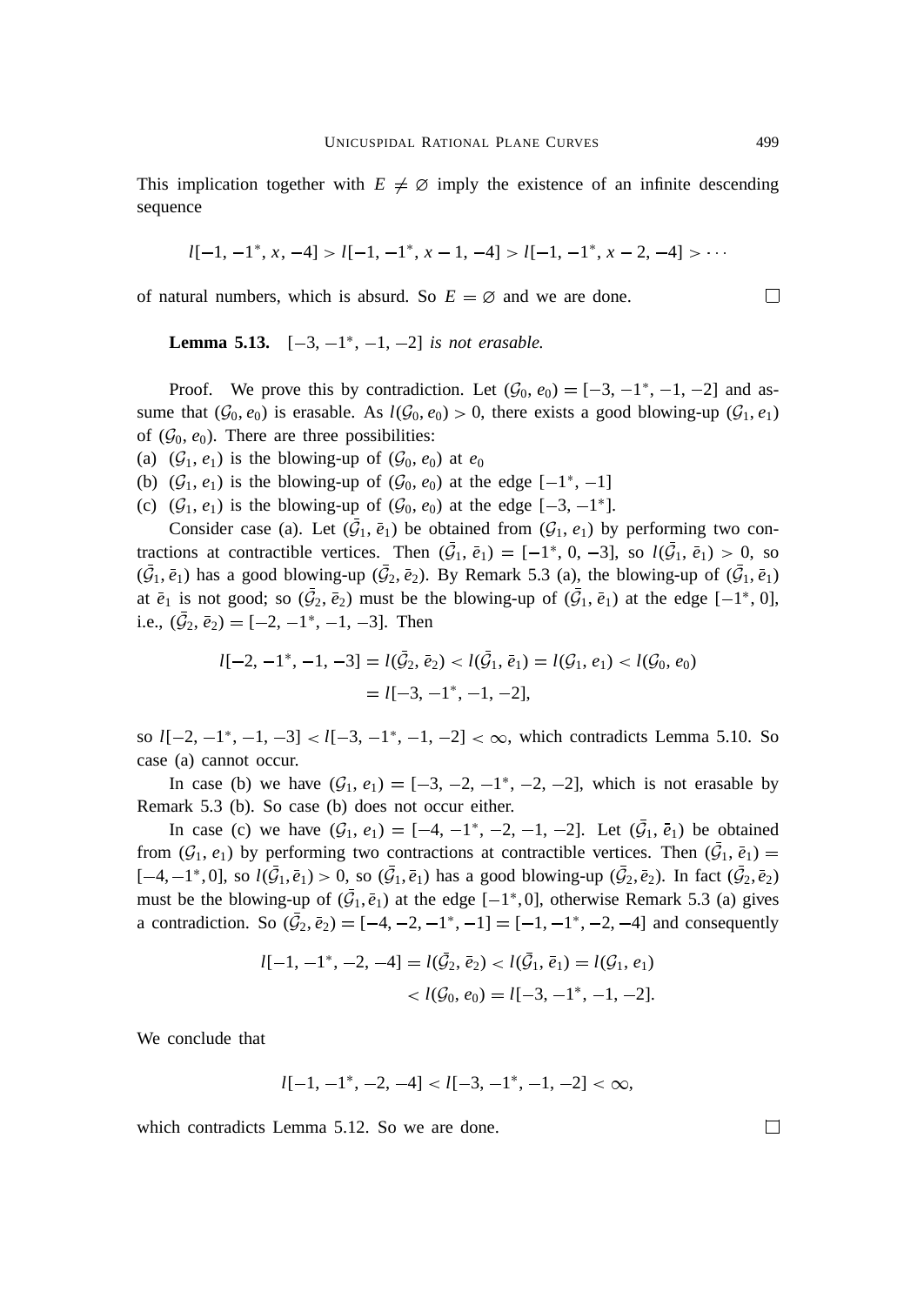**Proposition 5.14.** *Let*  $x \in \mathbb{Z} \setminus \{-2\}$  *and*  $y \in \mathbb{Z}$ *. Then the two weighted pairs* 



*are not erasable.*

Proof. Let  $(G, v)$  be the weighted pair which looks like a triangle, in the statement of the proposition, and (proceeding by contradiction) assume that  $(G, v)$  is erasable. Since  $x \neq -2$ , we have  $\mathcal{G} \setminus \{v\} \neq \emptyset$ , so  $l(\mathcal{G}, v) > 0$ . Pick a sequence (11) such that  $\mathcal{G}_n \setminus \{e_n\} \sim \emptyset$  and such that  $n = l(\mathcal{G}, v)$ ; note that  $(\mathcal{G}_1, e_1)$  is a good blowing-up of (G, v). If  $(G_1, e_1)$  is the blowing-up of  $(G, v)$  at v then  $G_n \setminus \{e_n\}$  contains a simple circuit, which contradicts  $G_n \setminus \{e_n\} \sim \emptyset$ ; so  $(G_1, e_1)$  is the blowing-up of  $(G, v)$  at one of the two edges incident to v. Consequently,  $(G_1, e_1)$  is either as in (16) or as in (17), below.

Consider the case where  $(\mathcal{G}_1, e_1)$  is as follows:



Then w is a contractible vertex and if  $(\bar{G}_1, \bar{e}_1)$  denotes the contraction of  $(\mathcal{G}_1, e_1)$  at w then  $(\bar{G}_1, \bar{e}_1)$  is isomorphic<sup>3</sup> to  $(\mathcal{G}, v)$ . This isomorphism implies that  $l(\bar{G}_1, \bar{e}_1) = l(\mathcal{G}, v)$ but on the other hand Lemma 5.8 implies that  $l(\bar{G}_1, \bar{e}_1) = l(\mathcal{G}_1, e_1) < l(\mathcal{G}, v)$ . This contradiction shows that  $(\mathcal{G}_1, e_1)$  cannot be as in (16).

The only other possibility is that  $(\mathcal{G}_1, e_1)$  be as follows:



Now we must have  $x = -1$ , otherwise  $G_n \backslash \{e_n\}$  would not contain any vertex of weight  $(-1)$  and hence would not be equivalent to the empty weighted graph. So w is a contractible vertex and the contraction  $(\bar{G}_1, \bar{e}_1)$  of  $(G_1, e_1)$  at w is isomorphic to  $(G, v)$ . This leads to the same contradiction as in the first case, so we have shown that  $(G, v)$ is not erasable.

From now-on let  $(G, v)$  be the weighted pair on the right-hand-side, in the statement of the proposition; proceeding again by contradiction, assume that  $(G, v)$  is erasable. It

<sup>3</sup>The definition of *isomorphism of weighted pairs* is the obvious one.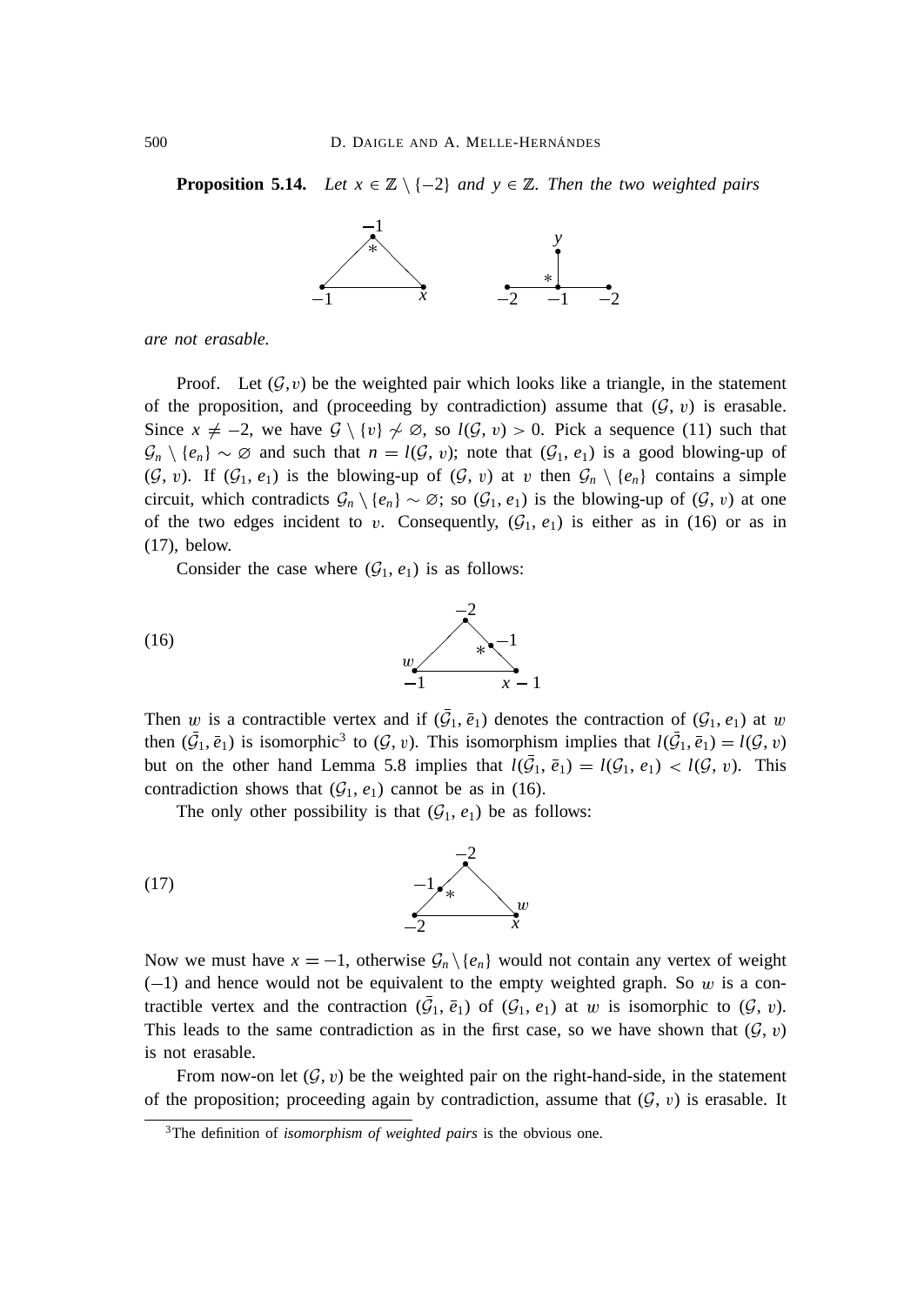is clear that  $G \setminus \{v\} \not\sim \emptyset$ , so  $l(G, v) > 0$ . Pick a sequence (11) such that  $\mathcal{G}_n \setminus \{e_n\} \sim \emptyset$ and such that  $n = l(G, v)$ , and note that  $(G_1, e_1)$  is a good blowing-up of  $(G, v)$ . One of the following holds:

(a)  $(\mathcal{G}_1, e_1)$  is the blowing-up of  $(\mathcal{G}, v)$  at the edge which contains the vertex of weight *y*

(b)  $(\mathcal{G}_1, e_1)$  is the blowing-up of  $(\mathcal{G}, v)$  at the distinguished vertex v

(c)  $(\mathcal{G}_1, e_1)$  is the blowing-up of  $(\mathcal{G}, v)$  at an edge which does not contain the vertex of weight *y*.

In case (a), one of the connected components of  $\mathcal{G}_n \setminus \{e_n\}$  has the following shape:

(18) 
$$
\begin{array}{c}\n\bigcap_{v} B \\
\hline\n-2 & z & -2\n\end{array}
$$
 (for some  $z \in \mathbb{Z}$ )

where B represents a (possibly empty) branch of  $\mathcal{G}_n \setminus \{e_n\}$  at v; so the weighted graph (18) is equivalent to  $\varnothing$ . However, (18) is not equivalent to  $\varnothing$ . Indeed, if it were, then we would have  $\mathcal{B} \sim \emptyset$  and in fact (18) would contract to

(19) 
$$
\underbrace{\bullet}{-2} \underbrace{\bullet}{t} - \underbrace{\bullet}{-2}
$$
 (for some  $t \in \mathbb{Z}$ )

but clearly the graph (19) is not equivalent to  $\varnothing$ . So (18) is not equivalent to  $\varnothing$  either, which rules out case (a).

In case (b),  $\mathcal{G}_n \setminus \{e_n\}$  has a connected component as follows:

(20) 
$$
\begin{array}{c|c}\n & y \\
\hline\n-2 & z & -2 \\
\hline\n\end{array}
$$
 (for some  $z \in \mathbb{Z}$ )

where B might be empty and all vertices of B have weight strictly less than  $-1$ . This implies that the weighted graph (20) is equivalent to the empty graph. However, (20) is not equivalent to  $\emptyset$ . Indeed, if it were then we would have  $\emptyset \sim \emptyset$ , so in fact  $\emptyset = \emptyset$ , then (20) would be of the form (18) and hence would not be equivalent to  $\varnothing$ . So (20) is not equivalent to  $\varnothing$  and case (b) is ruled out.

Consequently case (c) must occur, i.e.,  $(\mathcal{G}_1, e_1)$  must be the blowing-up of  $(\mathcal{G}, v)$ at an edge which does not contain the vertex of weight *y*. Note that, although there are two such edges, only one case needs to be considered because an automorphism of  $(G, v)$  interchanges the two edges. Also observe that, if the vertex of weight *y* is called w, then w has the same weight in G and in  $\mathcal{G}_n$ ; consequently  $y = -1$ , because  $\mathcal{G}_n \setminus \{e_n\}$  must have a vertex of weight  $-1$  and all vertices of  $\mathcal{G}_n \setminus \{e_n, w\}$  have weight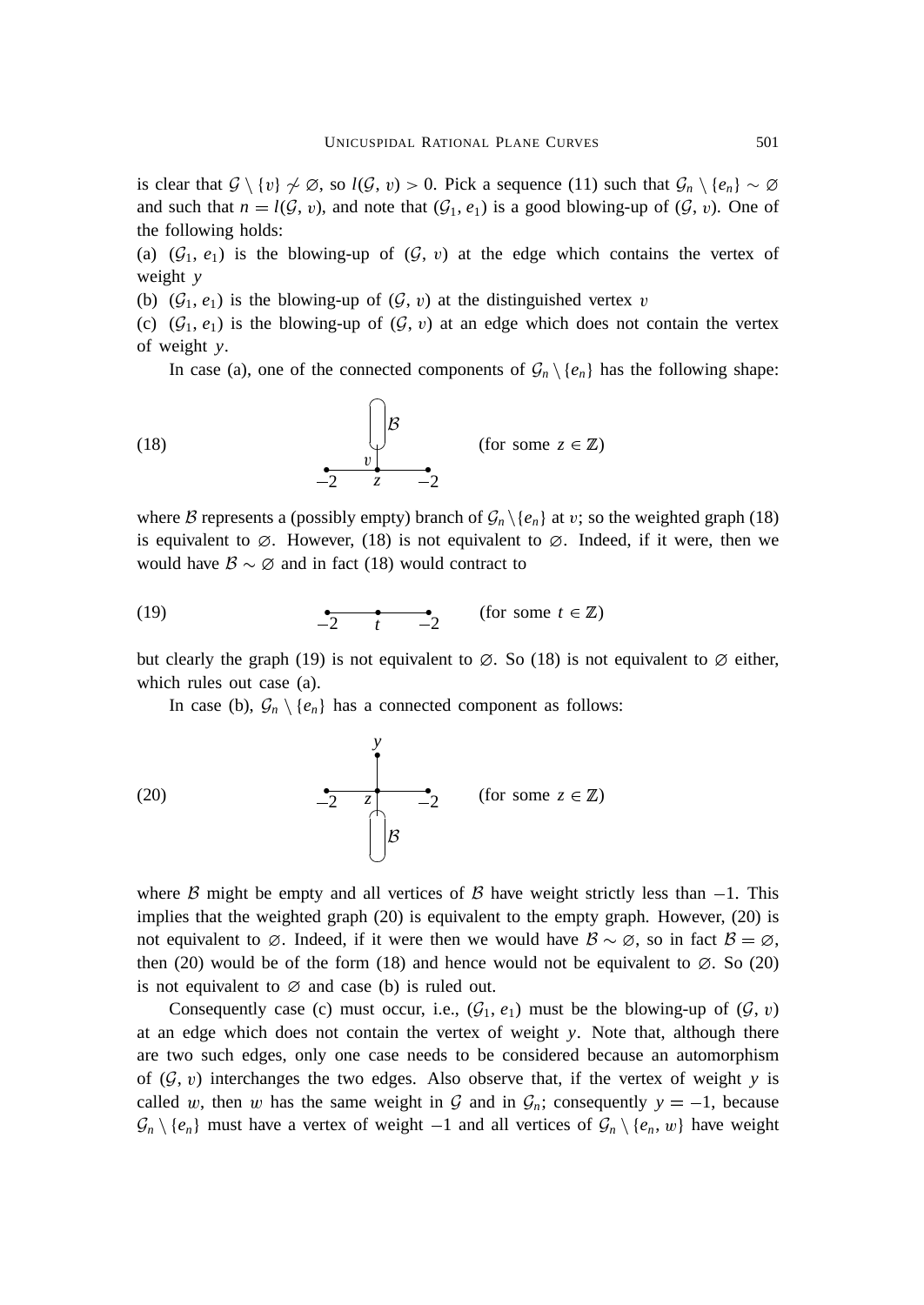strictly less than  $-1$ . So  $(\mathcal{G}_1, e_1)$  is the following weighted pair:



Then w is a contractible vertex and the contraction of  $(G_1, e_1)$  at w is  $(\bar{G}_1, \bar{e}_1)$  $[-3, -1^*, -1, -2]$ . Then  $l[-3, -1^*, -1, -2] = l(\bar{G}_1, \bar{e}_1) = l(\bar{G}_1, e_1) < l(\bar{G}, v) < \infty$ , which implies that  $[-3, -1^*, -1, -2]$  is erasable. This contradicts Lemma 5.13, so the proof is complete.  $\Box$ 

The next proof requires familiarity with the classical notion of dual graph (see for instance 2.4). If *D* is an SNC-divisor of a nonsingular projective surface *S*, we write  $G(D, S)$  for the dual graph of *D* in *S*. Recall in particular that  $G(D, S)$  is a weighted graph. See Definition 3.2 for the definition of "chain".

**Proposition 5.15.** *No triple*  $(Y_0, D, L)$  *satisfies the following conditions* (i)–(iii): (i)  $Y_0$  *is a nonsingular projective surface and D, L*  $\subset$   $Y_0$  *are irreducible curves.* 

(ii) *L* is nonsingular,  $L^2 = 0$  and  $D \cdot L = 2$ .

(iii) There exists a chain  $Y_0 \stackrel{\sigma_1}{\leftarrow} Y_1 \stackrel{\sigma_2}{\leftarrow} \cdots \stackrel{\sigma_N}{\leftarrow} Y_N$  such that  $N \ge 1$  and, if  $D_N \subset Y_N$ ,  $L_N \subset Y_N$ , and  $G_i \subset Y_N$  denote respectively the strict transforms of D, of L, and of *the exceptional curve of*  $\sigma_i$ , *then*:

*the subset*  $D_N \cup L_N \cup G_1 \cup \cdots \cup G_{N-1}$  *of*  $Y_N$  *is the exceptional locus of a birational morphism*  $Y_N \to S$  where S is a nonsingular projective surface;

•  $L_N^2 \neq -1$  *in*  $Y_N$ *.* 

Proof. By contradiction, assume that  $(Y_0, D, L)$  exists and consider  $Y_0 \xleftarrow{\sigma_1} Y_1 \xleftarrow{\sigma_2} Y_2$  $\cdots$   $\overset{\sigma_N}{\leftarrow} Y_N$  as in the statement, where  $\sigma_i: Y_i \rightarrow Y_{i-1}$  is the blowing-up at the point  $Q_i \in Y_{i-1}$ . Let  $D_i, L_i \subset Y_i$  be the strict transforms of  $D_0 = D$  and  $L_0 = L$  respectively; we write  $G_i \subset Y_i$  for the exceptional curve of  $\sigma_i$  and, if  $i < j \le N$ , the strict transform of  $G_i$  in  $Y_j$  is also denoted by  $G_i \subset Y_j$ . For each  $i \in \{1, \ldots, N\}$ , let  $\Delta_i$  denote the reduced divisor  $D_i + L_i + G_1 + \cdots + G_i$  of  $Y_i$ . Let  $\Omega$  denote the reduced divisor  $D_N + L_N + G_1 + \cdots + G_{N-1}$  of  $Y_N$ , i.e.,  $\Omega = \Delta_N - G_N$ .

As supp( $\Omega$ ) is the exceptional locus of a birational morphism,  $\Omega$  is an SNC-divisor of  $Y_N$  which has at least one (-1)-component. Because  $L_N^2 \neq -1$ , it follows that  $D_N^2 =$  $-1$  and that  $D_N$  is the only (-1)-component of  $\Omega$ . Moreover, there must hold  $L_N^2 < -1$ (so  $N \geq 2$ ,  $Q_1 \in L_0$  and  $Q_2 \in L_1$ ). Also note that  $D_N \cdot L_N \leq 1 < 2 = D_0 \cdot L_0$ , so  $Q_1 \in D_0 \cap L_0$ . We record:

$$
(21) \tQ_1 \in L_0 \cap D_0 \quad \text{and} \quad Q_2 \in L_1 \cap G_1.
$$

Suppose that  $Q_1$  is a singular point of  $D_0$ . Then  $D_0$   $L_0 = 2$  implies that  $D_1 \cap L_1 =$  $\emptyset$  and that  $D_1 \cdot G_1 = 2$ ; then (21) implies that  $Q_2 \notin D_1$  and hence that  $(D_N \cdot G_1)_{Y_N} =$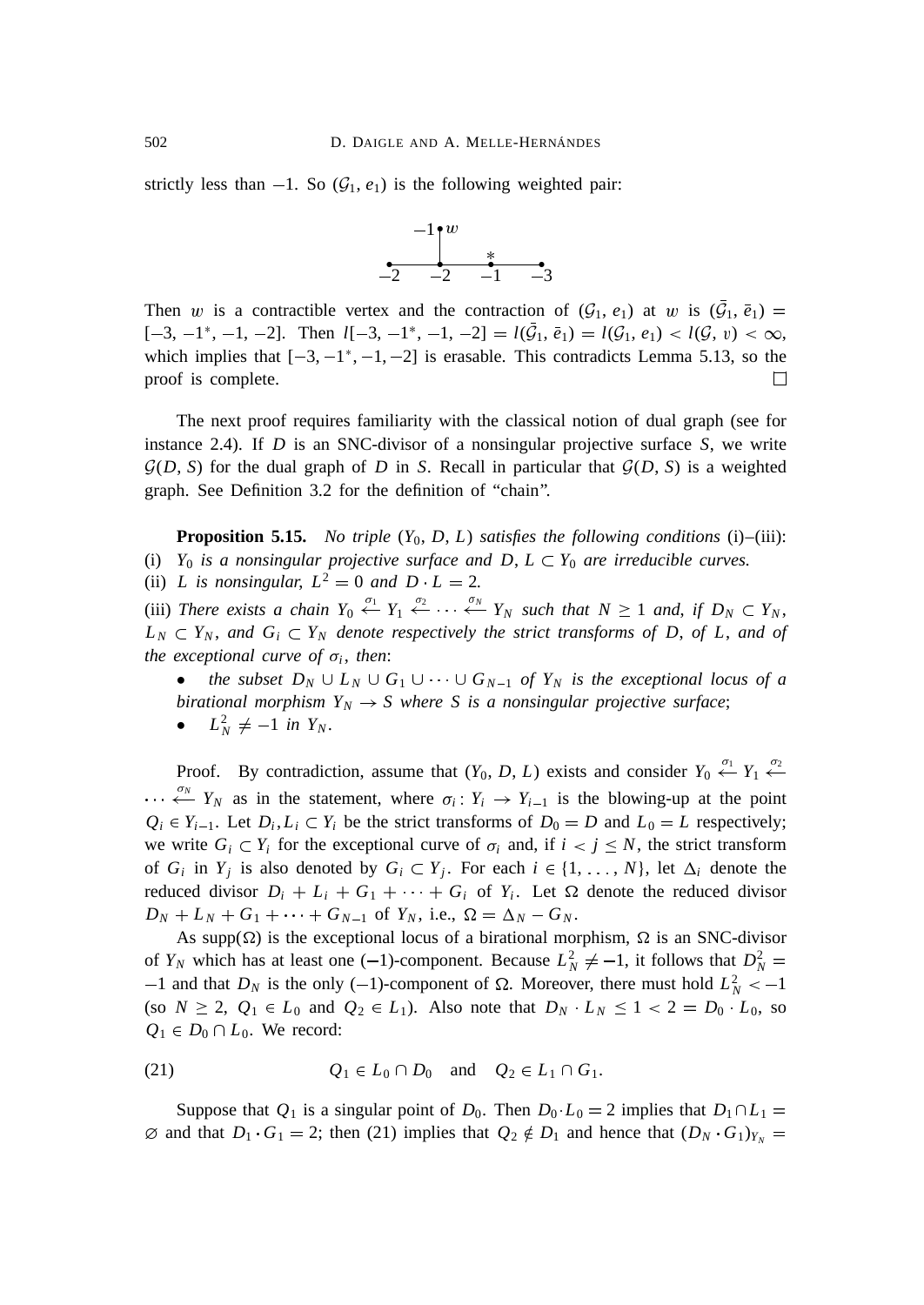$(D_1 \cdot G_1)_{Y_1} > 1$ , which contradicts the fact that  $\Omega$  is an SNC-divisor. This shows that  $Q_1$  is a regular point of  $D_0$ . As  $D_N$  is nonsingular and  $\sigma_1 \circ \cdots \circ \sigma_N$  is a chain, it follows that  $D_0$  is nonsingular.

Consider the case where  $D_0 \cap L_0$  is one point (so it is  $Q_1$ ). Then it follows from (21) that  $\Delta_2 = D_2 + L_2 + G_1 + G_2$  is an SNC-divisor of  $Y_2$  whose dual graph is

(22) 
$$
\mathcal{G}(\Delta_2, Y_2): \begin{array}{c} y \\ * \\ -2 & -1 \end{array}
$$

where  $y = D_2^2 \in \mathbb{Z}$  and where  $G_2$  is the vertex indicated by an asterisk  $*$ . Then  $\Delta_i =$  $D_i + L_i + G_1 + \cdots + G_i$  is an SNC-divisor of  $Y_i$  for each  $i \in \{2, \ldots, N\}$ , and

$$
(\mathcal{G}(\Delta_2, Y_2), G_2) \leftarrow \cdots \leftarrow (\mathcal{G}(\Delta_N, Y_N), G_N) = (\mathcal{G}, v)
$$

is a sequence of blowings-up of weighted pairs (cf. Definition 5.1). The weighted graph  $\mathcal{G} \setminus \{v\}$  is equal to  $\mathcal{G}(\Omega, Y_N)$ , which is equivalent to the empty weighted graph since supp $(\Omega)$  is the exceptional locus of a birational morphism. So the weighted pair  $(\mathcal{G}(\Delta_2, Y_2), G_2)$  is erasable, i.e., the weighted pair pictured in (22) is erasable, and this contradicts Proposition 5.14.

This shows that  $D_0 \cap L_0$  contains more than one point. Then it follows from (21) that  $\Delta_1 = D_1 + L_1 + G_1$  is an SNC-divisor of  $Y_1$  whose dual graph is

(23) 
$$
G(\Delta_1, Y_1): \begin{array}{c} -1 \\ \searrow \\ -1 \end{array}
$$

where  $x = D_1^2 \geq D_N^2 = -1$  and where  $G_1$  is the vertex indicated by the asterisk. Then

$$
(\mathcal{G}(\Delta_1, Y_1), G_1) \leftarrow \cdots \leftarrow (\mathcal{G}(\Delta_N, Y_N), G_N) = (\mathcal{G}, v)
$$

is a sequence of blowings-up of weighted pairs such that  $\mathcal{G} \setminus \{v\} = \mathcal{G}(\Omega, Y_N) \sim \emptyset$ . So the weighted pair  $(\mathcal{G}(\Delta_1, Y_1), G_1)$  is erasable, i.e., the weighted pair pictured in (23) is erasable. This contradicts Proposition 5.14, so the proof is complete.  $\Box$ 

#### **6. Existence of a dicritical of degree 1**

**6.1. Dicriticals.** Let  $\Lambda$  be a pencil without fixed components on a nonsingular projective surface *S* and  $\Phi_{\Lambda}: S \dashrightarrow \mathbb{P}^1$  the rational map given by  $\Lambda$ . Choose a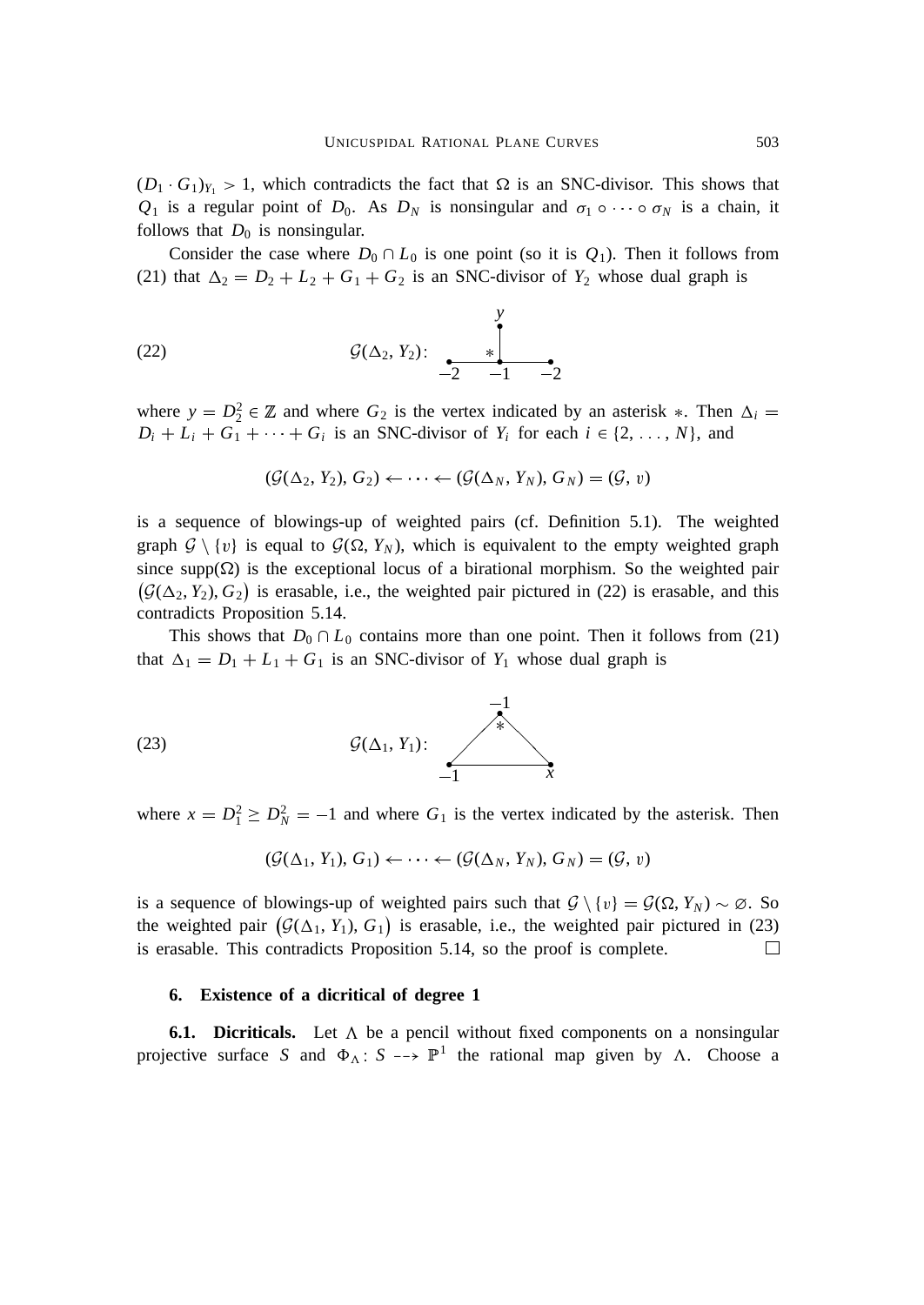commutative diagram

(24) 
$$
\begin{array}{ccc}\nS & \xleftarrow{\pi} & \tilde{S} \\
\Phi_{\Lambda} & \downarrow & \downarrow \\
\downarrow & \downarrow & \downarrow\n\end{array}
$$

where *S* is a nonsingular projective surface,  $\pi$  is a birational morphism and  $\Psi_{\Lambda}$  is a morphism, and consider the exceptional locus  $\mathcal{E} = \text{exc}(\pi) \subset \tilde{S}$  of  $\pi$ . The horizontal<sup>4</sup> curves included in  $\mathcal E$  are called the *dicriticals* of diagram (24). If  $E \subseteq \mathcal E$  is a dicritical of (24) then the composition  $E \hookrightarrow \tilde{S} \stackrel{\Psi_A}{\longrightarrow} \mathbb{P}^1$  is a surjective morphism  $f_E: \mathbb{P}^1 \to \mathbb{P}^1$ ; the positive integer  $deg(f_E)$  is called the *degree of the dicritical* E.

Suppose that diagram (24) has  $s \ge 0$  dicriticals, of degrees  $d_1, \ldots, d_s$  respectively. Then the number *s* and the unordered *s*-tuple  $[d_1, \ldots, d_s]$  are uniquely determined by  $\Lambda$ , i.e., are independent of the choice of a diagram (24) which resolves the points of indeterminacy of  $\Phi_{\Lambda}$ . So it makes sense to speak of the number of dicriticals "of  $\Lambda$ ", and of the degrees of these dicriticals.

The main objective of this section is to prove:

**Theorem 6.2.** Let  $C \subset \mathbb{P}^2$  be a unicuspidal rational curve with distinguished *point* P and let  $\Lambda_C$  *be the unique pencil on*  $\mathbb{P}^2$  *such that*  $C \in \Lambda_C$  *and*  $Bs(\Lambda_C) = \{P\}$ *. If* C is of nonnegative type then  $\Lambda_C$  has either 1 *or* 2 *dicriticals*, *and at least one of them has degree* 1*.*

The fact that  $\Lambda_c$  has either one or two dicriticals easily follows from Proposition 4.5 (f); the real contents of the theorem is the claim that there exists a dicritical of degree 1.

The proof of the Theorem makes use of Proposition 5.15 (see the last sentence of the proof). The following notation is also needed:

6.3. Let  $(a,b) \in \mathbb{Z}^2$  be such that  $\min(a,b) \ge 1$ . Consider the Euclidean algorithm of (*a*, *b*):

$$
x_0 = q_1 x_1 + x_2,
$$
  
\n...  
\n
$$
x_{p-2} = q_{p-1} x_{p-1} + x_p,
$$
  
\n
$$
x_{p-1} = q_p x_p
$$

<sup>&</sup>lt;sup>4</sup>A curve  $E \subset \tilde{S}$  is *vertical* if  $\Psi_{\Lambda}(E)$  is a point, *horizontal* otherwise.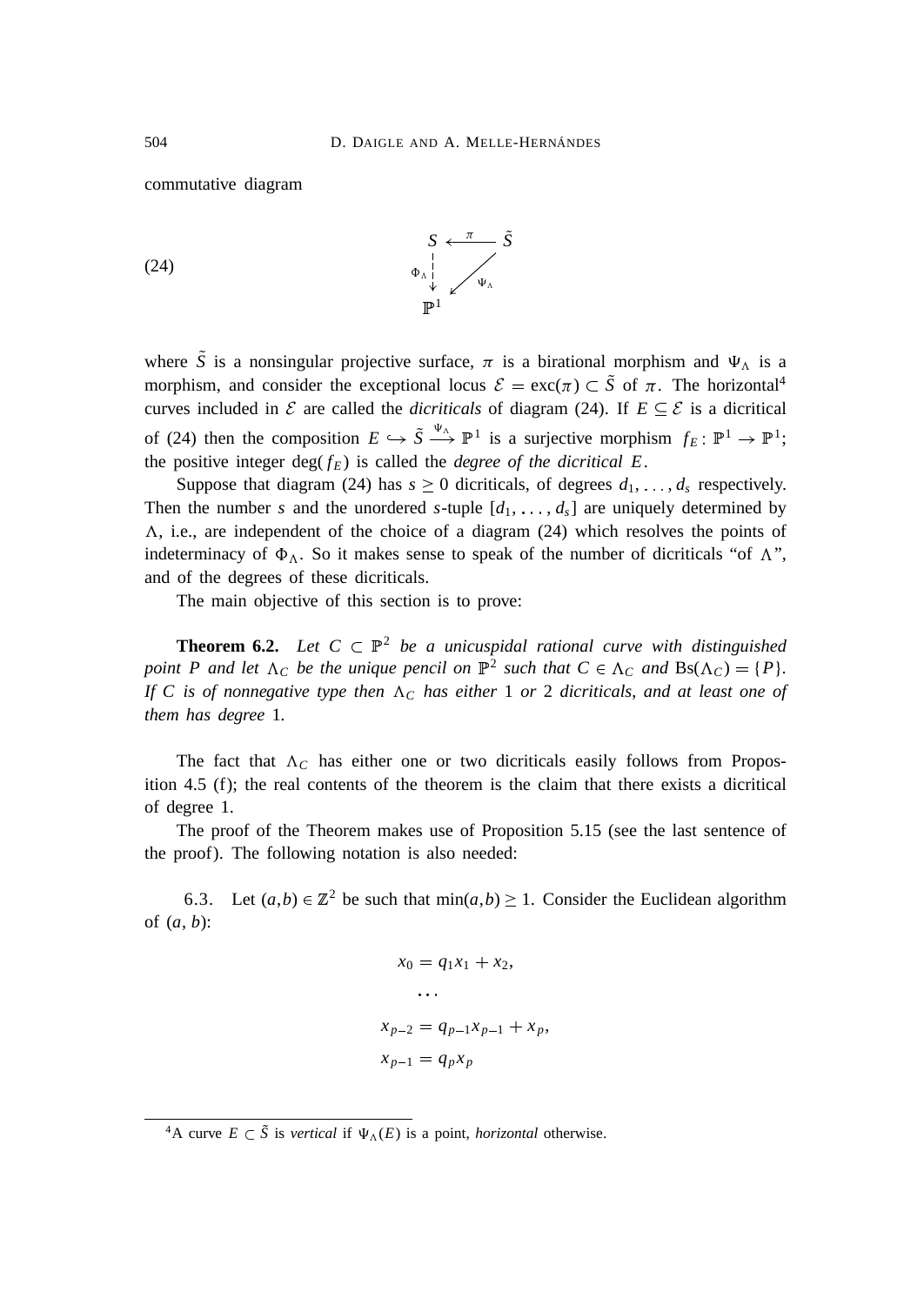where  $x_0 = b$ ,  $x_1 = a$ , all  $x_i$  and  $q_i$  are positive integers and  $x_1 > \cdots > x_p \ge 1$  (so that  $gcd(a, b) = x_p$ ). We define the finite sequence  $S(a, b)$  by

$$
S(a, b) = (\underbrace{x_1, \ldots, x_1}_{q_1 \text{ times}}, \ldots, \underbrace{x_{p-1}, \ldots, x_{p-1}}_{q_{p-1} \text{ times}}, \underbrace{x_p, \ldots, x_p}_{q_p \text{ times}}).
$$

Note that  $S(a, b) = S(b, a)$ . It is well known and easy to verify that if we change the notation to  $S(a, b) = (r_1, r_2, \ldots, r_n)$  then

(25) 
$$
\sum_{i=1}^{n} r_i = a + b - \gcd(a, b) \text{ and } \sum_{i=1}^{n} r_i^2 = ab.
$$

The proof of Theorem 6.2 also requires the following fact.

6.4. Consider  $S_m \stackrel{\pi_m}{\longrightarrow} S_{m-1} \stackrel{\pi_{m-1}}{\longrightarrow} \cdots \stackrel{\pi_1}{\longrightarrow} S_0$  where, for each  $i = 1, ..., m, \pi_i$ :  $S_i \rightarrow$  $S_{i-1}$  is the blowing-up of the nonsingular projective surface  $S_{i-1}$  at a point  $P_i \in S_{i-1}$ . Let  $E_i = \pi_i^{-1}(P_i) \subset S_i$  for each  $i = 1, \ldots, m$ . Given a curve  $H_0 \subset S_0$ , and given *i*, *j* such that  $1 \le i \le j \le m$ , let  $(E_i \cdot H_j)_{S_j}$  denote the intersection number in  $S_j$  of the curves  $E_i \subset S_j$  and  $H_j \subset S_j$ , where  $E_i$  and  $H_j$  denote the strict transforms of  $E_i \subset S_i$ and  $H_0 \subset S_0$ , respectively.

**Lemma 6.5.** Let the setup and notation be as in 6.4. Then, for each  $j \in \{1, \ldots, m\}$ , *there exists a*  $\mathbb{Z}$ -linear map  $T_j : \mathbb{Z}^m \to \mathbb{Z}^j$  with the following property:

for every curve 
$$
H_0 \subset S_0
$$
,  $T_j \begin{pmatrix} (E_1 \cdot H_m)_{S_m} \\ \vdots \\ (E_m \cdot H_m)_{S_m} \end{pmatrix} = \begin{pmatrix} (E_1 \cdot H_j)_{S_j} \\ \vdots \\ (E_j \cdot H_j)_{S_j} \end{pmatrix}$ .

Proof. If  $j = m$  then the claim is trivial. Assume that  $j < m$  (in particular  $m \geq$ 2). For each  $k = 2, ..., m$ , define the Z-linear map  $L_k$ :  $\mathbb{Z}^k \to \mathbb{Z}^{k-1}$  by

$$
L_k\begin{pmatrix}x_1\\ \vdots\\ x_k\end{pmatrix}=\begin{pmatrix}x_1+e_{P_k}(E_1)x_k\\ \vdots\\ x_{k-1}+e_{P_k}(E_{k-1})x_k\end{pmatrix},
$$

where  $e_{P_k}(E_i)$  is the multiplicity of the point  $P_k \in S_{k-1}$  on the curve  $E_i \subset S_{k-1}$ . Note that  $L_2, \ldots, L_m$  are completely determined by the sequence  $S_m \xrightarrow{\pi_m} \cdots \xrightarrow{\pi_1} S_0$ . We leave it to the reader to verify that  $T_j = L_{j+1} \circ \cdots \circ L_m$  has the desired property.  $\Box$ 

Proof of Theorem 6.2. Let  $C \subset \mathbb{P}^2$  be a unicuspidal rational curve of nonnegative type, with distinguished point *P*. Let the notation be as in Notations 4.4 and Proposition 4.5, and note that  $\Lambda_m$  is a  $\mathbb{P}^1$ -ruling by Proposition 4.5 (c). The dicriticals of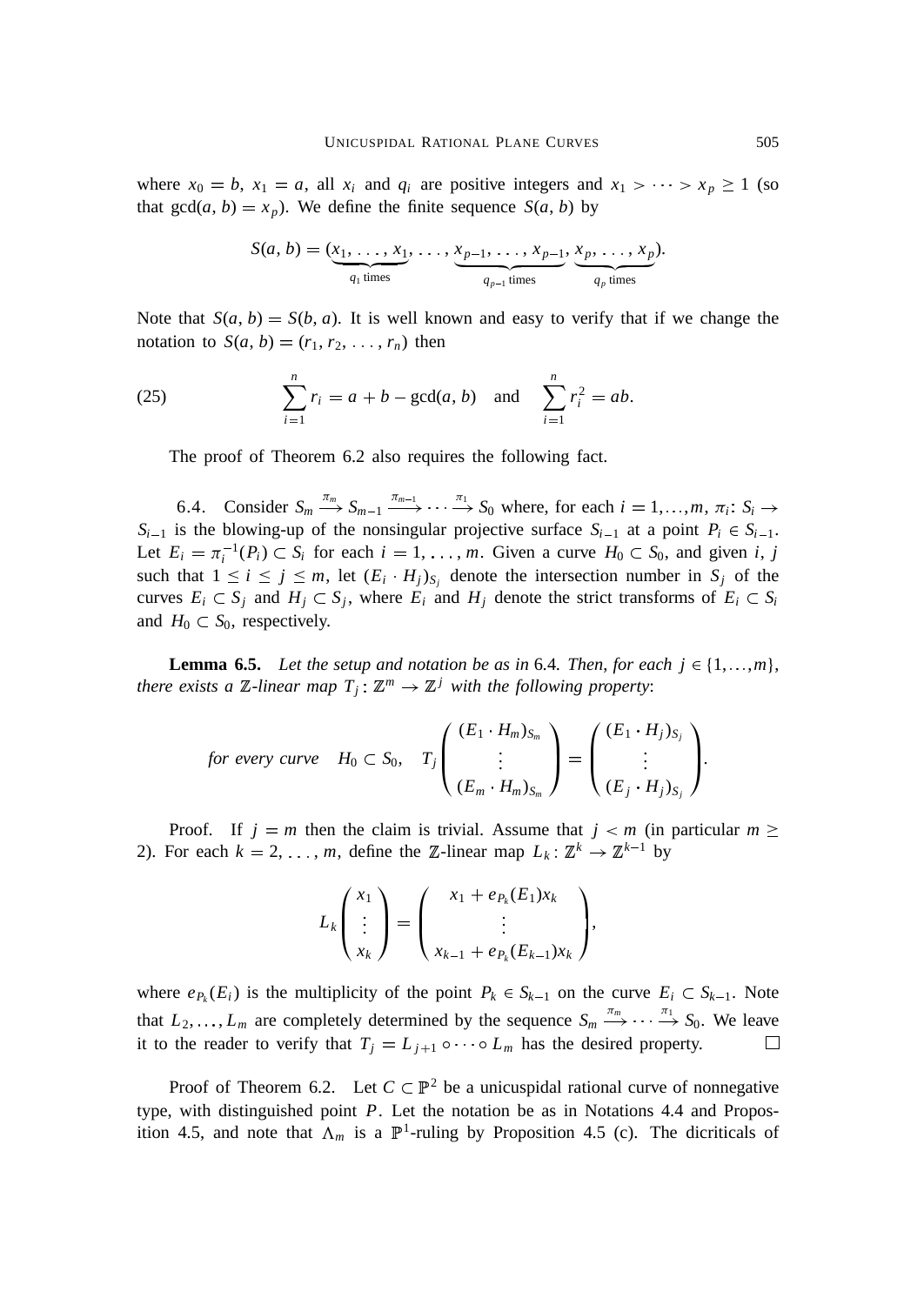$\Lambda_c$  are the  $E_i \subset S_m$  which are horizontal, i.e., which are not included in the support of an element of  $\Lambda_m$ . So, by Proposition 4.5 (f),  $\Lambda_c$  has either one or two dicriticals. To prove that at least one dicritical has degree 1, we have to show that there exists  $i \in \{1, \ldots, m\}$  such that  $E_i$  is a section of  $\Lambda_m$ , i.e.,  $(E_i \cdot D)_{S_m} = 1$  for all  $D \in \Lambda_m$ . Note that  $\Lambda_m$  does have a section by Gizatullin's Theorem 2.5; however, we don't know a priori whether a section can be found among the *E<sup>i</sup>* . Proceeding by contradiction, we assume that no  $E_i$  is a section of  $\Lambda_m$ . As  $C_m \in \Lambda_m$  by Proposition 4.5 (b), it follows that

(26) for all 
$$
i \in \{1, \ldots, m\}
$$
,  $E_i \cdot C_m \neq 1$  (in  $S_m$ ).

Then in  $S_m$  we have

(27) 
$$
E_m \cdot C_m > 1
$$
 and for all  $i < m$  we have  $E_i \cap C_m = \emptyset$ .

Indeed,  $E_m \cdot C_m = e_{P_m}(C_{m-1}) \ge 1$  and (26) implies that the inequality is strict. If for some  $i < m$  we have  $E_i \cap C_m \neq \emptyset$  then the fact that  $E_i \cap C_m = \{P_{m+1}\} = E_m \cap C_m$ implies that  $\min(E_i \cdot C_m, E_m \cdot C_m) = e_{P_{m+1}}(C_m) = 1$ , which contradicts (26). So (27) is true.

Consider the multiplicity sequence  $(r_1, \ldots, r_m)$  where  $r_i = e_{P_i}(C_{i-1}) = (E_i \cdot C_i)_{S_i}$ , and note that

 $r_m > 1$ 

by the first part of (27). Let  $d = \text{deg}(C)$ . As  $C_m^2 = 0$  and  $C_m \cong \mathbb{P}^1$ , we have  $0 = C_m^2 =$  $C_0^2 - \sum_{i=1}^m r_i^2 = d^2 - \sum_{i=1}^m r_i^2$  and (by the genus formula)  $(d-1)(d-2) = \sum_{i=1}^m r_i(r_i-1)$ . It follows that

(28) 
$$
d^2 = \sum_{i=1}^m r_i^2 \text{ and } 3d - 2 = \sum_{i=1}^m r_i.
$$

Note that  $(r_1, \ldots, r_m)$  cannot be a constant sequence  $(a, \ldots, a)$  because equations (28) would then read  $d^2 = ma^2$  and  $3d - 2 = ma$ , and these have no solution in integers with  $a > 1$ . We point out that  $m \ge 2$ , for otherwise  $(r_1, \ldots, r_m)$  would be constant. From the second part of (27) and the fact that  $(r_1, \ldots, r_m)$  is not constant, we deduce that  $(r_1, \ldots, r_m)$  has the following description: there exist  $(a_1, b_1), \ldots, (a_h, b_h) \in \mathbb{Z}^2$ (for some  $h \geq 1$ ) such that

- $\min(a_i, b_i) \ge 1$  for all  $i \in \{1, ..., h\}$
- $a_{i+1} = \gcd(a_i, b_i)$  for all  $i \in \{1, ..., h-1\}$
- $a_1 > \cdots > a_h > a_{h+1}$ , where we define  $a_{h+1} = \gcd(a_h, b_h)$

•  $(r_1, \ldots, r_m) = (S(a_1, b_1), \ldots, S(a_h, b_h), (a_{h+1})_e)$  for some  $e \geq 0$ , where each sequence  $S(a_i, b_i)$  is defined as in 6.3 and where  $(a_{h+1})_e$  is the sequence  $(a_{h+1}, \ldots, a_{h+1})$  where  $a_{h+1}$  occurs *e* times.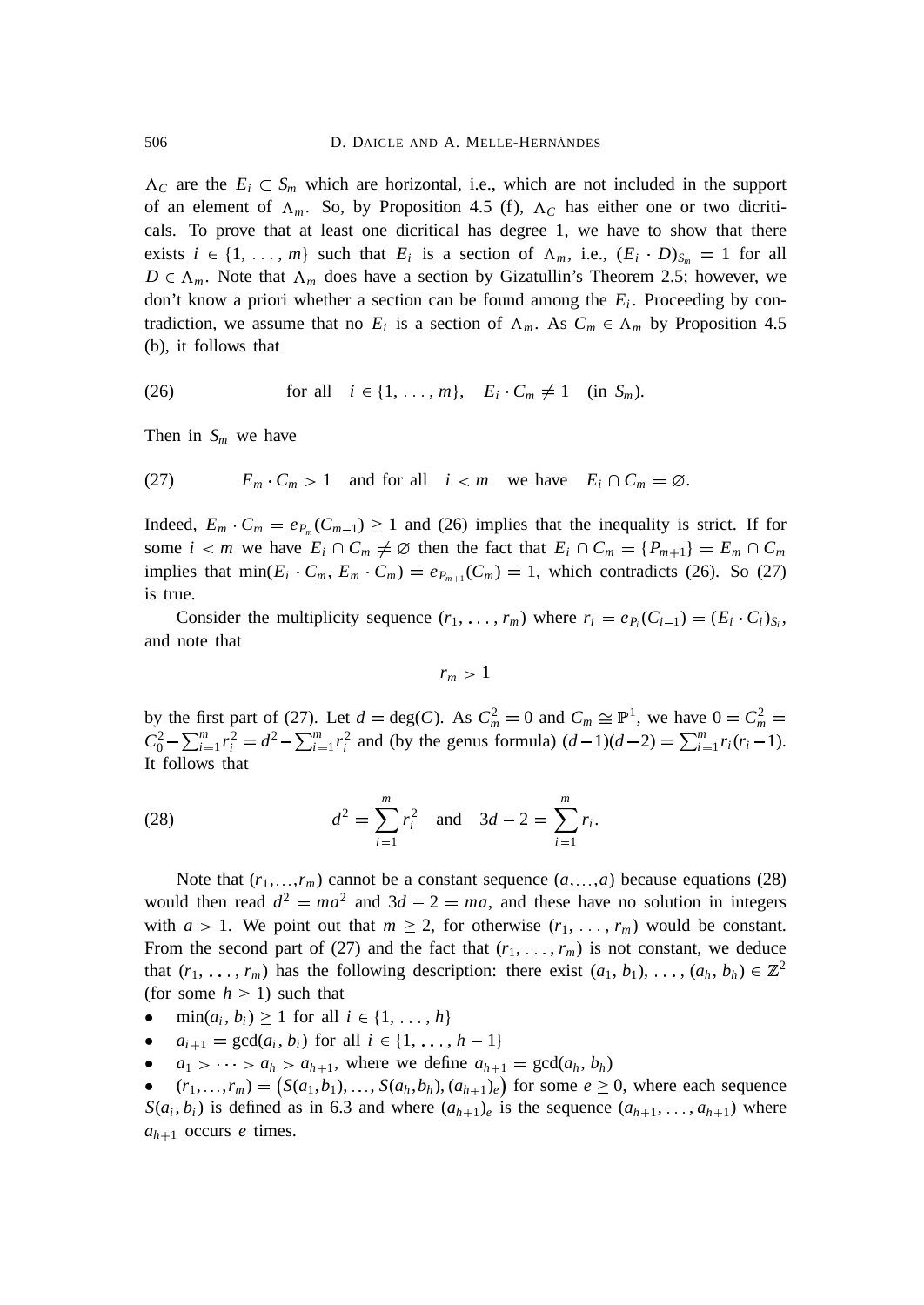By 6.3, the last term of the sequence  $S(a_h, b_h)$  is  $gcd(a_h, b_h) = a_{h+1}$ ; so  $r_m = a_{h+1}$ holds when  $e = 0$ , and obviously it also holds when  $e \neq 0$ . So

$$
a_{h+1}=r_m>1
$$

in all cases. By (28) and (25),

$$
d^2 = \sum_{i=1}^h a_i b_i + e a_{h+1}^2
$$

and since  $a_{h+1}$  divides each  $a_i$  and each  $b_i$  it follows that  $a_{h+1}^2 \mid d^2$  and hence that  $a_{h+1}$  *d*. The other part of (28) gives

$$
3d-2=\sum_{i=1}^h (a_i+b_i-a_{i+1})+ea_{h+1}=a_1+(e-1)a_{h+1}+\sum_{i=1}^h b_i,
$$

so  $a_{h+1}$  | 2 and consequently

$$
(29) \t\t\t r_m = a_{h+1} = 2.
$$

Define the integers  $\delta = d/2$ ,  $\alpha_i = a_i/2$  ( $1 \le i \le h+1$ ) and  $\beta_i = b_i/2$  ( $1 \le i \le h$ ). Then  $\alpha_{i+1}$  = gcd( $\alpha_i$ ,  $\beta_i$ ) for all  $i \in \{1, ..., h\}$  and  $\alpha_1 > \cdots > \alpha_h > \alpha_{h+1} = 1$ . The above equations yield:

$$
\delta^2 = \sum_{i=1}^h \alpha_i \beta_i + e, \quad 3\delta = \alpha_1 + e + \sum_{i=1}^h \beta_i.
$$

Suppose that *p* is a prime number which divides both *e* and  $\alpha_h$ . Then  $\delta^2 \equiv 0 \pmod{p}$ and  $3\delta \equiv \beta_h \pmod{p}$ , so  $p \mid \beta_h$  and consequently  $p \mid \gcd(\alpha_h, \beta_h) = \alpha_{h+1} = 1$ , which is absurd. This contradiction shows that  $gcd(e, \alpha_h) = 1$ , and since  $\alpha_h > 1$  we have shown that  $e > 0$ . This has the following consequence:

(30) the only  $i < m$  which satisfies  $E_i \cap E_m \neq \emptyset$  (in  $S_m$ ) is  $i = m - 1$ .

As  $P_i \in E_{i-1}$  for all  $i > 1$  (cf. (10)), we see in particular that  $\bigcup_{i=1}^m E_i$  is connected; by (30), it follows that the subset  $\mathcal{E} = \bigcup_{i=1}^{m-1} E_i$  of  $S_m$  is connected. As each irreducible component of  $\mathcal E$  is vertical by (27) and Proposition 4.5 (e), it follows that

(31) 
$$
\mathcal{E} \subseteq \text{supp}(F) \text{ for some } F \in \Lambda_m
$$

because distinct elements of  $\Lambda_m$  have disjoint supports. We claim:

(32) if  $G \in \Lambda_m$  and  $G \neq F$  then *G* is irreducible and reduced.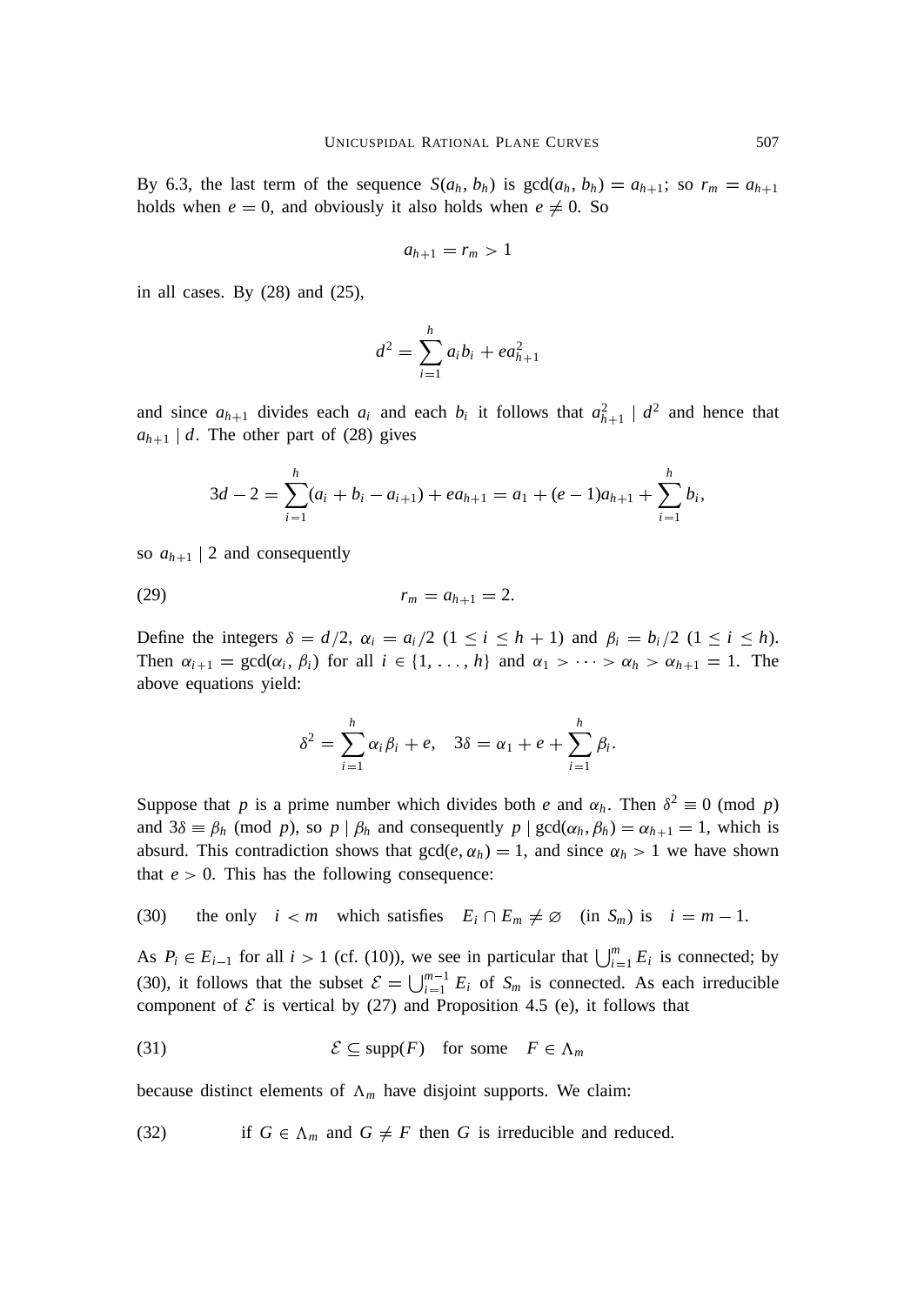By contradiction, suppose that  $G \in \Lambda_m \setminus \{F\}$  is not irreducible and reduced. Then the support of *G* is a union of at least two curves (otherwise we would have  $G = nG_0$  for some  $n \geq 2$  and some divisor  $G_0$  of  $S_m$ , and this would contradict the fact Theorem 2.5 that  $\Lambda_m$  has a section). Let  $L \subset S_m$  be an irreducible component of *G*. As  $E_m$  is horizontal and  $\mathcal{E} \subseteq \text{supp}(F)$ , *G* does not contain any  $E_i$ , so the image of *L* in  $S_0$  (via  $\pi_1 \circ \cdots \circ \pi_m$ ) is a curve  $L_0 \subset S_0$ . As  $\emptyset \neq L_0 \cap C \subseteq \text{Bs}(\Lambda_0) = \{P_1\}$ , we have  $P_1 \in L_0$ , so  $L \cap (\mathcal{E} \cup E_m) \neq \emptyset$ ; as  $L \cap \mathcal{E} \subseteq \text{supp}(G) \cap \text{supp}(F) = \emptyset$ , we have  $L \cdot E_m > 0$  (for any irreducible component *L* of *G*). As  $G \cdot E_m = C_m \cdot E_m = r_m = 2$ , and since *G* has at least two irreducible components, it follows that  $G = L + M$  where L, M are distinct prime divisors,  $L \cdot E_m = 1 = M \cdot E_m$  and  $L \cap \mathcal{E} = \emptyset = M \cap \mathcal{E}$ . Moreover, Gizatullin's Theorem 2.5 implies that  $L \cong \mathbb{P}^1 \cong M$  and that  $L^2 = -1 = M^2$ .

Let  $L_i \subset S_i$  be the strict transform of  $L_0$  on  $S_i$  and note that  $L_m = L$ . By the above observations we have  $P_i \in L_{i-1}$  for all  $i \in \{1, \ldots, m\}$  and  $L_m$  satisfies  $L_m \cong L_m$  $\mathbb{P}^1$  and  $L_m^2 = -1$ . Define  $\mathbf{m}(L_0) = (r'_1, \ldots, r'_m)$  by  $r'_i = e_{P_i}(L_{i-1}) = (E_i \cdot L_i)_{S_i}$  and let us compare  $m(L_0)$  with the sequence  $m(C) = (r_1, \ldots, r_m)$  which we have already considered. We claim:

(33) 
$$
(r_1, \ldots, r_m) = 2(r'_1, \ldots, r'_m).
$$

To see this, note that 
$$
\begin{pmatrix} (E_1 \cdot C_m)_{S_m} \\ \vdots \\ (E_m \cdot C_m)_{S_m} \end{pmatrix} = \begin{pmatrix} 0 \\ \vdots \\ 0 \\ 2 \end{pmatrix}
$$
 and  $\begin{pmatrix} (E_1 \cdot L_m)_{S_m} \\ \vdots \\ (E_m \cdot L_m)_{S_m} \end{pmatrix} = \begin{pmatrix} 0 \\ \vdots \\ 0 \\ 1 \end{pmatrix}$ , so   
(34)  

$$
\begin{pmatrix} (E_1 \cdot C_m)_{S_m} \\ \vdots \\ (E_m \cdot C_m)_{S_m} \end{pmatrix} = 2 \begin{pmatrix} (E_1 \cdot L_m)_{S_m} \\ \vdots \\ (E_m \cdot L_m)_{S_m} \end{pmatrix}.
$$

By Lemma 6.5, for each  $j \in \{1, ..., m\}$  there exists a Z-linear map  $T_j : \mathbb{Z}^m \to \mathbb{Z}^j$ which is completely determined by the sequence  $S_m \stackrel{\pi_m}{\longrightarrow} \cdots \stackrel{\pi_1}{\longrightarrow} S_0$  and which has the following property: given a curve  $H_0 \subset S_0$  and its strict transform  $H_j$  on  $S_j$ ,

$$
T_j\left(\begin{array}{c} (E_1\cdot H_m)_{S_m} \\ \vdots \\ (E_m\cdot H_m)_{S_m} \end{array}\right) = \left(\begin{array}{c} (E_1\cdot H_j)_{S_j} \\ \vdots \\ (E_j\cdot H_j)_{S_j} \end{array}\right).
$$

By (34) and linearity of  $T_j$  it follows that  $(E_i \cdot C_j)_{S_j} = 2(E_i \cdot L_j)_{S_j}$  for all *i*, *j* such that  $1 \le i \le j \le m$ , so in particular  $r_j = (E_j \cdot C_j)_{S_j} = 2(E_j \cdot L_j)_{S_j} = 2r'_j$  for all  $j \in \{1, ..., m\}$ . This proves (33).

Let  $d' = \deg(L_0)$ . As  $L_m \cong \mathbb{P}^1$  and  $L_m^2 = -1$ ,  $(d'-1)(d'-2) = \sum_{i=1}^m r'_i(r'_i-1)$ and  $(d')^2 = \sum_{i=1}^m (r'_i)^2 - 1$ , so  $3d' = 1 + \sum_{i=1}^m r'_i$ . Doubling the last equation and using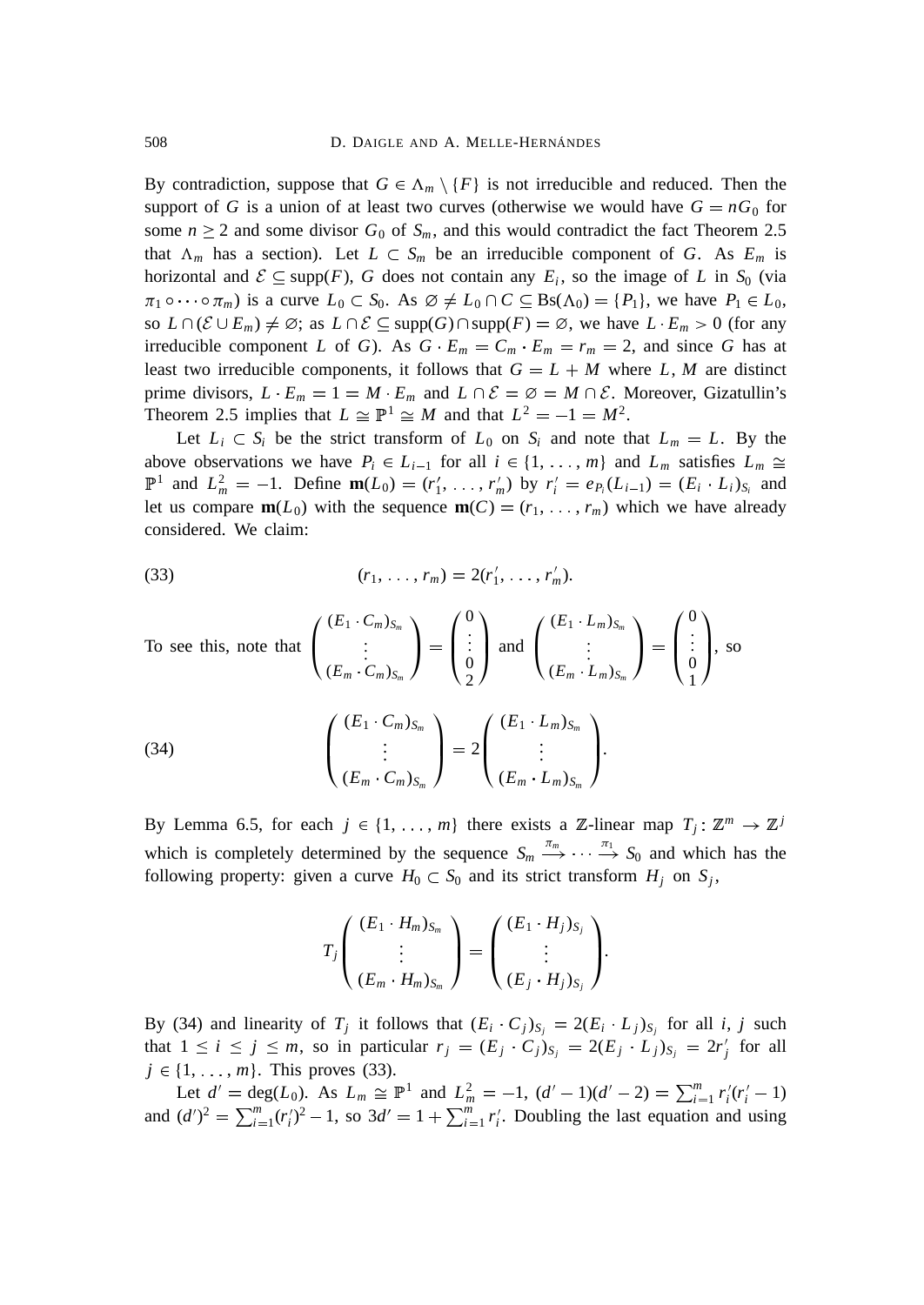the second part of (28) gives

$$
6d' = 2 + \sum_{i=1}^{m} (2r'_i) = 2 + \sum_{i=1}^{m} r_i = 3d,
$$

so  $d = 2d'$ . Then

$$
d^{2} = 4(d')^{2} = 4 \sum_{i=1}^{m} (r'_{i})^{2} - 4 = \sum_{i=1}^{m} r_{i}^{2} - 4
$$

contradicts (28), and hence (32) is proved.

By Gizatullin's result 2.5 we may choose a section  $\Sigma \subset S_m$  of  $\Lambda_m$  and consider the birational morphism  $\rho: S_m \to \mathbb{F}$  whose exceptional locus is the union of the curves in  $S_m$  which are  $\Lambda_m$ -vertical and disjoint from  $\Sigma$ . Recall from the same result Theorem 2.5 that F is one of the Nagata–Hirzebruch ruled surfaces and that  $\mathbb{L} = \rho_*(\Lambda_m)$ is a base-point-free pencil on  $\mathbb F$  each of whose elements is a projective line. We have  $\operatorname{exc}(\rho) \subseteq \operatorname{supp} F$  by (32), so the number of irreducible components of  $\operatorname{exc}(\rho)$  is 1 less than the number of irreducible components of supp *F* (as exactly one component of *F* meets  $\Sigma$ ). Recall that the canonical divisors  $K_{\mathbb{P}^2}$  and  $K_{\mathbb{F}}$  satisfy  $K_{\mathbb{F}}^2 = K_{\mathbb{P}^2}^2 - 1$ ; so, consideration of

$$
\mathbb{P}^2 = S_0 \stackrel{\pi}{\leftarrow} S_m \stackrel{\rho}{\rightarrow} \mathbb{F}
$$

(where  $\pi = \pi_1 \circ \cdots \circ \pi_m$ ) shows that  $\rho$  contracts exactly  $m-1$  curves, and hence that *F* has exactly *m* irreducible components. As  $\mathcal{E} \subseteq \text{supp}(F)$ , it follows that  $\text{supp}(F) = \Gamma \cup \mathcal{E}$ for some curve  $\Gamma \subset S_m$  such that  $\Gamma \nsubseteq \mathcal{E}$ , and where we must have  $\Gamma^2 = -1$  since no component of  $\mathcal E$  has that property. We have  $\Gamma \cap \Sigma = \emptyset$ , for otherwise Theorem 2.5 would imply that *F* has a  $(-1)$ -component other than  $\Gamma$ , which is not the case. Note that  $\Gamma \neq E_m$  since  $E_m$  is horizontal, so  $\Gamma$  is not an  $E_i$ . It also follows that exactly one element  $j \in \{1, \ldots, m-1\}$  is such that  $\rho(E_j)$  is a curve; in fact  $E_j$  is the unique component of *F* which meets  $\Sigma$  and consequently  $\rho(E_i)$  is an element of L. Let us also observe that  $\text{exc}(\rho) = \Gamma \cup \bigcup_{i \in I} E_i$ , where  $I = \{1, \ldots, m-1\} \setminus \{j\}$ , so  $\rho(E_m)$  is a curve.

Let us state some properties of the triple  $(Y_0, D, L)$ , where we define  $Y_0 = \mathbb{F}$ ,  $D = \rho(E_m)$  and  $L = \rho(E_i)$  (the symbol "*L*" was used in an earlier part of the proof, but we give it a new meaning here). Obviously,

- (i)  $Y_0$  *is a nonsingular projective surface and D, L*  $\subset$   $Y_0$  *are irreducible curves.* We also observe:
- (ii) *L* is nonsingular,  $L^2 = 0$  and  $D \cdot L = 2$ .

Indeed, we have already noted that  $L \in \mathbb{L}$ , so *L* is nonsingular and  $L^2 = 0$ . As  $E_m \cdot C_m = 2$  and (since  $\exp(\rho) \subseteq \sup F$ )  $\rho$  is an isomorphism in a neighborhood of *C<sub>m</sub>*, it follows that  $D \cdot \rho(C_m) = 2$ ; noting that  $\rho(C_m) \in \mathbb{L}$ , it follows that  $D \cdot L' = 2$  for any  $L' \in \mathbb{L}$  and in particular (ii) is true. Next we note:<sup>5</sup>

<sup>5</sup>See Definition 3.2 for the definition of "chain".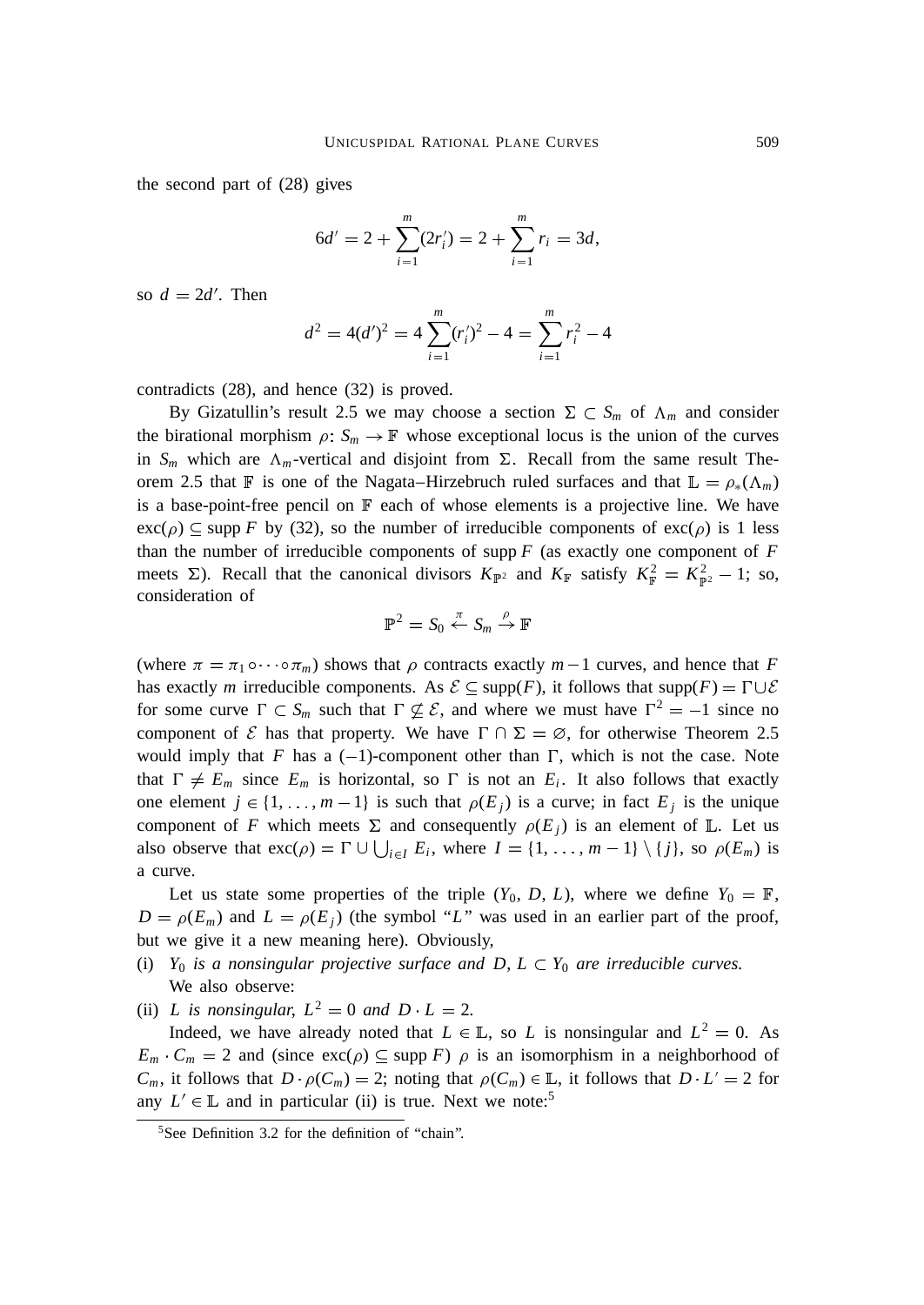(ii) There exists a chain  $Y_0 \leftarrow Y_1 \leftarrow \cdots \leftarrow Y_N$  such that  $N \geq 1$  and, if  $D_N \subset Y_N$ ,  $L_N \subset Y_N$ , and  $G_i \subset Y_N$  denote respectively the strict transforms of D, of L, and of *the exceptional curve of*  $\sigma_i$ , *then*:

*the subset*  $D_N \cup L_N \cup G_1 \cup \cdots \cup G_{N-1}$  *of*  $Y_N$  *is the exceptional locus of a birational morphism*  $Y_N \to S$  where S is a nonsingular projective surface;

•  $L_N^2 \neq -1$  *in*  $Y_N$ *.* 

This is obtained from  $\rho: S_m \to \mathbb{F}$  by changing the notation: let  $N = m - 1$  and factor  $\rho$  as  $S_m = Y_N \xrightarrow{\sigma_N} \cdots \xrightarrow{\sigma_1} Y_0 = \mathbb{F}$ , where each  $\sigma_i$  is a blowing-up at a point. Just after (28) we noted that  $m \ge 2$ , so  $N \ge 1$ . The fact that the blowing-up sequence  $(\sigma_1, \ldots, \sigma_N)$  is a chain follows from the fact that  $\exp(\rho) = \Gamma \cup \bigcup_{i \in I} E_i$  (where  $I =$  $\{1, \ldots, m-1\} \setminus \{j\}$  has exactly one (-1)-component. We have  $G_N = \Gamma$ ,  $D_N = E_m$ , and  $L_N = E_j$ , so in particular  $L_N^2 \neq -1$ . The subset  $D_N \cup L_N \cup G_1 \cup \cdots \cup G_{N-1}$  of  $Y_N = S_m$  is equal to  $\bigcup_{i=1}^m E_i$ , which is the exceptional locus of the birational morphism  $\pi_1 \circ \cdots \circ \pi_m$ . So (iii) is true.

By Proposition 5.15, no triple  $(Y_0, D, L)$  satisfies (i)–(iii). This contradiction completes the proof of the theorem.  $\Box$ 

ACKNOWLEDGEMENTS. The first author would like to thank the Department of Algebra of the Universidad Complutense de Madrid for its hospitality. The research which led to this article was initiated during a 7 months stay of the first author at that institution.

#### **References**

- [1] R. Apéry: *Sur les branches superlinéaires des courbes algébriques*, C.R. Acad. Sci. Paris **222** (1946), 1198–1200.
- [2] D. Daigle: *Classification of linear weighted graphs up to blowing-up and blowing-down*, Canad. J. Math. **60** (2008), 64–87.
- [3] D. Daigle and A. Melle-Hernández: *Linear systems of rational curves on rational surfaces*, Mosc. Math. J. **12** (2012), 261–268.
- [4] T. Fenske: *Rational cuspidal plane curves of type*  $(d, d 4)$  *with*  $\chi(\Theta_V \langle D \rangle) \leq 0$ , Manuscripta Math. **98** (1999), 511–527.
- [5] J. Fernández de Bobadilla, I. Luengo, A. Melle-Hernández and A. Némethi: *On rational cuspidal projective plane curves*, Proc. London Math. Soc. (3) **92** (2006), 99–138.
- [6] J. Fernández de Bobadilla, I. Luengo, A. Melle-Hernández and A. Némethi: *On rational cuspidal plane curves*, *open surfaces and local singularities*; in Singularity Theory, World Sci. Publ., Hackensack, NJ, 411–442, 2007.
- [7] M.H. Gizatullin: *Affine surfaces that can be augmented by a nonsingular rational curve*, Izv. Akad. Nauk SSSR Ser. Mat. **34** (1970), 778–802.
- [8] E. Kunz: *The value-semigroup of a one-dimensional Gorenstein ring*, Proc. Amer. Math. Soc. **25** (1970), 748–751.
- [9] M. Miyanishi: Curves on Rational and Unirational Surfaces, Tata Institute of Fundamental Research Lectures on Mathematics and Physics **60**, Tata Inst. Fund. Res., Bombay, 1978.
- [10] M. Miyanishi and T. Sugie: *On a projective plane curve whose complement has logarithmic Kodaira dimension*  $-\infty$ , Osaka J. Math. **18** (1981), 1–11.